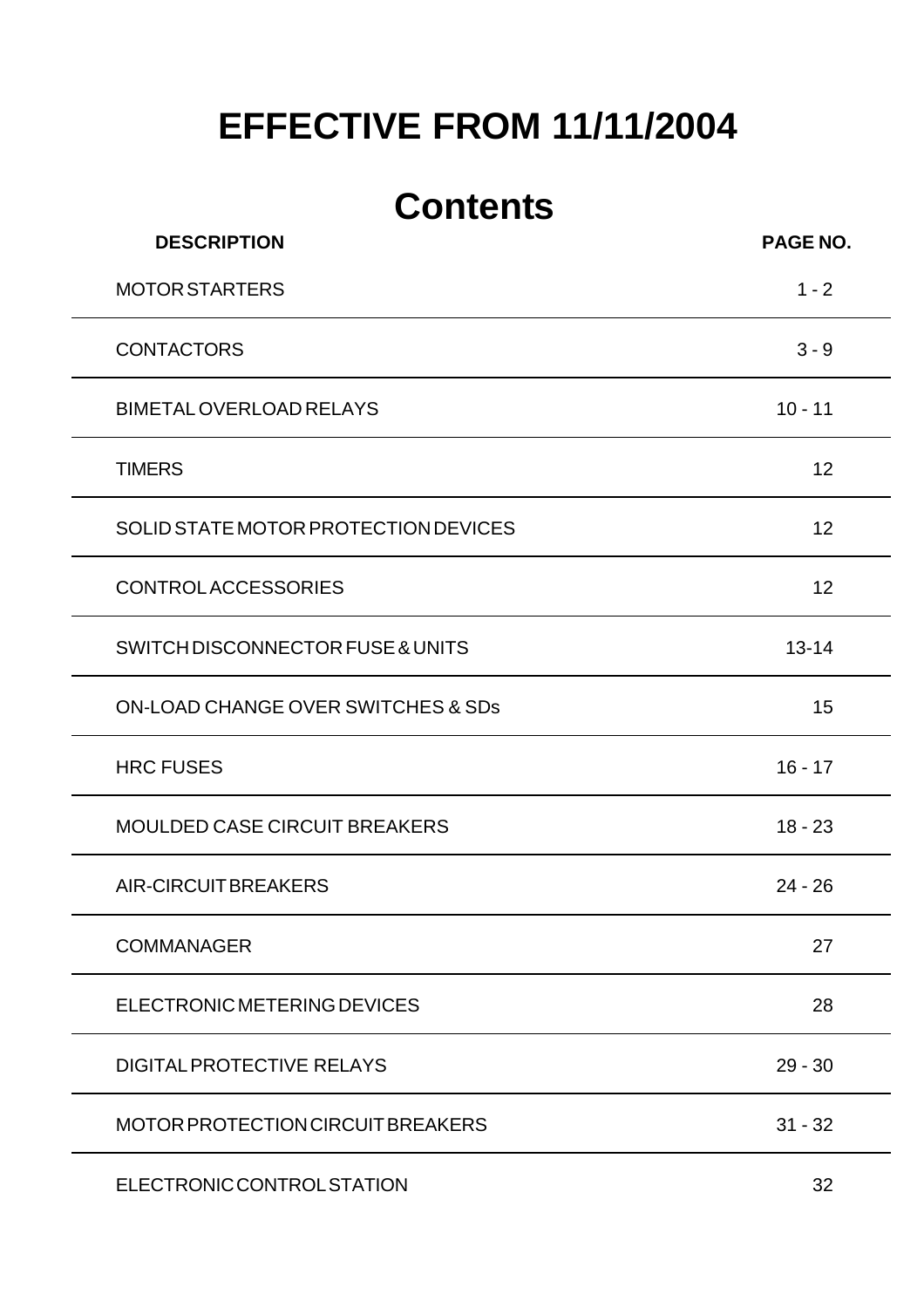# <span id="page-1-0"></span>**MOTOR STARTERS**

**Direct-on-Line Starters**

**in Sheet-Steel Enclosure Type MF, MK, ML, MU & MB (Motor Rating AC-3 Duty, 415V, 50Hz, 3-Ph)**

| Max. Motor |           | Relay          | Description  | Cat. No.        | Price    | Std.   |
|------------|-----------|----------------|--------------|-----------------|----------|--------|
| Output at  |           | Max.           |              |                 | per unit | pkg.   |
| 415V, 3Ph  |           | Range          |              |                 |          |        |
| ΗP         | <b>KW</b> | (A)            |              |                 | (Rs.)    | (Nos.) |
| 2.0        | 1.5       | - 20<br>$12 -$ | MF1 - 1Phase | <b>SS 97227</b> | 580      | 1      |
| 7.5        | 5.5       | 15<br>$9 -$    | MF1 - 3Phase | SS 97210        | 780      | 1      |
| 7.5        | 5.5       | $9 -$<br>14    | MK1 DOL      | SS 96210        | 1275     | 1      |
| 7.5        | 5.5       | $11 -$<br>18   | MK1 DOL*     | SS 96211        |          | 1      |
| 7.5        | 5.5       | $13 -$<br>22   | MK1 DOL*     | SS 96228        | 1340     | 1      |
| 15.0       | 11.0      | $20 -$<br>32   | ML1.5 DOL    | SS 91854        | 2660     | 1      |
| 20.0       | 15.0      | $20 -$<br>32   | ML2 DOL      | <b>SS 90702</b> | 4460     | 1      |
| 30.0       | 22.5      | $28 - 42$      | ML3 DOL      | <b>SS 90722</b> | 6580     | 1      |
| 10.0       | 7.5       | $13 - 21$      | MU1 DOL #    | SS 95647        | 1940     | 1      |
| 10.0       | 7.5       | $14 - 23$      | MB1 DOL #    | SS 95649        | 1940     | 1      |
| 15.0       | 11.0      | $20 - 32$      | MU2 DOL #    | SS 95648        | 2600     | 1      |
| 15.0       | 11.0      | $20 - 33$      | MB2 DOL #    | <b>SS 95650</b> | 2560     | 1      |

\* With 360V operating voltage

#### **Semi-Automatic Star - Delta Motor Starters in Sheet-Steel Enclosure Type MK, ML, MU & MB (Motor Rating AC-3 Duty, 415V, 50Hz, 3Ph)**

| Max. Motor |           | Relay       | Description            | Cat. No.        | Price    | Std.   |
|------------|-----------|-------------|------------------------|-----------------|----------|--------|
|            | Output at | Max.        |                        |                 | per unit | pkg.   |
| 415V, 3Ph  |           | Range       |                        |                 |          |        |
| НP         | <b>KW</b> | (A)         |                        |                 | (Rs.)    | (Nos.) |
| 12.5       | 9.3       | $9 -$<br>14 | <b>MK1 SASD</b>        | SS 96255        | 4265     |        |
| 15.0       | 11.0      | $11 - 18$   | <b>MK1 SASD</b>        | SS 96258        | 4265     | 1      |
| 25.0       | 19.0      | $13 - 21$   | ML <sub>1.5</sub> SASD | SS 91856        | 6040     | 1      |
| 35.0       | 26.0      | $20 - 32$   | <b>ML2 SASD</b>        | <b>SS 90707</b> | 10870    | 1      |
| 15         | 11        | $13 - 21$   | MU1 SASD #             | SS 95891        | 5350     | 1      |
| 15         | 11        | $14 - 23$   | MB1 SASD #             | SS 95895        | 5350     | 1      |
| 30         | 22.5      | $20 - 32$   | MU2 SASD #             | <b>SS 95893</b> | 6520     | 1      |
| 30         | 22.5      | $20 - 33$   | MB2 SASD #             | <b>SS 95897</b> | 6520     | 1      |

#### **Fully-Automatic Star - Delta Motor Starters in Sheet-Steel Enclosure Type MK, ML, MU & MB (Motor Rating AC-3 Duty, 415V, 50Hz, 3Ph)**

| Max. Motor<br>Output at<br>415V, 3Ph |           | Relay<br>Max.<br>Range | Description            | Cat. No.        | Price<br>per Unit | Std.<br>pkg. |
|--------------------------------------|-----------|------------------------|------------------------|-----------------|-------------------|--------------|
| HP                                   | <b>KW</b> | (A)                    |                        |                 | (Rs.)             | (Nos.)       |
| 12.5                                 | 9.3       | $9 - 14$               | <b>MK1 FASD</b>        | SS 96254        | 4885              | 1            |
| 15.0                                 | 11.0      | $11 - 18$              | <b>MK1 FASD</b>        | SS 96257        | 4885              | 1            |
| 15.0                                 | 11.0      | $13 - 21$              | MU1 FASD#              | <b>SS 95890</b> | 5900              | 1            |
| 15.0                                 | 11.0      | $14 - 23$              | MB1 FASD#              | SS 95894        | 5900              | 1            |
| 25.0                                 | 18.5      | $13 - 21$              | ML <sub>1.5</sub> FASD | <b>SS 91855</b> | 7060              | 1            |
| 30.0                                 | 22.0      | $20 - 32$              | MU2 FASD#              | SS 95892        | 7010              | 1            |
| 30.0                                 | 22.0      | $20 - 33$              | MB2 FASD#              | SS 95896        | 7010              | 1            |
| 35.0                                 | 26.0      | $20 - 32$              | <b>ML2 FASD</b>        | <b>SS 90705</b> | 11130             | 1            |
| 50.0                                 | 37.0      | $28 - 42$              | ML3 FASD               | <b>SS 90730</b> | 15600             | 1            |
| 75.0                                 | 55.0      | $45 - 75$              | <b>ML4 FASD</b>        | SS 90913        | 27040             | 1            |
| 125.0                                | 90.0      | $66 - 110$             | ML6 FASD               | <b>SS 90923</b> | 44200             | 1            |
| 250.0                                | 180.0     | 135 - 225              | ML10 FASD              | <b>SS 90938</b> | 69680             | 1            |
| 400.0                                | 300.0     | $180 - 300$            | ML12 FASD              | SS 91019        | 78000             | 1            |

# **Spares for Starters Type MK**

| יו נ                                   |                 |                            |                        |
|----------------------------------------|-----------------|----------------------------|------------------------|
| Description                            | Cat. No.        | Price<br>per unit<br>(Rs.) | Std.<br>pkg.<br>(Nos.) |
| Single Moving Contact                  | SS 91009        | 22                         | 10                     |
| Spare kit with hardware                | SS 92845        | 180                        | 40                     |
| Std. Operating coils                   |                 |                            |                        |
| 400/440V, 50Hz                         | <b>SS 90047</b> | 123                        | 10                     |
| 360V, 50Hz                             | SS 90165        | 123                        | 10                     |
| 320V, 50Hz                             | SS 90166        | 123                        | 10                     |
| 230/250V, 50Hz                         | <b>SS 90045</b> | 123                        | 10                     |
| 220V, 50Hz                             | <b>SS 90044</b> | 123                        | 10                     |
| 110V, 50Hz                             | SS 90043        | 123                        | 10                     |
| Auxiliary contact block: 1NO + 1NC     | SS 90120        | 191                        | 50                     |
| Spare kit without coil                 | <b>SS 90983</b> | 202                        | 50                     |
| Thermal timer without combination coil | SS 90224        | 525                        | 4                      |
| Combination coils                      |                 |                            |                        |
| Combination coils for 400/440V, 50Hz   | SS 90443        | 335                        | 10                     |
| Combination coils for 230V, 50Hz       | SS 90444        | 335                        | 10                     |
| Combination coils for 380V, 50Hz       | SS 90445        | 335                        | 10                     |
| Combination coils for 360V, 50Hz       | SS 90446        | 335                        | 10                     |
| Push Button Unit                       | <b>SS 90004</b> | 70                         | 100                    |
| Arc Shield                             | <b>SS 50004</b> | 85                         | 100                    |
| Contact bridge without Contacts        | <b>SS 50005</b> | 76                         | 100                    |

#### **Submersible Pump Starters in Sheet-Steel Enclosure Type MU (Motor Rating AC-3 Duty, 415V, 50Hz, 3Ph)**

| Description                           | Cat. No.        | Price<br>per unit<br>(Rs.) | Std.<br>pkg.<br>(Nos.) |
|---------------------------------------|-----------------|----------------------------|------------------------|
| MU G10 3 phase DOL (13-21A) \$        | SS 95983        | 3650                       |                        |
| MU G10H 3 phase DOL (28-42A) \$       | <b>SS 95974</b> | 4450                       |                        |
| MU G20 3 phase Star Delta (13-21A) \$ | SS 95984        | 6850                       |                        |
| MU G20H 3 phase DOL (28-42A) \$       | SS 95975        | 8950                       |                        |

\$ These starters are also available with lower relay ranges

| Ordering Suffix for MU / MB Starters                                 |                                                              |  |  |  |  |  |  |  |
|----------------------------------------------------------------------|--------------------------------------------------------------|--|--|--|--|--|--|--|
| <b>MB Starters</b>                                                   | <b>MU Starters</b>                                           |  |  |  |  |  |  |  |
| COBO<br>360V. 9-15A                                                  | 360V. 9-14A<br>COAO                                          |  |  |  |  |  |  |  |
| <b>DOBO</b><br>415V. 9-15A                                           | DOAO 415V, 9-14A                                             |  |  |  |  |  |  |  |
| CODO<br>360V, 14-23A                                                 | COCO<br>360V, 13-21A                                         |  |  |  |  |  |  |  |
| DODO<br>415V, 14-23A                                                 | DOCO 415V, 13-21A                                            |  |  |  |  |  |  |  |
| COEO<br>360V, 20-33A                                                 | COEO 360V, 20-32A                                            |  |  |  |  |  |  |  |
| <b>DOEO</b><br>415V, 20-33A                                          | DOEO<br>415V, 20-32A                                         |  |  |  |  |  |  |  |
|                                                                      |                                                              |  |  |  |  |  |  |  |
| # Note: Type MU1/MU2 consists of type ML Relay + MU1 / MU2 Contactor |                                                              |  |  |  |  |  |  |  |
|                                                                      | Type MU1/MU2 consists of type ML Relay + MU1 / MU2 Contactor |  |  |  |  |  |  |  |

**To order a motor starter, please specify Type, Cat. No., Description, Relay Range (Page 8) and Operating Coil Voltage (Page 3)**

**For other spares please refer to page 7**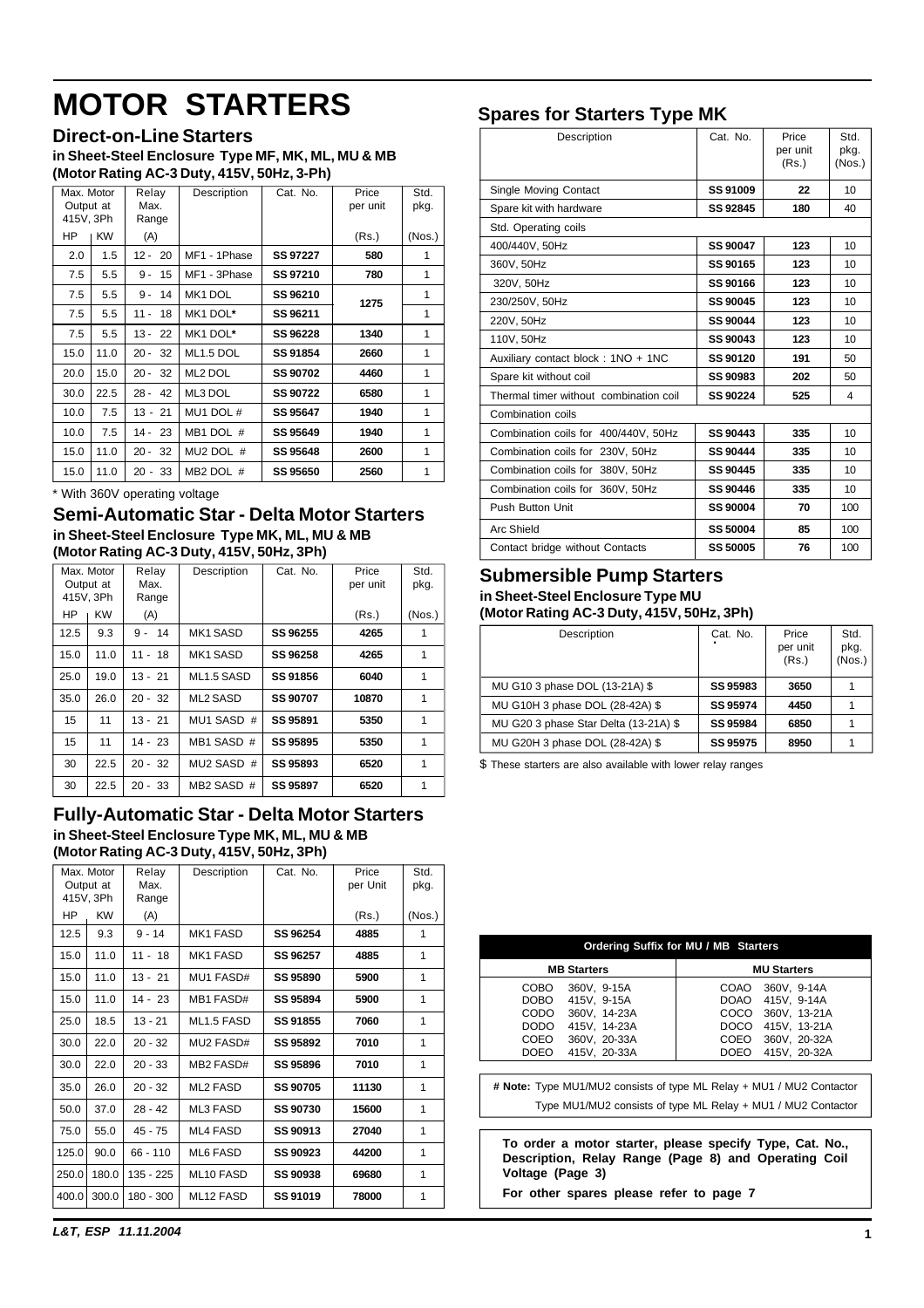# **MOTOR STARTERS**

#### **Direct-on-Line Starters**

**in Sheet-Steel Enclosure Type MN with SPP feature (Motor Rating AC-3 Duty, 415V, 50Hz, 3-Ph)**

|                                       |           |                            | . .                  |                 |                   |              |
|---------------------------------------|-----------|----------------------------|----------------------|-----------------|-------------------|--------------|
| Max. Motor<br>Output at<br>415V, 3-Ph |           | Relay<br>Max.<br>Range     | Description          | Cat. No.        | Price<br>per unit | Std.<br>pkg. |
| <b>HP</b>                             | <b>KW</b> | (A)                        |                      |                 | (Rs.)             | (Nos.)       |
| 10.0                                  | 8.0       | $9 - 15$                   | MN <sub>16</sub> DOL | SS 94015        | 1575              |              |
| 15.0                                  | 11.0      | $14 - 23$                  | MN <sub>25</sub> DOL | SS 94232        | 2425              |              |
| 20.0                                  | 15.0      | $20 - 33$                  | MN32 DOL             | SS 94016        | 4330              |              |
| 30.0                                  | 23.0      | 50<br>30<br>$\blacksquare$ | MN45 DOL             | <b>SS 94017</b> | 6500              |              |
| 45.0                                  | 34.0      | 75<br>45<br>$\blacksquare$ | MN65 DOL             | SS 94018        | 9050              |              |
|                                       |           |                            |                      |                 |                   |              |

#### **Semi-Automatic Star - Delta Motor Starters in Sheet-Steel Enclosure Type MN with SPP feature (Motor Rating AC-3 Duty, 415V, 50Hz, 3-Ph)**

| Max. Motor<br>Output at<br>415V. 3-Ph |      | Relay<br>Max.<br>Range | Description | Cat. No. | Price<br>per unit | Std.<br>pkg. |
|---------------------------------------|------|------------------------|-------------|----------|-------------------|--------------|
| <b>HP</b>                             | kW   | (A)                    |             |          | (Rs.)             | (Nos.)       |
| 15.0                                  | 11.0 | 15<br>$9 -$            | MN16 SASD   | SS 94019 | 4465              |              |
| 25.0                                  | 19.0 | $14 - 23$              | MN25 SASD   | SS 94657 | 5630              |              |
| 35.0                                  | 26.0 | 33<br>20<br>٠          | MN32 SASD   | SS 94659 | 9350              |              |

#### **Fully Automatic Star - Delta Motor Starters in Sheet-Steel Enclosure Type MN with SPP feature (Motor Rating AC-3 Duty, 415V, 50Hz, 3-Ph)**

| Max. Motor<br>Output at<br>415V, 3-Ph |       | Relay<br>Max.<br>Range | Description | Cat. No.        | Price<br>per unit | Std.<br>pkg. |
|---------------------------------------|-------|------------------------|-------------|-----------------|-------------------|--------------|
| HP                                    | KW    | (A)                    |             |                 | (Rs.)             | (Nos.)       |
| 15.0                                  | 11.0  | 15<br>$9 -$            | MN16 FASD   | <b>SS 94020</b> | 5300              |              |
| 25.0                                  | 19.0  | 14 - 23                | MN25 FASD   | SS 94656        | 6050              | 1            |
| 35.0                                  | 26.0  | $20 - 33$              | MN32 FASD   | SS 94658        | 10870             | 1            |
| 50.0                                  | 37.0  | $30 - 50$              | MN45 FASD   | SS 94021        | 15030             | 1            |
| 75.0                                  | 55.0  | $45 - 75$              | MN65 FASD   | SS 94022        | 25900             | 1            |
| 90.0                                  | 68.0  | $45 - 75$              | MN80 FASD   | SS 94705        | 28185             | 1            |
| 125.0                                 | 90.0  | $66 - 110$             | MN110 FASD  | SS 94706        | 36765             | 1            |
| 175.0                                 | 130.0 | $90 - 150$             | MN140 FASD  | <b>SS 94707</b> | 39130             | 1            |

**To order a motor starter, please specify Type, Cat. No., Description, Relay Range (Page 8) and Operating Coil Voltage (Page 3)**

**For other spares please refer to Page 7**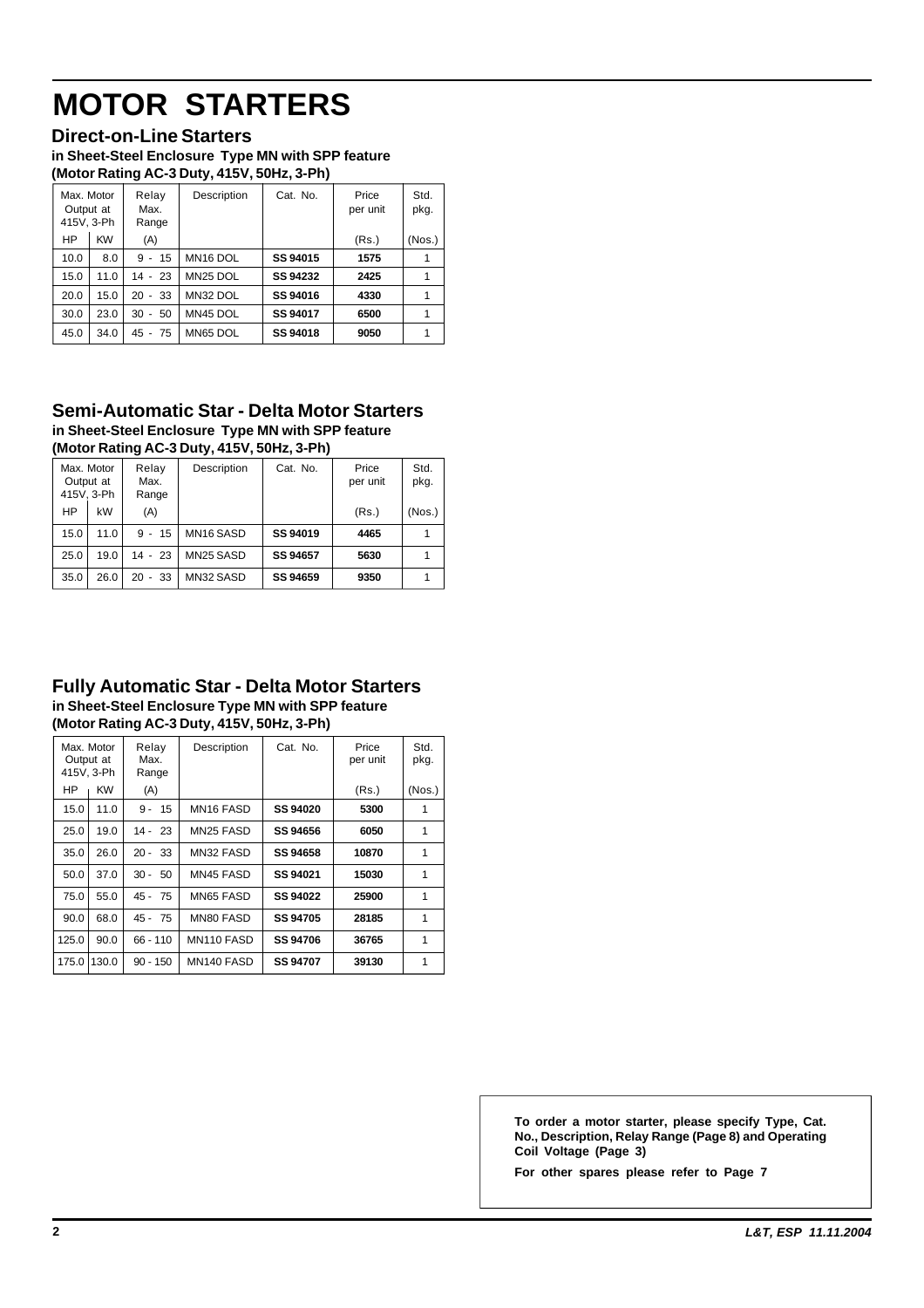# <span id="page-3-0"></span>**CONTACTORS**

#### **3 Pole Power Contactors Type MNX & MN\* Standard Coil Voltage 110, 220, 240, 415V 50Hz**

| AC <sub>1</sub><br>Rating | AC <sub>3</sub><br>Rating | Capacitor<br>Rating<br>? Connected | Aux.<br>Contact | Type          | Cat. No.        | Price<br>Per<br>Unit     | Type                     | Cat. No.        | Price<br>Per<br>Unit | Std.<br>Pkg. |
|---------------------------|---------------------------|------------------------------------|-----------------|---------------|-----------------|--------------------------|--------------------------|-----------------|----------------------|--------------|
| (A)                       | (A)                       | at 415V, 50Hz                      |                 |               |                 | (Rs.)                    |                          |                 | (Rs.)                | (Nos.)       |
| 25                        | 9                         | 6 kVAr                             | 1 NO            | MNX9          | CS 94106        | 511                      | MN <sub>9</sub>          | SS 94009        | 511                  | 10           |
| 25                        | 9                         | 6 kVAr                             | 1 NC            | MNX9          | <b>CS 94107</b> | 511                      | MN9                      | SS 94099        | 511                  | 10           |
| 30                        | $12 \overline{ }$         | 7.5 kVAr                           | 1 NO            | <b>MNX12</b>  | <b>CS 94108</b> | 560                      | <b>MN12</b>              | SS 94618        | 560                  | 10           |
| 30                        | 12                        | 7.5 kVAr                           | 1 NC            | <b>MNX12</b>  | <b>CS 94109</b> | 560                      | <b>MN12</b>              | SS 94619        | 560                  | 10           |
| 30                        | 16                        | 9kVAr                              | 1NO             |               |                 | —                        | <b>MN16</b>              | SS 94011        | 640                  | 10           |
| 30                        | 16                        | 9kVAr                              | 1NC             |               |                 | $\overline{\phantom{0}}$ | <b>MN16</b>              | SS 94101        | 640                  | 10           |
| 30                        | 18                        | 9kVAr                              | 1 NO            | <b>MNX18</b>  | <b>CS 94100</b> | 640                      |                          |                 |                      | 10           |
| 30                        | 18                        | 9kVAr                              | 1 NC            | <b>MNX18</b>  | CS 94101        | 640                      | $\overline{\phantom{0}}$ |                 |                      | 10           |
| 45                        | 25                        | 15 kVAr                            | 1 NO + 1 NC @   | <b>MNX25</b>  | <b>CS 94218</b> | 860                      | <b>MN25</b>              | SS 94012        | 900                  | 1            |
| 55                        | 32                        | 20 kVAr                            | 1 NO + 1 NC @   | <b>MNX32</b>  | CS 94219        | 1720                     | <b>MN32</b>              | SS 94620        | 1775                 | 1            |
| 55                        | 40                        | 20 kVAr                            | 1 NO + 1 NC @   | <b>MNX40</b>  | CS 94130        | 2400                     |                          |                 |                      | 1            |
| 80                        | 45                        | 30 kVAr                            | $2 NO + 2 NC$   | <b>MNX45</b>  | <b>CS 94132</b> | 3000                     | <b>MN45</b>              | SS 94013        | 3000                 | 1            |
| 80                        | 50                        | 30 kVAr                            | 2 NO + 2 NC     | <b>MNX50</b>  | CS 94133        | 3100                     |                          |                 |                      | 1            |
| 100                       | 65                        | 35kVAr                             | $2NO + 2NC$     |               |                 |                          | <b>MN65</b>              | SS 94639        | 4170                 | $\mathbf{1}$ |
| 100                       | 70                        | 35 kVAr                            | 2 NO + 2 NC     | <b>MNX70</b>  | CS 94134        | 4250                     |                          |                 |                      | 1            |
| 100                       | 80                        | 40 kVAr                            | 2 NO + 2 NC     | <b>MNX80</b>  | CS 94135        | 5100                     | <b>MNE80#</b>            | SS 94941        | 5000                 | 1            |
| 160                       | 95                        | 65 kVAr                            | $2 NO + 2 NC$   | <b>MNX95</b>  | <b>CS 94136</b> | 5970                     | <b>MN95</b>              | SS 94673        | 5970                 | 1            |
| 160                       | 110                       | 65 kVAr                            | 2 NO + 2 NC     | <b>MNX110</b> | <b>CS 94137</b> | 6900                     | MN110                    | SS 94036        | 6900                 | 1            |
| 160                       | 140                       | 70 kVAr                            | 2 NO + 2 NC     | <b>MNX140</b> | <b>CS 94138</b> | 9100                     | <b>MN140</b>             | SS 94627        | 9100                 | 1            |
| 250                       | 185                       | 100 kVAr                           | 2 NO + 2 NC     | <b>MNX185</b> | CS 94139        | 12400                    | MN185                    | <b>CS 94003</b> | 12400                | 1            |
| 300                       | 225                       | 125 kVAr                           | 2 NO + 2 NC     | <b>MNX225</b> | <b>CS 94140</b> | 13800                    | <b>MN225</b>             | <b>CS 94001</b> | 13800                | 1            |
| 350                       | 265                       | 150 kVAr                           | 2 NO + 2 NC     | <b>MNX265</b> | <b>CS 94142</b> | 15650                    | MN265                    | SS 94674        | 15650                | 1            |
| 400                       | 325                       | 175 kVAr                           | 2 NO + 2 NC     | <b>MNX325</b> | <b>CS 94143</b> | 18600                    | MN325                    | SS 94648        | 18600                | $\mathbf{1}$ |
| 425                       | 400                       | 175 kVAr                           | 2 NO + 2 NC     | <b>MNX400</b> | <b>CS 94144</b> | 22100                    | MN400                    | SS 94043        | 22100                | 1            |
| 650                       | 550                       | 250 kVAr                           | 2 NO + 2 NC     | <b>MNX550</b> | <b>CS 94145</b> | 34200                    | <b>MN550</b>             | SS 94767        | 34200                | $\mathbf{1}$ |

**\* MN Contactors will be available only till stocks last**

**@ 1NO + 1 NC Add-On block is packed along with contactor as a standard accessory**

**MN Contactors are replaced by MNX - Mounting dimensions remain unchanged for 45A rating and above**

# **3 Pole Power Contactors Type ML**

**Standard Coil Voltage 110, 230, 415V 50Hz**

| Type            | Rating<br>(415V) | Motor Output<br>3 phase 415V 50Hz |     | Cat.No.  | Price<br>per unit<br>(Rs.) | Std<br>pkg<br>(Nos.) |
|-----------------|------------------|-----------------------------------|-----|----------|----------------------------|----------------------|
|                 | AC <sub>3</sub>  | <b>HP</b>                         | kW  |          |                            |                      |
| ML <sub>0</sub> | 12A              | 7.5                               | 5.5 | SS 90975 | 800                        | 10                   |
| ML <sub>1</sub> | 16A              | 10                                | 7.5 | SS 90851 | 855                        | 10                   |
| ML1.5           | 25A              | 15                                | 11  | SS 91851 | 1080                       | 10                   |
| ML2             | 32A              | 20                                | 15  | SS 90701 | 1860                       | 10                   |
| ML3             | 40A              | 30                                | 22  | SS 90721 | 2760                       | 10                   |
| ML <sub>4</sub> | 70A              | 50                                | 37  | SS 90910 | 4670                       | 1                    |
| ML <sub>6</sub> | 110A             | 75                                | 55  | SS 90921 | 6850                       | 1                    |
| <b>ML10</b>     | 200A             | 150                               | 110 | SS 90935 | 13500                      | 1                    |
| <b>ML12</b>     | 300A             | 225                               | 168 | SS 91010 | 17800                      | 1                    |

Note: All ML contactors with 2 NO + 2 NC Aux. Contacts

#### **Mini Power Contactors Type MZ Standard Coil Voltages 110, 240, 415V, 50Hz**

| Type     | AC <sub>1</sub><br>Rating<br>(415V) | AC <sub>3</sub><br>Rating<br>(415V) | Aux.<br>Contact | Cat. No. | Price<br>per unit<br>(Rs.) | Std.<br>pkg.<br>(Nos.) |
|----------|-------------------------------------|-------------------------------------|-----------------|----------|----------------------------|------------------------|
| MZ 06 10 | 20A                                 | 6A                                  | 1NO             | ST 29895 | 430                        |                        |
| MZ 06 01 | 20A                                 | 6A                                  | 1NC             | ST 29896 | 430                        |                        |
| MZ 09 10 | 20A                                 | <b>9A</b>                           | 1NO             | ST 29897 | 490                        |                        |
| MZ 09 01 | 20A                                 | <b>9A</b>                           | 1NC             | ST 29898 | 490                        |                        |

### **3 Pole Vacuum Contactors Type MVX Standard Coil Voltage 110, 240, 415V 50Hz**

| Type          | Rating<br>AC <sub>3</sub><br>(A) | Cat. No. | Price<br>per unit<br>(Rs.) | Std.<br>pkg.<br>(Nos.) |
|---------------|----------------------------------|----------|----------------------------|------------------------|
| <b>MVX580</b> | 580                              | ST40192  | 93500                      |                        |
| <b>MVX650</b> | 650                              | ST40193  | 101500                     |                        |
| <b>MVX750</b> | 750                              | ST40194  | 130500                     |                        |
| <b>MVX820</b> | 820                              | ST40195  | 155500                     |                        |

| <b>Ordering Suffix for Coil Voltage</b>                                                   |                 |  |      |                 |  |
|-------------------------------------------------------------------------------------------|-----------------|--|------|-----------------|--|
|                                                                                           | <b>AC Coils</b> |  |      | <b>DC Coils</b> |  |
| <b>24V</b>                                                                                | GOOO            |  | 24V  | 4000            |  |
| 42V                                                                                       | <b>HOOO</b>     |  | 42V  | 6000            |  |
| 110V                                                                                      | AOOO            |  | 48V  | 5000            |  |
| 220/230V                                                                                  | KOOO            |  | 110V | 1000            |  |
| 220/240V                                                                                  | 0000            |  | 220V | 2000            |  |
| 240V                                                                                      | <b>BOOO</b>     |  |      |                 |  |
| 360V                                                                                      | COOO            |  |      |                 |  |
| 380V                                                                                      | LOOO            |  |      |                 |  |
| 415V                                                                                      | DOOO            |  |      |                 |  |
| 440V                                                                                      | POOO            |  |      |                 |  |
| 525V                                                                                      | <b>MOOO</b>     |  |      |                 |  |
| To order a contactor, please specify Type, Cat. No.,<br>and Coil Voltage ordering suffix. |                 |  |      |                 |  |
| For Accessories & Spares, please refer page 6 & 7                                         |                 |  |      |                 |  |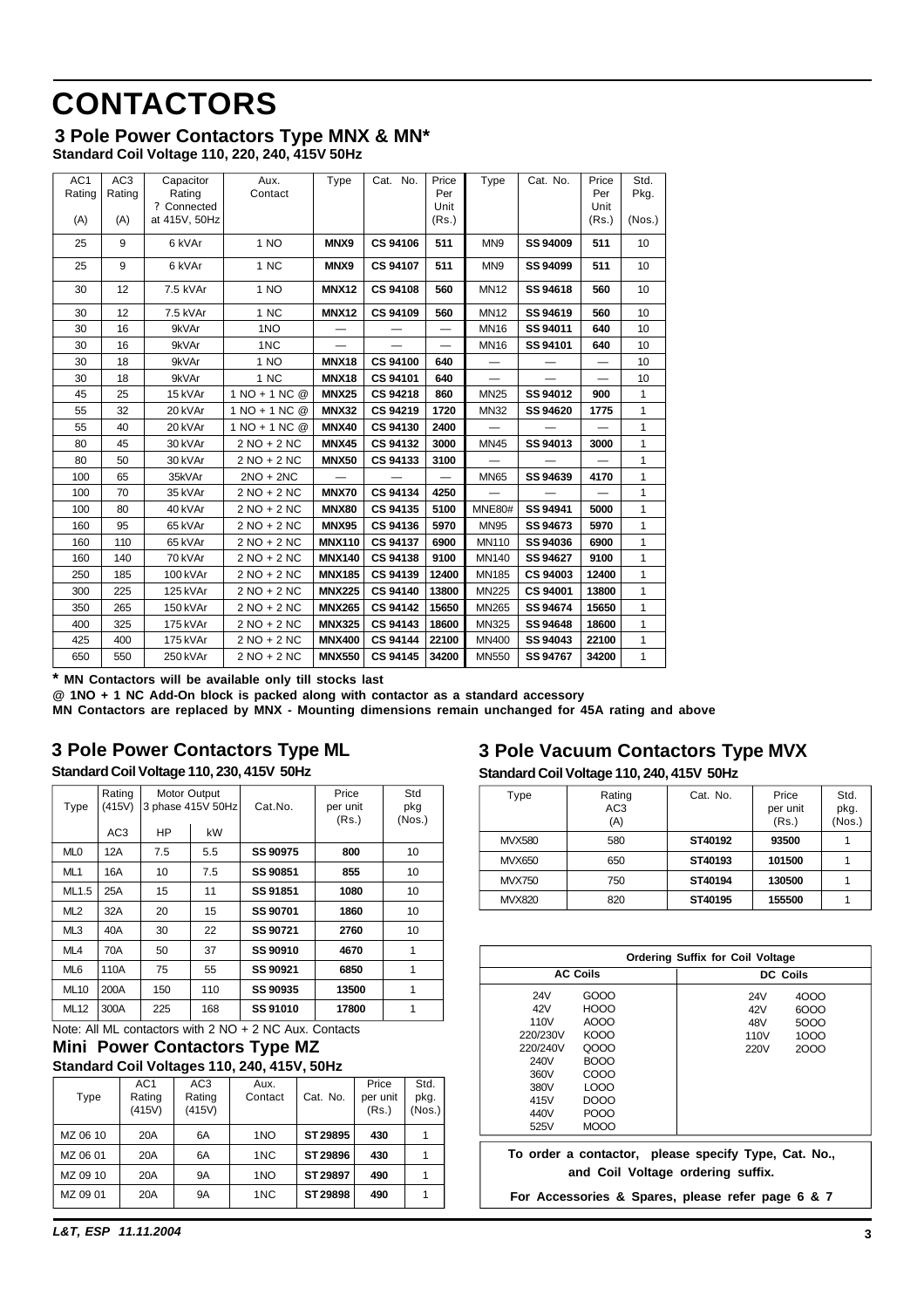# **CONTACTORS**

| Rated<br>Current | Description                                                   | Cat. No. | Price<br>per unit<br>(Rs.) | Std.<br>pkg.<br>(Nos.) |
|------------------|---------------------------------------------------------------|----------|----------------------------|------------------------|
|                  | For AC Control Std. Coil Voltage - 24, 110, 240, 415 V, 50 Hz |          |                            |                        |
|                  | MN0 40E (4NO)                                                 | SS 94660 | 535                        | 10                     |
| $AC-15$          | MN0 31E (3NO+1NC)                                             | SS 94661 | 535                        | 10                     |
| 4A               | MN0 22E (2NO+2NC)                                             | SS 94662 | 535                        | 10                     |
|                  | MN0 13E (1NO+3NC)                                             | SS 94663 | 535                        | 10                     |
|                  | MN0 04E (4NC)                                                 | SS 94664 | 535                        | 10                     |
|                  | For DC Control Std. Coil Voltage - 24, 110, 240 V             |          |                            |                        |
|                  | MN0 dc 40E (4NO)                                              | SS 94665 | 785                        | 10                     |
| $AC-15$          | MN0 dc 31E (3NO+1NC)                                          | SS 94666 | 785                        | 10                     |
| 4A               | MN0 dc 22E (2NO+2NC)                                          | SS 94667 | 785                        | 10                     |
|                  | MN0 dc 13E (1NO+3NC)                                          | SS 94668 | 785                        | 10                     |
|                  | $MNO$ dc $04E$ (4NC)                                          | SS 94669 | 785                        | 10                     |

# **Mini Contactor Relays Type MZ**

| Rated<br>Current | Description                                                  | Cat. No. | Price<br>per unit<br>(Rs.) | Std.<br>pkg.<br>(Nos.) |  |  |  |  |  |
|------------------|--------------------------------------------------------------|----------|----------------------------|------------------------|--|--|--|--|--|
|                  | For AC Control Std. Coil Voltage - 24, 110, 240, 415 V, 50Hz |          |                            |                        |  |  |  |  |  |
|                  | MZ 00 40E (4NO)                                              | ST 29894 | 490                        | 10                     |  |  |  |  |  |
| $AC-15$          | MZ 00 31E (3NO+1NC)                                          | ST 29893 | 490                        | 10                     |  |  |  |  |  |
| 3A               | MZ 00 22E (2NO+2NC)                                          | ST 29892 | 490                        | 10                     |  |  |  |  |  |
|                  | For DC Control Std. Coil Voltage - 24, 110, 220 V            |          |                            |                        |  |  |  |  |  |
|                  | MZ 00 dc 40E (4NO)                                           | ST 29901 | 645                        | 10                     |  |  |  |  |  |
| $AC-15$          | MZ 00 dc 31E (3NO+1NC)                                       | ST 29900 | 645                        | 10                     |  |  |  |  |  |
| 3A               | MZ 00 dc 22E (2NO+2NC)                                       | ST 29899 | 645                        | 10                     |  |  |  |  |  |

# **Contactor Relays Type MN0 Control Contactor Type MM00 / MM01**

| Rated<br>Current | No.of<br>Contacts<br>(Type) | Contact<br>Arrangement                                     | Cat. No.        | Price<br>per unit<br>(Rs.) | Std.<br>pkg.<br>(Nos.) |
|------------------|-----------------------------|------------------------------------------------------------|-----------------|----------------------------|------------------------|
|                  |                             | For AC control Std. coil voltages 24, 110, 240, 415V, 50Hz |                 |                            |                        |
| $AC-3$           | 4                           | $2NO + 2NC$                                                | <b>SS 92002</b> | 570                        | 10                     |
| 7.5A             | (MM00)                      |                                                            |                 |                            |                        |
| &                |                             | 8NO                                                        | SS 92010        | 695                        | 10                     |
| $AC-15$          | 8                           | $7NO + 1NC$                                                | SS 92011        | 695                        | 10                     |
| 4A               | (MM01)                      | $6NO + 2NC$                                                | SS 92012        | 695                        | 10                     |
|                  |                             | $5NO + 3NC$                                                | SS 92013        | 695                        | 10                     |
|                  |                             | $4NO + 4NC$                                                | SS 92014        | 695                        | 10                     |
|                  |                             | For DC control Std. coil voltages 24, 110, 220V            |                 |                            |                        |
| $AC-3$           | 4                           | $2NO + 2NC$                                                | SS 92007        | 800                        | 10                     |
| 7.5A             | (MM00)                      |                                                            |                 |                            |                        |
| &                |                             | 8NO                                                        | SS 92820        | 970                        | 10                     |
| $AC-15$          |                             | $7NO + 1NC$                                                | SS 92821        | 970                        | 10                     |
| 4A               | 8                           | $6NO + 2NC$                                                | SS 92822        | 970                        | 10                     |
|                  | (MM01)                      | $5NO + 3NC$                                                | SS 92823        | 970                        | 10                     |
|                  |                             | $4NO + 4NC$                                                | SS 92824        | 970                        | 10                     |

|          | <b>Ordering Suffix for Coil Voltage</b> |  |  |                  |      |  |  |
|----------|-----------------------------------------|--|--|------------------|------|--|--|
|          | <b>AC Coils</b>                         |  |  | <b>DC Coils</b>  |      |  |  |
| 24V      | GOOO                                    |  |  | 24V              | 4000 |  |  |
| 42V      | <b>HOOO</b>                             |  |  | 42V              | 6000 |  |  |
| 110V     | AOOO                                    |  |  | 48V              | 5000 |  |  |
| 220/230V | KOOO                                    |  |  | 110 <sub>V</sub> | 1000 |  |  |
| 220/240V | Q000                                    |  |  | 220V             | 2000 |  |  |
| 240V     | BOOO                                    |  |  |                  |      |  |  |
| 360V     | COOO                                    |  |  |                  |      |  |  |
| 380V     | LOOO                                    |  |  |                  |      |  |  |
| 415V     | DOOO                                    |  |  |                  |      |  |  |
| 440V     | POOO                                    |  |  |                  |      |  |  |
| 525V     | <b>MOOO</b>                             |  |  |                  |      |  |  |

**To order a contactor, please specify Type, Cat. No., and Coil Voltage ordering suffix.**

**For Accessories & Spares, please refer page 6 & 7**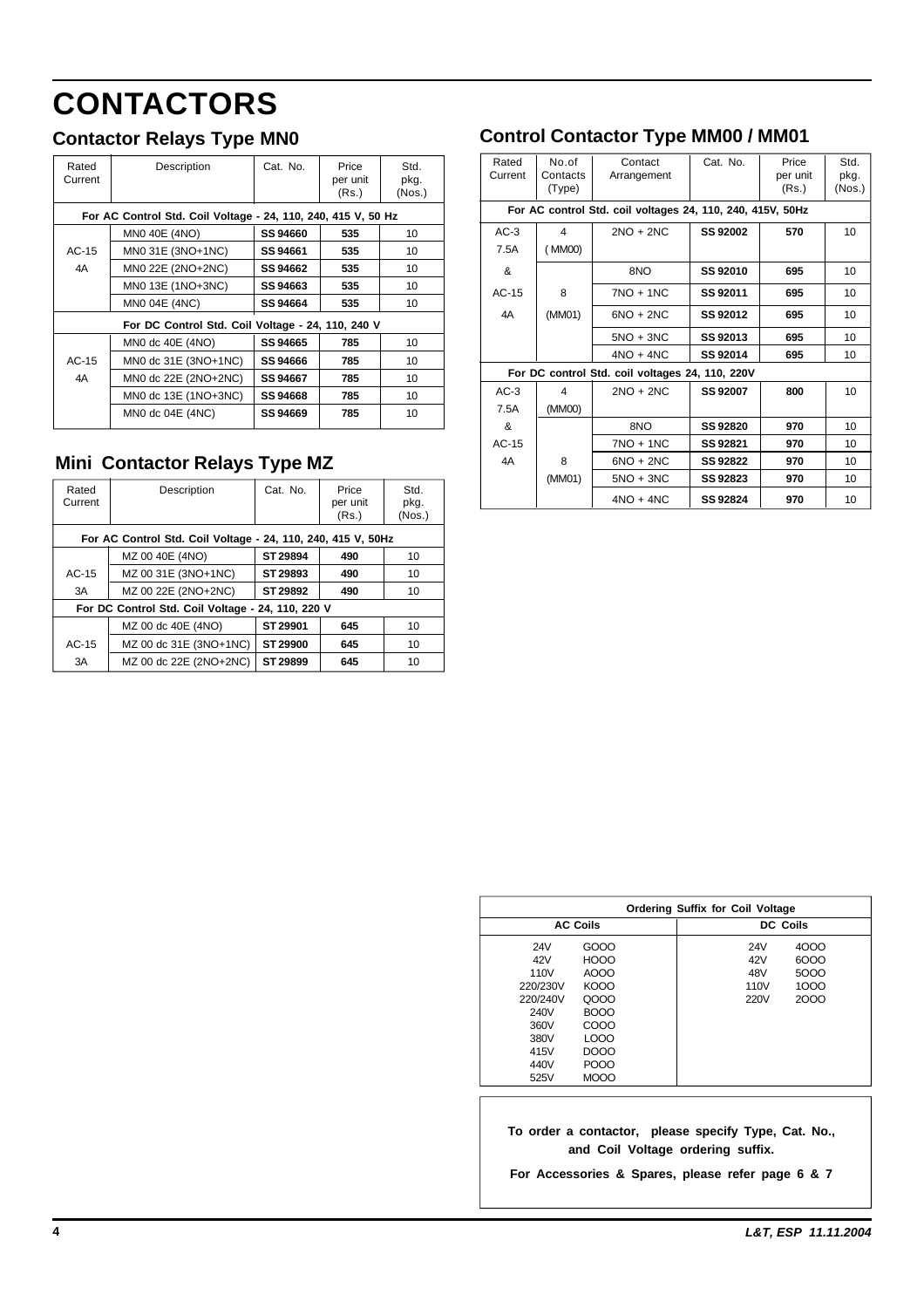# **CONTACTORS**

# **Special Purpose # Contactors Type MU**

| Type            | AC <sub>3</sub><br>Rating<br>(415V) | Cat. No.        | Price<br>per unit<br>(Rs.) | Std.<br>pkg.<br>(Nos.) |
|-----------------|-------------------------------------|-----------------|----------------------------|------------------------|
| MU1             | 16 A                                | <b>CS 94007</b> | 800                        | 10                     |
| MU <sub>2</sub> | 25 A                                | <b>CS 94008</b> | 1100                       | 10                     |

# Rugged & sturdy contactor for submersible pumps, rural industries and similar applications.

#### **Standard Coil Voltage 110, 220, 240, 415V 50Hz Contactors Type MNW**

| Type               | AC <sub>3</sub><br>Rating<br>(415 V) | Aux.<br>Contact | Cat. No. | Price<br>per unit<br>(Rs.) | Std.<br>pkg.<br>(Nos.) |
|--------------------|--------------------------------------|-----------------|----------|----------------------------|------------------------|
| MN9W               | <b>9A</b>                            | 1 <sub>NO</sub> | SS 94771 | 490                        | 10                     |
| MN9W               | <b>9A</b>                            | 1NC             | SS 94772 | 490                        | 10                     |
| <b>MN12W</b>       | 12A                                  | 1NO             | SS 94773 | 540                        | 10                     |
| <b>MN12W</b>       | 12A                                  | 1NC             | SS 94774 | 540                        | 10                     |
| MN <sub>16</sub> W | 16A                                  | 1 <sub>NO</sub> | SS 94679 | 620                        | 10                     |
| MN16W              | 16A                                  | 1NC             | SS 94680 | 620                        | 10                     |
| <b>MN25W</b>       | 25A                                  | $1NO + 1NC$     | SS 94655 | 880                        | 1                      |

# **DC Contactors**

**Standard Coil Voltage 24, 42, 48, 110, 220V DC**

| Type               | $AC - 3$<br>Ratings<br>(A) | Aux.<br>Contact | Cat. No.        | Price<br>per unit<br>(Rs.) | Std.<br>pkg.<br>(Nos.) |
|--------------------|----------------------------|-----------------|-----------------|----------------------------|------------------------|
| MN <sub>16dc</sub> | 16                         | 1 NO            | SS 94649        | 900                        |                        |
|                    | 16                         | 1 NC            | <b>SS 94650</b> | 900                        |                        |
| <b>MN 32dc</b>     | 32                         | 1 NO            | <b>SS 94708</b> | 2600                       |                        |
| <b>MN 45dc</b>     | 45                         | 1 NC            | SS 94713        | 4000                       |                        |
| MN 65dc            | 65                         | 1 NO            | <b>SS 94720</b> | 5000                       |                        |

# **Economy Resistor Kit (without contactor)**

Used in combination with standard AC3 rating contactors

| For Ratings              | Cat. No.        | Price<br>per unit<br>(Rs.) | Std.<br>pkg.<br>(Nos.) |
|--------------------------|-----------------|----------------------------|------------------------|
| MN80, MN95, MN110, MN140 | SS 94936        | 1450                       |                        |
| MN265, MN325, MN400      | <b>SS 94937</b> | 2900                       |                        |

e.g. To order 110A dc Contactor, specify MN110 AC contactor (SS94036) and Economy Resistor Kit (SS94936)

# **Contactors Type MU 4 Pole Power Contactors Type MC**

**Standard Coil Voltage 110, 240, 415V 50Hz**

| Type           | Built-in<br>Auxiliary<br>Contacts | $AC-1$<br>Rating | Cat. No.        | Price<br>per unit<br>(Rs.) | Std.<br>pkg.<br>(Nos.) |
|----------------|-----------------------------------|------------------|-----------------|----------------------------|------------------------|
| <b>MC01</b>    |                                   | 16A              | SS 94970        | 625                        | 10                     |
| MC 02          |                                   | 25A              | SS 94971        | 725                        | 10                     |
| MC 03          |                                   | 32A              | SS 94972        | 800                        | 10                     |
| <b>MC 11</b>   | $1NO + 1 NC$                      | 50A              | <b>CS 94047</b> | 1420                       | 1                      |
| <b>MC 12</b>   | 1NO + 1 NC                        | 63A              | <b>CS 94048</b> | 2900                       | 1                      |
| <b>MC 21</b>   | $1NO + 1 NC$                      | 80A              | SS 94977        | 3750                       | 1                      |
| <b>MC 22</b>   | $1NO + 1 NC$                      | 100A             | SS 94978        | 4500                       | 1                      |
| <b>MC 31</b>   | $1NO + 1 NC$                      | 140A             | <b>SS 94980</b> | 7000                       | 1                      |
| MC 32          | $1NO + 1 NC$                      | 160A             | SS 94981        | 9200                       | 1                      |
| MC 33          | $1NO + 1 NC$                      | 200A             | ST 40232        | 10500                      | 1                      |
| \$<br>$5MC$ 34 | $1NO + 1 NC$                      | 255A             | SS 94983        | 13700                      | 1                      |
| <b>MC 88</b>   |                                   | 275A             | ST40095         | 16200                      | 1                      |
| MC 99          |                                   | 450A             | ST40096         | 27500                      | 1                      |
|                |                                   |                  |                 |                            |                        |

#### **Standard Coil Voltage 110, 220, 230/250, 360, 400/440V, 50Hz 4 Pole Power Contactors Type MK1**

| Type            | $AC-3$<br>Ratings<br>(415V) | Motor Output<br>kW | 3phase, 415V, 50Hz<br>НP | Cat. No. | Price<br>per unit<br>(Rs.) | Std.<br>pkg.<br>(Nos.) |
|-----------------|-----------------------------|--------------------|--------------------------|----------|----------------------------|------------------------|
| MK <sub>1</sub> | 11A                         | 5.5                | 7.5                      | SS 95200 | 615                        | 10                     |

### **Capacitor Duty Contactors**

#### **Standard Coil Voltage 110, 220, 240, 415V 50Hz**

| Type               | Thermal<br>Current<br>(A) | Capacitor<br>Rating<br>kVAr | Aux.<br>Contact | Cat. No. | Price<br>per unit<br>(Rs.) | Std.<br>pkg.<br>(Nos.) |
|--------------------|---------------------------|-----------------------------|-----------------|----------|----------------------------|------------------------|
| MN <sub>16</sub> C | 25                        | 10                          | $1NO + 1NC$     | SS 94624 | 1050                       |                        |
| <b>MN32C</b>       | 50                        | 25                          | $1NO + 2NC$     | SS 94652 | 2100                       |                        |

NOTE: for use in APFC with more than 8 stages, please use inductor coils.

|                                                                                                        | <b>Ordering Suffix for Coil Voltage</b>                                                                   |  |                                   |                                      |  |  |
|--------------------------------------------------------------------------------------------------------|-----------------------------------------------------------------------------------------------------------|--|-----------------------------------|--------------------------------------|--|--|
|                                                                                                        | <b>AC Coils</b>                                                                                           |  | <b>DC Coils</b>                   |                                      |  |  |
| 24V<br>42V<br>110 <sub>V</sub><br>220/230V<br>220/240V<br>240V<br>360V<br>380V<br>415V<br>440V<br>525V | GOOO<br><b>HOOO</b><br>AOOO<br>KOOO<br>Q000<br><b>BOOO</b><br>COOO<br>LOOO<br>DOOO<br>POOO<br><b>MOOO</b> |  | 24V<br>42V<br>48V<br>110V<br>220V | 4000<br>6000<br>5000<br>1000<br>2000 |  |  |

**To order a contactor, please specify Type, Cat. No., and Coil Voltage ordering suffix.**

**For Accessories & Spares, please refer page 6 & 7**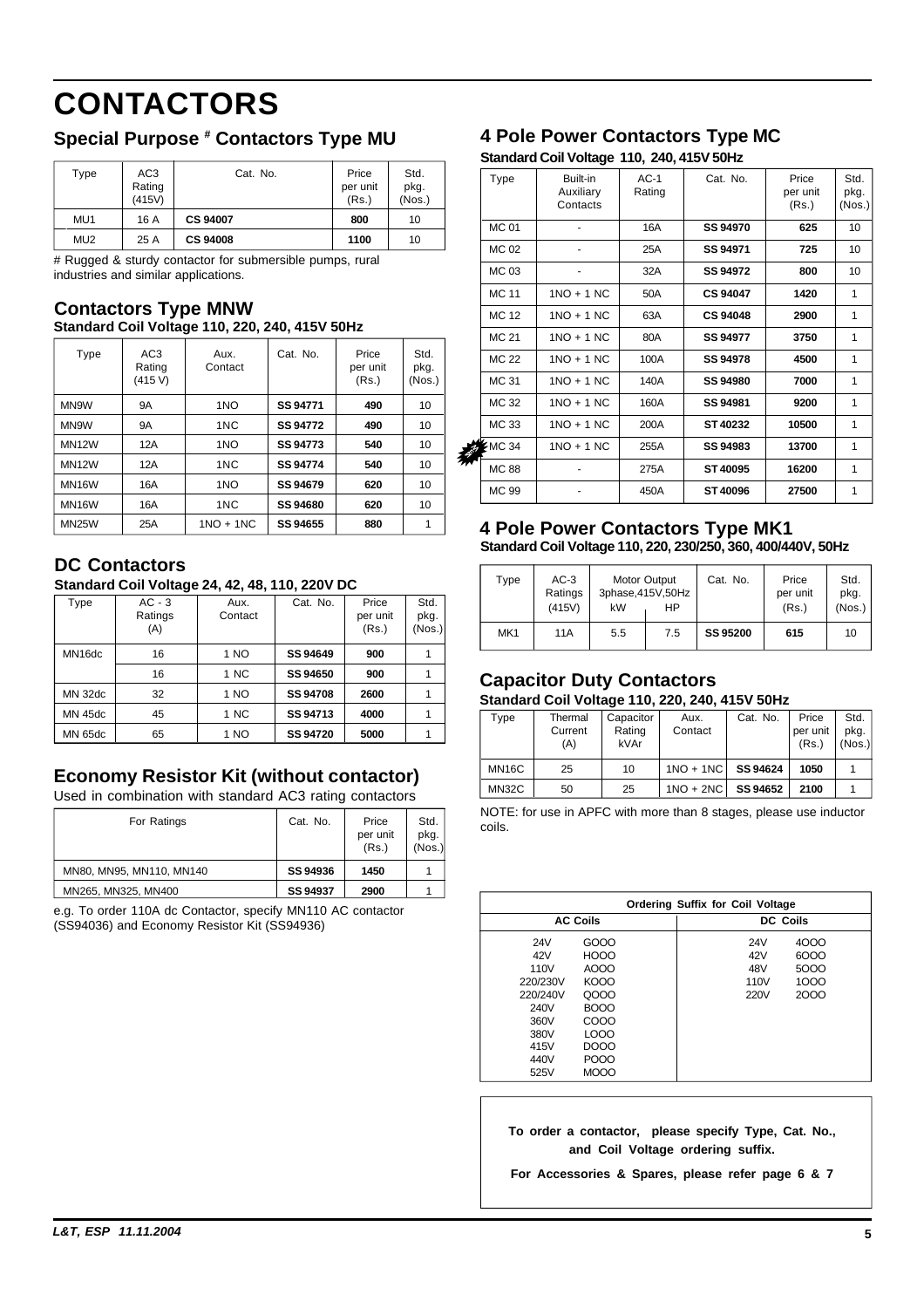# **ACCESSORIES & SPARES FOR MNX CONTACTORS**

# **Add on Auxiliary Contact Block**

**MNX Contactors**

| Contactor<br>Type | Mounting<br>Position | Contacts  | Cat. No.        | Price<br>per unit | Std.<br>pkg. |
|-------------------|----------------------|-----------|-----------------|-------------------|--------------|
|                   |                      |           | <b>CS 94112</b> | (Rs.)<br>190      | (Nos.)       |
|                   | Top                  | 4NO       |                 |                   | 10           |
| Common for        | Top                  | 3 NO+1NC  | <b>CS 94113</b> | 190               | 10           |
| MN8/              | Top                  | 2NO+2NC   | CS 94114        | 190               | 10           |
| MNX12/            | Top                  | 1NO+3NC   | CS 94115        | 190               | 10           |
| <b>MNX18/</b>     | Top                  | 4NC       | CS 94116        | 190               | 10           |
| MNX25/            | Top                  | 2NO       | <b>CS 94117</b> | 95                | 10           |
| MNX32/            | Top                  | $1NO+1NC$ | <b>CS 94118</b> | 95                | 10           |
| MNX40             | Top                  | 2NC       | CS 94119        | 95                | 10           |
| Contactors        | Top                  | 1NO       | <b>CS 94120</b> | 55                | 10           |
|                   | Top                  | 1NC       | <b>CS 94121</b> | 55                | 10           |
| Common for        | First Left           | $1NO+1NC$ | <b>CS 94201</b> | 200               | 10           |
| MNX45/MNX50/      | First Right          | $1NO+1NC$ | <b>CS 94202</b> | 200               | 10           |
| MNX70/MNX80       | Second Left          | 1NO+1NC   | CS 94203        | 200               | 10           |
| Contactors        | Second Right         | $1NO+1NC$ | <b>CS 94204</b> | 200               | 10           |
| Common for        | First Left           | $1NO+1NC$ | <b>CS 94205</b> | 220               | 10           |
| MNX95 to          | First Right          | $1NO+1NC$ | <b>CS 94206</b> | 220               | 10           |
| <b>MNX550</b>     | Second Left          | 1NO+1NC   | <b>CS 94207</b> | 220               | 10           |
| Contactors        | Second Right         | $1NO+1NC$ | <b>CS 94208</b> | 220               | 10           |

#### **Surge suppressor for contactor coils Type MNX**

| Description                       | Cat. No.        | Price<br>per Unit<br>(Rs.) | Std.<br>Pkg.<br>(Nos.) |
|-----------------------------------|-----------------|----------------------------|------------------------|
| MNX9/MNX12/MNX18/MNX25/MNX40      | <b>CS 94166</b> | 190                        |                        |
| MNX45/MNX50/MNX70/MNX80           | CS 94163        | 200                        |                        |
| MNX95/MNX110/MNX140/MNX185/MNX225 | CS 94164        | 750                        |                        |
| MNX265/MNX325/MNX400              | <b>CS 94165</b> | 1000                       |                        |

#### **Mechanical Interlock kit - Type MNX Contactors**

| Description                  | Cat. No.        | Price<br>per Unit<br>(Rs.) | Std.<br>Pkg.<br>(Nos.) |
|------------------------------|-----------------|----------------------------|------------------------|
| MNX9/MNX12/MNX18/MNX25/MNX40 | <b>CS 94126</b> | 210                        |                        |
| MNX45/MNX50/MNX70/MNX80      | <b>CS 94197</b> | 800                        |                        |
| MNX95/MNX110/MNX140          | <b>CS 94198</b> | 1395                       |                        |
| MNX185/MNX225                | <b>CS 94199</b> | 1600                       |                        |
| MNX265/MNX325/MNX400/MNX550  | <b>CS 94200</b> | 1800                       |                        |

### **Spare Kits For MNX series**

| Description                        | Cat. No.        | Price<br>per unit<br>(Rs.) | Std.<br>pkg.<br>(Nos.) |
|------------------------------------|-----------------|----------------------------|------------------------|
| Spares kit without coil for MNX9   | CS 94123        | 265                        | 25                     |
| Spares kit without coil for MNX12  | CS 94124        | 335                        | 25                     |
| Spares kit without coil for MNX18  | <b>CS 94125</b> | 365                        | 25                     |
| Spares kit without coil for MNX25  | <b>CS 94127</b> | 390                        | 25                     |
| Spares kit without coil for MNX32  | CS 94128        | 625                        | 25                     |
| Spares kit without coil for MNX45  | CS 94149        | 1170                       | 10                     |
| Spares kit without coil for MNX50  | CS 94150        | 1270                       | 10                     |
| Spares kit without coil for MNX70  | CS 94151        | 1660                       | 10                     |
| Spares kit without coil for MNX80  | CS 94152        | 1925                       | 1                      |
| Spares kit without coil for MNX95  | CS 94153        | 2050                       | 1                      |
| Spares kit without coil for MNX110 | <b>CS 94154</b> | 2400                       | 1                      |
| Spares kit without coil for MNX140 | CS 94155        | 3000                       | 1                      |
| Spares kit without coil for MNX185 | <b>CS 94156</b> | 5300                       | 1                      |
| Spares kit without coil for MNX225 | CS 94157        | 6800                       | 1                      |
| Spares kit without coil for MNX265 | CS 94159        | 7200                       | 1                      |
| Spares kit without coil for MNX325 | <b>CS 94160</b> | 9600                       | 1                      |
| Spares kit without coil for MNX400 | CS 94161        | 11000                      | 1                      |
| Spares kit without coil for MNX550 | CS 94162        | 17100                      | 1                      |

### **Spare Coils For MNX series contactors**

#### (24, 42, 110, 220, 240, 415, 525V 50 Hz)

| Description                        | Cat. No.        | Price<br>per unit<br>(Rs.) | Std.<br>pkg.<br>(Nos.) |
|------------------------------------|-----------------|----------------------------|------------------------|
| MNX9/MNX12/MNX18/MNX25/MNX32/MNX40 | CS 94105        | 220                        | 10                     |
| MNX45/MNX50/MNX70/MNX80            | CS 94192        | 625                        | 10                     |
| MNX95/MNX110/MNX140                | CS 94196        | 770                        |                        |
| MNX185/MNX225                      | CS 94194        | 1675                       |                        |
| MNX265/MNX325/MNX400**             | CS 94195        | 1900                       |                        |
| <b>MNX550</b>                      | <b>CS 94193</b> | 7200                       |                        |

Also available with 360V AC coil.

Not available with 24V & 42V AC coil.

| <b>Ordering Suffix for Coil Voltage</b>                                                       |                                                                                       |  |  |  |  |
|-----------------------------------------------------------------------------------------------|---------------------------------------------------------------------------------------|--|--|--|--|
| <b>AC Coils</b>                                                                               | <b>DC Coils</b>                                                                       |  |  |  |  |
| GOOO<br>24V<br><b>HOOO</b><br>42V<br>AOOO<br>110 <sub>V</sub><br>KOOO<br>220V<br>BOOO<br>240V | 24V<br>4000<br>6000<br>42V<br>5000<br>48V<br>1000<br>110 <sub>V</sub><br>2000<br>220V |  |  |  |  |
| DOOO<br>415V<br><b>MOOO</b><br>525V                                                           |                                                                                       |  |  |  |  |

**To order coils please specify Type, Cat No. & Coil Voltage Ordering Suffix. (refer table Above)**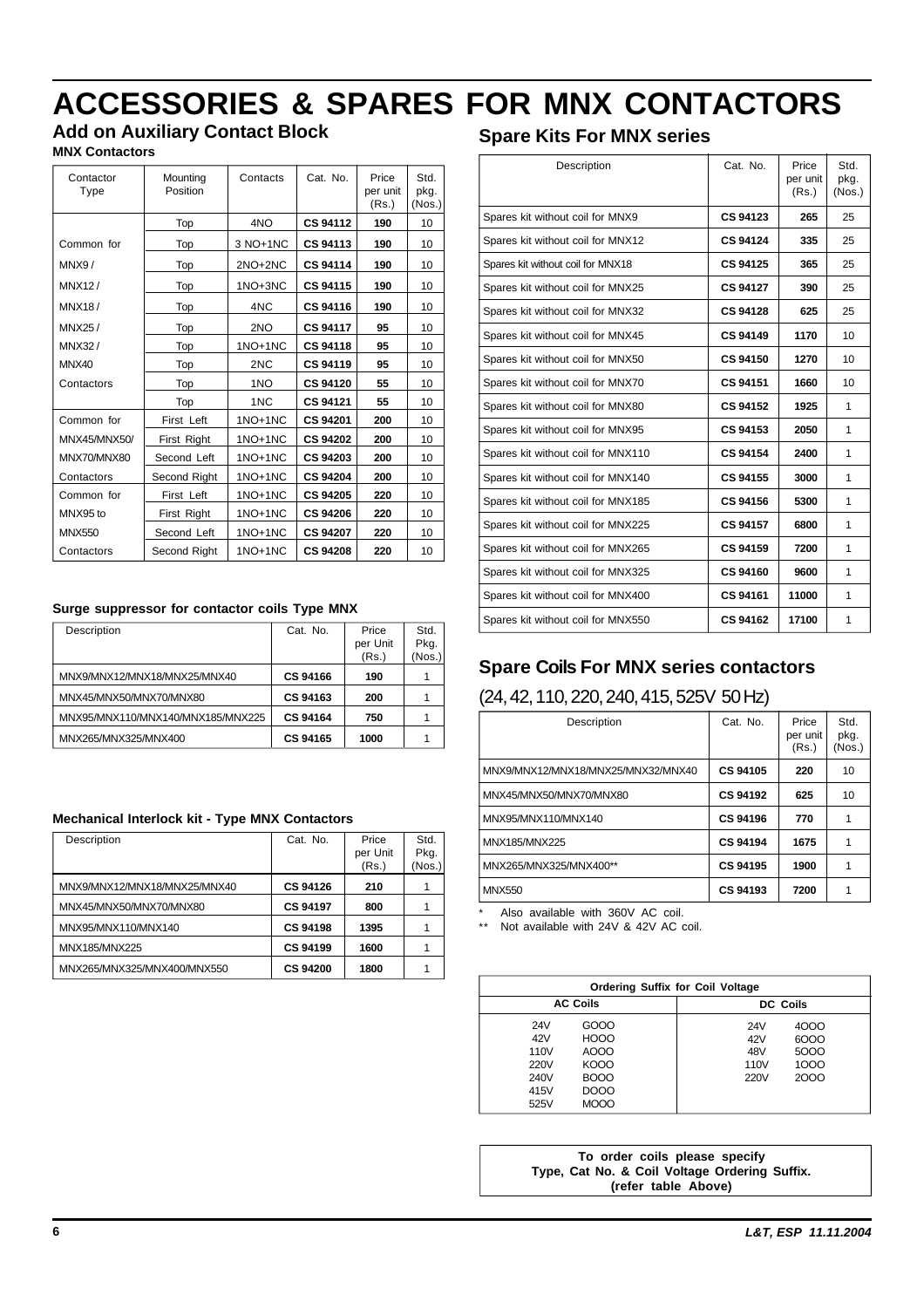# **ACCESSORIES FOR CONTACTORS**

# **Add on Auxiliary Contact Block**

**MN0 / MN9 / MN12 / MN16 / MN25 / MN32 Contactors**

| Description | Cat. No.        | Price<br>per unit<br>(Rs.) | Std.<br>pkg.<br>(Nos.) |
|-------------|-----------------|----------------------------|------------------------|
| 1NO         | SS 94715        | 55                         | 10                     |
| 1NC         | SS 94716        | 55                         | 10                     |
| 2NO         | <b>SS 94080</b> | 95                         | 10                     |
| 2NC         | <b>SS 94082</b> | 95                         | 10                     |
| $1NO + 1NC$ | SS 94081        | 95                         | 10                     |
| 4NO         | SS 94083        | 190                        | 10                     |
| 4NC         | SS94087         | 190                        | 10                     |
| $3NO + 1NC$ | SS 94084        | 190                        | 10                     |
| $2NO + 2NC$ | SS 94085        | 190                        | 10                     |
| $1NO + 3NC$ | SS 94086        | 190                        | 10                     |

#### **MN45 / MN65 / MNE80 Contactors**

| Description  | Aux.<br>Contact  | Cat. No.        | Price<br>per unit<br>(Rs.) | Std.<br>pkg.<br>(Nos.) |
|--------------|------------------|-----------------|----------------------------|------------------------|
| First Left   | $1 NQ + 1 N C^*$ | SS 94094        | 200                        |                        |
| Second Left  | $1 NQ + 1 NC$    | SS 94096        | 200                        |                        |
| First Right  | $1 NQ + 1 N C^*$ | SS 94095        | 200                        |                        |
| Second Right | $1 NQ + 1 NC$    | <b>SS 94097</b> | 200                        |                        |

#### **MN80 / MN95 / MN110 / MN140 / MN185 / MN225 / MN265 / MN325 / MN400 / MN550 Contactors**

| Description  | Aux.<br>Contact | Cat. No. | Price<br>per unit<br>(Rs.) | Std.<br>pkg.<br>(Nos.) |
|--------------|-----------------|----------|----------------------------|------------------------|
| First Left   | $1NO + 1NC^*$   | SS 94090 | 220                        |                        |
| Second Left  | $1NO + 1NC$     | SS 94092 | 220                        |                        |
| First Right  | $1NO + 1NC^*$   | SS 94091 | 220                        |                        |
| Second Right | $1NO + 1NC$     | SS 94093 | 220                        |                        |

\* Supplied alongwith contactor as standard

#### **MC11 / MC12 / MC21 / MC 22 / MC31 / MC32 / MU1 / MU2**

#### **Contactors**

| Description   | Cat. No. | Price             | Std.           |
|---------------|----------|-------------------|----------------|
|               |          | per unit<br>(Rs.) | pkg.<br>(Nos.) |
| $1 NQ + 1 NC$ | SS 94072 | 85                | 10             |
| 1 NC          | SS 94074 | 70                | 10             |

#### **Accessories for Control Contactors Type MM00**

| Description                                                                                         | Cat. No.        | Price<br>per unit<br>(Rs.) | Std.<br>pkg.<br>(Nos.) |
|-----------------------------------------------------------------------------------------------------|-----------------|----------------------------|------------------------|
| Add on NO single pole contact block<br>(Upto 4 blocks can be added)<br>AC-11 rating: 4A, 500V, 50Hz | <b>SS 92020</b> | 60                         | 10                     |
| DIN rail mounting kit<br>suitable for AC Contactor                                                  | SS 91355        | 22                         | 10                     |

#### **PNEUMATIC TIMER For MN9 / MN12 / MN 16 / MN25 / MN32 Contactors**

# Description Cat. No. Price Std. per unit | pkg.

|                        |          | (Rs.) | (Nos.) |
|------------------------|----------|-------|--------|
| On Delay 0.1 - 30 Sec  | ST 94000 | 600   | 10     |
| On Delay 10 - 180 Sec  | ST 94001 | 600   | 10     |
| Off Delay 0.1 - 30 Sec | ST 94002 | 600   | 10     |
| Off Delay 10 - 180 Sec | ST 94003 | 600   | 10     |
|                        |          |       |        |

### *L&T, ESP 11.11.2004* **7**

#### **Mechanical Interlock Kit**

| Description                                        | Cat. No.        | Price<br>per unit<br>(Rs.) | Std.<br>pkg.<br>(Nos.) |
|----------------------------------------------------|-----------------|----------------------------|------------------------|
| MIL Kit MN9/MN12/MN16/<br>MN25/MN32/MC01/MC02/MC03 | SS 94071        | 175                        | 5                      |
| MIL Kit MN45/MN65/MNE80                            | SS 94014        | 800                        |                        |
| MIL Kit MC11/MC12                                  | <b>CS 94049</b> | 1300                       |                        |
| MIL Kit MN80/MN95/MN110/MN140                      | SS 94670        | 1395                       | 1                      |
| MIL Kit MC21/MC22                                  | <b>SS 94990</b> | 1420                       | 1                      |
| MIL Kit MN185/MN225                                | <b>SS 94930</b> | 1600                       | 1                      |
| MIL Kit MC31/MC32/MC33/MC34                        | SS 94992        | 1575                       |                        |
| MIL Kit MN265/MN325/MN400/MN550                    | SS 94671        | 1800                       |                        |
| MIL Kit MC88/MC99                                  | ST 40113        | 800                        |                        |

#### **COMMON ACCESSORIES FOR CONTACTORS TYPE MN & ML**

**Surge suppressor for contactor coils Type MN & ML**

| Description                                                                  | Cat. No.        | Price<br>per unit<br>(Rs.) | Std.<br>pkg.<br>(Nos.) |
|------------------------------------------------------------------------------|-----------------|----------------------------|------------------------|
| MN S1 for MN9/12/16/25/32/45/65,<br>ML0/1/1.5/2/3, MM00 24 to 525V, 50Hz     | <b>SS 94623</b> | 175                        | 5                      |
| MN-S2 for MN0/MN16 dc/MN32dc                                                 | SS 94781        | 220                        |                        |
| MN S4 for MN80/95/110/140, ML4 & ML6<br>70/110V, 220/240V, 360/525V 50Hz     | SS 94646        | 750                        | 5                      |
| MN S6 for MN265/325/400, ML10/ML11/ML12<br>70/110V, 220/240V, 360/525V; 50Hz | SS 94647        | 975                        | 5                      |

#### **ORDERING SUFFIX FOR SURGE SUPPRESSORS**

**For MN - S1 For MN - S4 / MN - S6**

| 24 - 48 V   | JOOO        | 110 V       | <b>AOOO</b> |
|-------------|-------------|-------------|-------------|
| 110 - 240 V | <b>BOOO</b> | 220 - 240 V | <b>BOOO</b> |
| 360 - 415 V | <b>DOOO</b> | 360 - 525 V | <b>DOOO</b> |

# **ACCESSORIES FOR MINI CONTACTORS**

#### **Auxiliary Contact Block for Type MZ Contactors**

| Description                | Cat. No. | Price<br>per unit<br>(Rs.) | Std.<br>pkg.<br>(Nos.) |
|----------------------------|----------|----------------------------|------------------------|
| MZ - A 02E - 2 NC          | ST 29906 | 100                        |                        |
| MZ - A 11E - 1 NO + 1 NC   | ST 29907 | 100                        |                        |
| MZ - A 20E - 2 NO          | ST 29908 | 100                        |                        |
| l MZ - A 04E - 4 NC        | ST 29909 | 150                        |                        |
| MZ - A 13E - 1 NO + 3 NC   | ST 29910 | 150                        |                        |
| l MZ - A 22E - 2 NO + 2 NC | ST 29911 | 150                        |                        |
| MZ - A 31E - 3 NO + 1 NC   | ST 29912 | 150                        |                        |
| MZ - A 40E - 4 NO          | ST 29913 | 150                        |                        |

#### **Surge suppressors and Mechanical Interlock Kit for Type MZ Contactors**

| MZ - S Surge Suppressor for coil voltage<br>24 - 48 V & 110 - 250 V | ST 29914 | 180 |  |
|---------------------------------------------------------------------|----------|-----|--|
| MZ - S Surge Suppressor for coil voltage<br>380 - 415 V             | ST 29915 | 180 |  |
| MZ - M Mechanical Interlock Kit                                     | ST 29916 | 450 |  |

**All Type MN Contactors, Accessories & Spares available only till stocks last**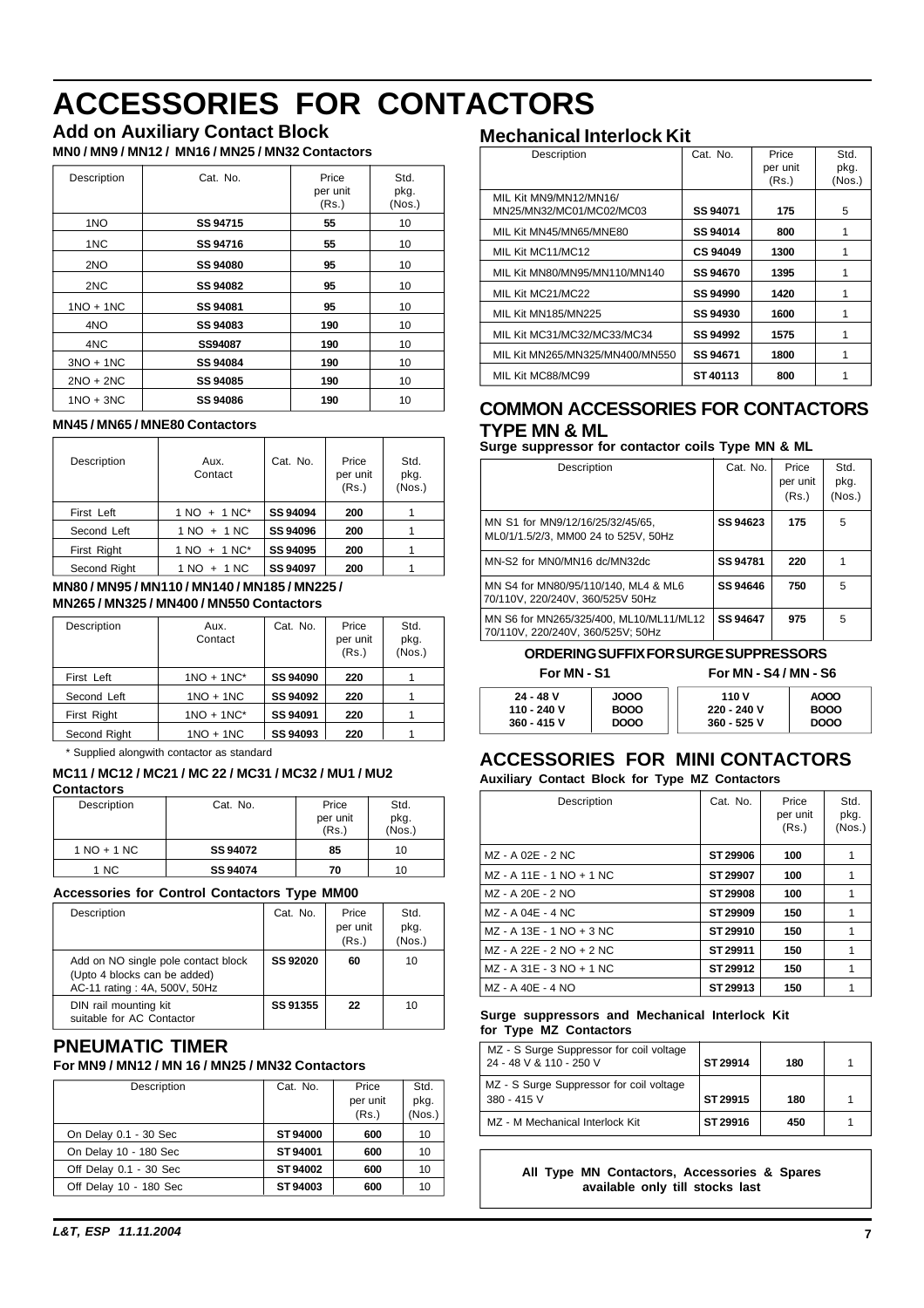# **SPARES FOR CONTACTORS**

# **Spare Kits For MN series**

| Description                                  | Cat. No.        | Price<br>per unit<br>(Rs.) | Std.<br>pkg.<br>(Nos.) |
|----------------------------------------------|-----------------|----------------------------|------------------------|
| Spares kit without coil for MN9/MN9W         | SS 94702        | 265                        | 25                     |
| Spares kit without coil for MN12/MN12W       | SS 94625        | 335                        | 25                     |
| Spares kit without coil for MN16/MN16W/MN16C | SS 94703        | 365                        | 25                     |
| Spares kit without coil for MU1              | <b>CS 94010</b> | 340                        | 1                      |
| Spares kit without coil for MN25             | SS 94704        | 400                        | 25                     |
| Spares kit without coil for MN25W            | SS 94678        | 400                        | 25                     |
| Spares kit without coil for MU2              | CS 94011        | 550                        | 1                      |
| Spares kit without coil for MN32/MN32C       | SS 94626        | 700                        | 25                     |
| Spares kit without coil for MN45             | SS 94654        | 1170                       | 10                     |
| Spares kit without coil for MN65             | SS 94710        | 1660                       | 10                     |
| Spares kit without coil for MNE80            | SS 94942        | 1925                       | 1                      |
| Spares kit without coil for MN95             | SS 94676        | 2050                       | 1                      |
| Spares kit without coil for MN110            | SS 94166        | 2400                       | 1                      |
| Spares kit without coil for MN140            | SS 94628        | 3000                       | 1                      |
| Spares kit without coil for MN185            | <b>CS 94005</b> | 5300                       | 1                      |
| Spares kit without coil for MN225            | <b>CS 94004</b> | 6800                       | 1                      |
| Spares kit without coil for MN265            | SS 94677        | 7200                       | 1                      |
| Spares kit without coil for MN325            | SS 94170        | 9600                       | 1                      |
| Spares kit without coil for MN400            | SS 94172        | 11000                      | 1                      |
| Spares kit without coil for MN550            | SS 94719        | 17100                      | 1                      |

# **Spare Coils** (24, 42, 110, 220, 240, 415, 525V 50 Hz)

| Description                | Cat. No.        | Price<br>per unit<br>(Rs.) | Std.<br>pkg.<br>(Nos.) |
|----------------------------|-----------------|----------------------------|------------------------|
| MN9/MN12/MN16/MN16W/MN16C* | SS 94191        | 200                        | 10                     |
| MN25/MN25W/MN32/MN32C*     | SS 94192        | 250                        | 10                     |
| MU1/MU2                    | <b>CS 94009</b> | 275                        | 10                     |
| MN45/MN65/MNE80*           | <b>SS 94193</b> | 610                        | 10                     |
| MN80/MN95/MN110/MN140      | SS 94196        | 675                        |                        |
| MN185/MN225                | <b>CS 94002</b> | 1650                       |                        |
| MN265/MN325/MN400**        | SS 94202        | 1875                       | 1                      |
| <b>MN550</b>               | <b>SS 94718</b> | 7200                       |                        |

\* Also available with 360V AC coil.

Not available with 24V & 42V AC coil.

# **Spares for Control Contactors Type MM00**

| Description                                          | Cat. No. | Price<br>per unit<br>(Rs.) | Std.<br>pkg.<br>(Nos.) |
|------------------------------------------------------|----------|----------------------------|------------------------|
| MM00/MM01 AC Coil for 415,<br>240,110, 42, 24V, 50Hz | SS 91353 | 220                        | 10                     |
| MM00 DC Coil for 24, 30, 42, 110, 220V               | SS 91354 | 300                        | 10                     |
| Spares Kit without Coil                              | SS 91352 | 215                        | 50                     |

# **Spare Kits for ML series**

| Type ML0/ML1/ML1.5<br>Std. Operating coils for 525,415/440,<br>SS 90873<br>275<br>10<br>360, 240 / 250, 220 / 230,110,42 V,50Hz<br>Spares kit without coil for ML0*<br>SS 95301<br>360<br>50<br>SS 95303<br>Spares kit without coil for ML1*<br>455<br>50<br>SS 95305<br>Spares kit without coil for ML1.5*<br>665<br>50<br>Front Housing & Moving Bridge Kit<br>for ML0<br>ST 28732<br>180<br>10<br>Front Housing & Moving Bridge Kit<br>ST 28733<br>for ML1<br>180<br>10<br>Front Housing & Moving Bridge Kit<br>for ML1.5<br>ST 28734<br>180<br>10<br>SS 92817<br>Moving Contacts Kit for ML1.5<br>180<br>50<br>Type ML2/ML3<br>Std. Operating coils for 525, 415/440,<br>SS 90545<br>425<br>10<br>360, 220, 240, 110, 42V, 50Hz<br>Combination coil ML2 with timer<br>SS 90650<br>950<br>10<br>SS 95307<br>Spares kit without coil for ML2*<br>1010<br>10<br>Spares kit without coil for ML3*<br>SS 95309<br>1580<br>10<br>Moving Contacts Kit for ML2<br>SS 92818<br>275<br>10<br>Front Housing & Moving Bridge Kit<br>for ML2/3<br>ST 23866<br>250<br>10<br>Type ML4/ML6<br>Std. Operating coils for<br>SS 91258<br>825<br>1<br>525, 415, 240, 220, 110V, 50Hz<br>Spares kit without coil for ML4*<br>SS 95311<br>2650<br>25<br>SS 95313<br>Spares kit without coil for ML6*<br>4560<br>25<br>Front Housing & Moving Bridge Kit<br>ST 28735<br>for ML4/6<br>475<br>1<br>Type ML10/ML11/ML12<br>Std. Operating coils for<br>SS 91011<br>1<br>1800<br>525, 415, 380, 240, 220, 110V, 50Hz<br>Spares kit without coil for ML10*<br>SS 95315<br>8550<br>1<br>1 | Description                       | Cat. No. | Price<br>per unit<br>(Rs.) | Std.<br>pkg.<br>(Nos.) |
|------------------------------------------------------------------------------------------------------------------------------------------------------------------------------------------------------------------------------------------------------------------------------------------------------------------------------------------------------------------------------------------------------------------------------------------------------------------------------------------------------------------------------------------------------------------------------------------------------------------------------------------------------------------------------------------------------------------------------------------------------------------------------------------------------------------------------------------------------------------------------------------------------------------------------------------------------------------------------------------------------------------------------------------------------------------------------------------------------------------------------------------------------------------------------------------------------------------------------------------------------------------------------------------------------------------------------------------------------------------------------------------------------------------------------------------------------------------------------------------------------------------------------------------------------------------|-----------------------------------|----------|----------------------------|------------------------|
|                                                                                                                                                                                                                                                                                                                                                                                                                                                                                                                                                                                                                                                                                                                                                                                                                                                                                                                                                                                                                                                                                                                                                                                                                                                                                                                                                                                                                                                                                                                                                                  |                                   |          |                            |                        |
|                                                                                                                                                                                                                                                                                                                                                                                                                                                                                                                                                                                                                                                                                                                                                                                                                                                                                                                                                                                                                                                                                                                                                                                                                                                                                                                                                                                                                                                                                                                                                                  |                                   |          |                            |                        |
|                                                                                                                                                                                                                                                                                                                                                                                                                                                                                                                                                                                                                                                                                                                                                                                                                                                                                                                                                                                                                                                                                                                                                                                                                                                                                                                                                                                                                                                                                                                                                                  |                                   |          |                            |                        |
|                                                                                                                                                                                                                                                                                                                                                                                                                                                                                                                                                                                                                                                                                                                                                                                                                                                                                                                                                                                                                                                                                                                                                                                                                                                                                                                                                                                                                                                                                                                                                                  |                                   |          |                            |                        |
|                                                                                                                                                                                                                                                                                                                                                                                                                                                                                                                                                                                                                                                                                                                                                                                                                                                                                                                                                                                                                                                                                                                                                                                                                                                                                                                                                                                                                                                                                                                                                                  |                                   |          |                            |                        |
|                                                                                                                                                                                                                                                                                                                                                                                                                                                                                                                                                                                                                                                                                                                                                                                                                                                                                                                                                                                                                                                                                                                                                                                                                                                                                                                                                                                                                                                                                                                                                                  |                                   |          |                            |                        |
|                                                                                                                                                                                                                                                                                                                                                                                                                                                                                                                                                                                                                                                                                                                                                                                                                                                                                                                                                                                                                                                                                                                                                                                                                                                                                                                                                                                                                                                                                                                                                                  |                                   |          |                            |                        |
|                                                                                                                                                                                                                                                                                                                                                                                                                                                                                                                                                                                                                                                                                                                                                                                                                                                                                                                                                                                                                                                                                                                                                                                                                                                                                                                                                                                                                                                                                                                                                                  |                                   |          |                            |                        |
|                                                                                                                                                                                                                                                                                                                                                                                                                                                                                                                                                                                                                                                                                                                                                                                                                                                                                                                                                                                                                                                                                                                                                                                                                                                                                                                                                                                                                                                                                                                                                                  |                                   |          |                            |                        |
|                                                                                                                                                                                                                                                                                                                                                                                                                                                                                                                                                                                                                                                                                                                                                                                                                                                                                                                                                                                                                                                                                                                                                                                                                                                                                                                                                                                                                                                                                                                                                                  |                                   |          |                            |                        |
|                                                                                                                                                                                                                                                                                                                                                                                                                                                                                                                                                                                                                                                                                                                                                                                                                                                                                                                                                                                                                                                                                                                                                                                                                                                                                                                                                                                                                                                                                                                                                                  |                                   |          |                            |                        |
|                                                                                                                                                                                                                                                                                                                                                                                                                                                                                                                                                                                                                                                                                                                                                                                                                                                                                                                                                                                                                                                                                                                                                                                                                                                                                                                                                                                                                                                                                                                                                                  |                                   |          |                            |                        |
|                                                                                                                                                                                                                                                                                                                                                                                                                                                                                                                                                                                                                                                                                                                                                                                                                                                                                                                                                                                                                                                                                                                                                                                                                                                                                                                                                                                                                                                                                                                                                                  |                                   |          |                            |                        |
|                                                                                                                                                                                                                                                                                                                                                                                                                                                                                                                                                                                                                                                                                                                                                                                                                                                                                                                                                                                                                                                                                                                                                                                                                                                                                                                                                                                                                                                                                                                                                                  |                                   |          |                            |                        |
|                                                                                                                                                                                                                                                                                                                                                                                                                                                                                                                                                                                                                                                                                                                                                                                                                                                                                                                                                                                                                                                                                                                                                                                                                                                                                                                                                                                                                                                                                                                                                                  |                                   |          |                            |                        |
|                                                                                                                                                                                                                                                                                                                                                                                                                                                                                                                                                                                                                                                                                                                                                                                                                                                                                                                                                                                                                                                                                                                                                                                                                                                                                                                                                                                                                                                                                                                                                                  |                                   |          |                            |                        |
|                                                                                                                                                                                                                                                                                                                                                                                                                                                                                                                                                                                                                                                                                                                                                                                                                                                                                                                                                                                                                                                                                                                                                                                                                                                                                                                                                                                                                                                                                                                                                                  |                                   |          |                            |                        |
|                                                                                                                                                                                                                                                                                                                                                                                                                                                                                                                                                                                                                                                                                                                                                                                                                                                                                                                                                                                                                                                                                                                                                                                                                                                                                                                                                                                                                                                                                                                                                                  |                                   |          |                            |                        |
|                                                                                                                                                                                                                                                                                                                                                                                                                                                                                                                                                                                                                                                                                                                                                                                                                                                                                                                                                                                                                                                                                                                                                                                                                                                                                                                                                                                                                                                                                                                                                                  |                                   |          |                            |                        |
|                                                                                                                                                                                                                                                                                                                                                                                                                                                                                                                                                                                                                                                                                                                                                                                                                                                                                                                                                                                                                                                                                                                                                                                                                                                                                                                                                                                                                                                                                                                                                                  |                                   |          |                            |                        |
|                                                                                                                                                                                                                                                                                                                                                                                                                                                                                                                                                                                                                                                                                                                                                                                                                                                                                                                                                                                                                                                                                                                                                                                                                                                                                                                                                                                                                                                                                                                                                                  |                                   |          |                            |                        |
|                                                                                                                                                                                                                                                                                                                                                                                                                                                                                                                                                                                                                                                                                                                                                                                                                                                                                                                                                                                                                                                                                                                                                                                                                                                                                                                                                                                                                                                                                                                                                                  |                                   |          |                            |                        |
|                                                                                                                                                                                                                                                                                                                                                                                                                                                                                                                                                                                                                                                                                                                                                                                                                                                                                                                                                                                                                                                                                                                                                                                                                                                                                                                                                                                                                                                                                                                                                                  |                                   |          |                            |                        |
|                                                                                                                                                                                                                                                                                                                                                                                                                                                                                                                                                                                                                                                                                                                                                                                                                                                                                                                                                                                                                                                                                                                                                                                                                                                                                                                                                                                                                                                                                                                                                                  |                                   |          |                            |                        |
|                                                                                                                                                                                                                                                                                                                                                                                                                                                                                                                                                                                                                                                                                                                                                                                                                                                                                                                                                                                                                                                                                                                                                                                                                                                                                                                                                                                                                                                                                                                                                                  | Spares kit without coil for ML12* | SS 95317 | 11300                      |                        |

**Old Cat. No. New Cat. No. Old Cat. No. New Cat. No. Old Cat. No. New Cat. No.** SS 90978 SS 95301 SS 90896 SS 95303 SS 91467 SS 95305 SS 90544 SS 95307 SS 90848 SS 95309 SS 91660 SS 95311 SS 91660 SS 95313 SS 90936 SS 95315 SS 91127 SS 95317

| <b>Ordering Suffix for Coil Voltage</b>                                                                          |                                                                                                   |                                   |                                      |
|------------------------------------------------------------------------------------------------------------------|---------------------------------------------------------------------------------------------------|-----------------------------------|--------------------------------------|
|                                                                                                                  | <b>AC Coils</b>                                                                                   |                                   | <b>DC Coils</b>                      |
| 24V<br>42V<br>110V<br>220V<br>240V<br>360V<br>380V<br>415V<br>440V<br>525V                                       | GOOO<br><b>HOOO</b><br>AOOO<br>KOOO<br>BOOO<br>COOO<br><b>LOOO</b><br>DOOO<br>POOO<br><b>MOOO</b> | 24V<br>42V<br>48V<br>110V<br>220V | 4000<br>6000<br>5000<br>1000<br>2000 |
| All Type MN Contactors, Accessories & Spares<br>available only till stocks last<br>To order coils please specify |                                                                                                   |                                   |                                      |

**Type, Cat No. & Coil Voltage Ordering Suffix. (refer table Above)**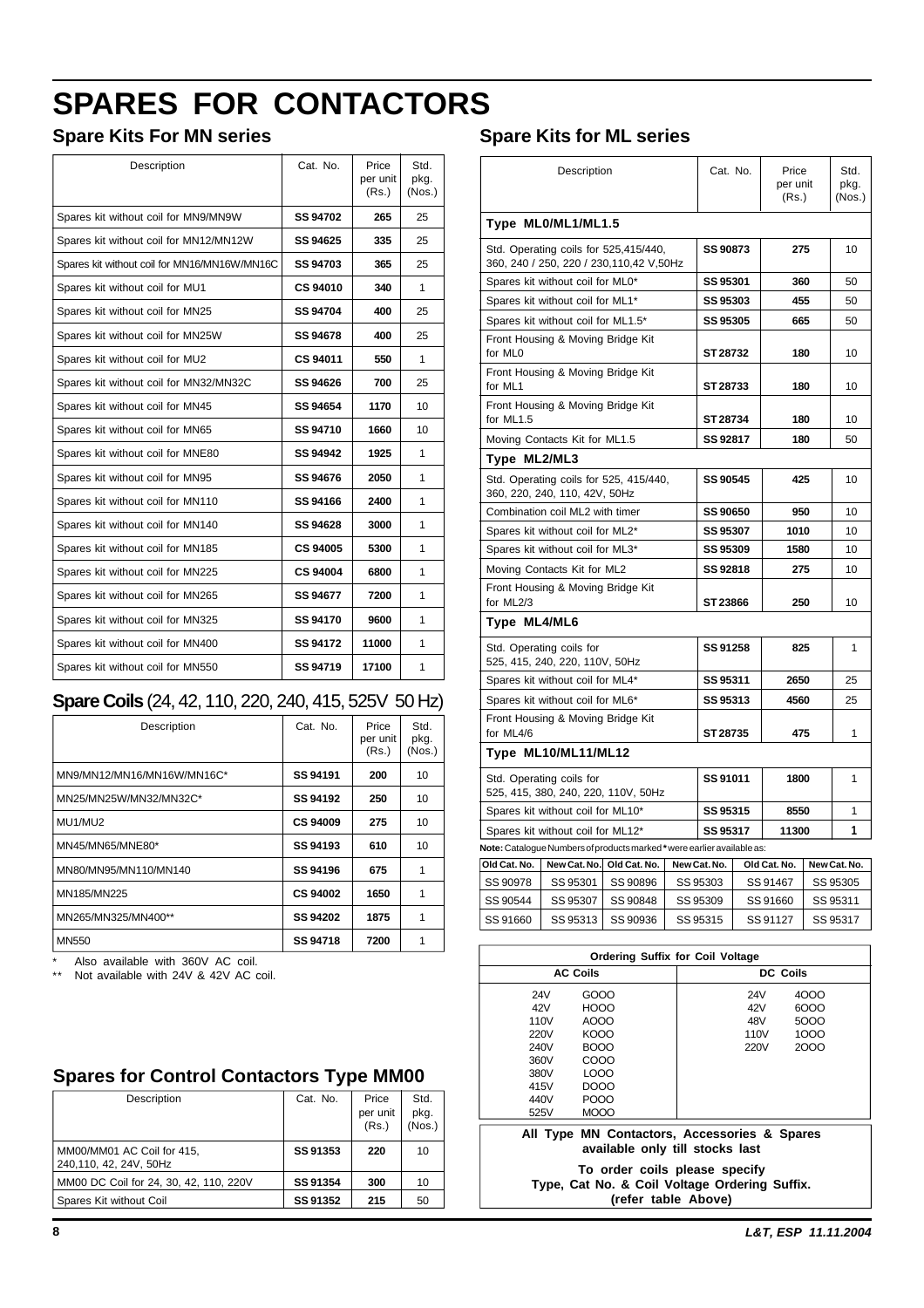# <span id="page-9-0"></span>**BIMETAL OVERLOAD RELAYS**

### **Bimetal Overload Relays Type MNX with Single Phasing Protection**

| (Operation)<br>(Type)<br>per unit<br>pkg.<br>(A)<br>(Rs.)<br>(Nos.)<br><b>MNXR1</b><br>1<br>ST94039OOKO<br>690<br>0.67<br>10<br>1<br>1.5<br>ST94039OOMO<br>690<br>10<br>2.1<br>ST94039OONO<br>690<br>1.4<br>10<br>(Directly<br>Operated)<br>2.7<br>ST94039OOPO<br>690<br>10<br>1.8<br>$\frac{1}{2}$<br>3.6<br>ST94039OOFO<br>690<br>2.4<br>10<br>÷<br>3.5<br>5<br>ST94039OOGO<br>690<br>10<br>Direct<br>4<br>6<br>ST94039OOTO<br>690<br>10<br>mounting<br>5.5<br>8.5<br>ST94039OOUO<br>690<br>10<br>on<br>MNX9/<br>12.5<br>ST94040OOAO<br>740<br>8.5<br>10<br><b>MNX12/</b><br>12.5<br>18<br>ST94040OOCO<br>740<br>10<br>MNX18<br>24<br>ST94041OODO<br>740<br>17<br>10<br>contactors<br>22<br>ST94041OOEO<br>740<br>10<br>$\overline{a}$<br>30<br>25<br>ST94047OODO<br>740<br>17<br>10<br>÷<br>22<br>32<br><b>ST94047OOEO</b><br>740<br>10<br>-<br>(Directly<br><b>MNXR2</b><br>Operated)<br>12.5<br>ST94054OOCO<br>840<br>18<br>10<br>٠<br>Direct mounting<br>18<br>25<br>ST94054OODO<br>840<br>10<br>on MNX25/<br>MNX32 contactors<br>32<br>22<br>ST94054OOEO<br>880<br>10<br><b>MNXR3</b><br>CS94209OOEO<br>0.33<br>790<br>1<br>0.2<br>0.3<br>0.5<br>CS94209OOGO<br>790<br>1<br>۰<br>(Directly<br>1<br>0.45<br>0.75<br>CS94209OOJO<br>790<br>Operated)<br>1<br>790<br>1<br>0.6<br><b>CS94209OOKO</b><br>1.5<br>CS94209OOMO<br>790<br>1<br>0.9<br>Direct<br>mounting<br>1.4<br>2.3<br>CS94209OOPO<br>790<br>1<br>on<br>1<br>2<br>3.3<br>CS94209OOQO<br>790<br>MNX9/<br>3<br>5<br>CS94209OOSO<br>790<br>1<br><b>MNX12/</b><br><b>MNX18/</b><br>4.5<br>7.5<br>CS94209OOUO<br>790<br>1<br>$\frac{1}{2}$<br><b>MNX25/</b><br>10<br>CS94210OOVO<br>790<br>6<br>1<br>۰<br>MNX32<br>15<br>CS94210OOBO<br>790<br>1<br>9<br>-<br>contactors<br>14<br>CS94211OODO<br>1<br>23<br>860<br>20<br>33<br>CS94212OOEO<br>900<br>1<br><b>MNXR4</b><br>(Directly<br>CS94226OOEO<br>1250<br>20<br>33<br>10<br>Operated)<br>30<br>CS94226OOGO<br>1250<br>50<br>10<br>Separate<br>45<br>CS9422700JO<br>2050<br>10 <sup>1</sup><br>75<br>Mounting<br><b>CS94227OOKO</b><br>2050<br>10<br>110<br>66<br>$\frac{1}{2}$<br><b>MNX R5</b><br>69<br>CS94228OOHO<br>4520<br>1<br>42<br>-<br>(CT Operated)<br>100<br><b>CS94228OOKO</b><br>4520<br>1<br>60<br>150<br>CS94228OOMO<br>4520<br>1<br>90<br>Separate<br>CS94228OOPO<br>4520<br>1<br>135<br>225<br>Mounting<br>300<br>CS94229OOQO<br>4900<br>1<br>180<br>450<br><b>CS94229OORO</b><br>4900<br>1<br>270<br>$\frac{1}{2}$<br>MNXR5L*<br>CS94230OOHO<br>5350<br>42<br>69<br>1<br>-<br>(CT Operated)<br><b>CS94230OOKO</b><br>1<br>60<br>-<br>100<br>5350<br>150<br>CS94230OOMO<br>5350<br>90<br>1<br>Separate<br>Mounting<br>225<br>CS94230OOPO<br>5350<br>135<br>1<br>1<br><b>CS94230OOQO</b><br>180<br>300<br>5350 | Type of Mounting | Relay Range | Cat. No. | Price | Std. |
|------------------------------------------------------------------------------------------------------------------------------------------------------------------------------------------------------------------------------------------------------------------------------------------------------------------------------------------------------------------------------------------------------------------------------------------------------------------------------------------------------------------------------------------------------------------------------------------------------------------------------------------------------------------------------------------------------------------------------------------------------------------------------------------------------------------------------------------------------------------------------------------------------------------------------------------------------------------------------------------------------------------------------------------------------------------------------------------------------------------------------------------------------------------------------------------------------------------------------------------------------------------------------------------------------------------------------------------------------------------------------------------------------------------------------------------------------------------------------------------------------------------------------------------------------------------------------------------------------------------------------------------------------------------------------------------------------------------------------------------------------------------------------------------------------------------------------------------------------------------------------------------------------------------------------------------------------------------------------------------------------------------------------------------------------------------------------------------------------------------------------------------------------------------------------------------------------------------------------------------------------------------------------------------------------------------------------------------------------------------------------------------------------------------------------------------------------------------------------------------------------------------------------------------------------------------------------------------------------------------------------------------------------------------------------------------------------------------------------------------------|------------------|-------------|----------|-------|------|
|                                                                                                                                                                                                                                                                                                                                                                                                                                                                                                                                                                                                                                                                                                                                                                                                                                                                                                                                                                                                                                                                                                                                                                                                                                                                                                                                                                                                                                                                                                                                                                                                                                                                                                                                                                                                                                                                                                                                                                                                                                                                                                                                                                                                                                                                                                                                                                                                                                                                                                                                                                                                                                                                                                                                                |                  |             |          |       |      |
|                                                                                                                                                                                                                                                                                                                                                                                                                                                                                                                                                                                                                                                                                                                                                                                                                                                                                                                                                                                                                                                                                                                                                                                                                                                                                                                                                                                                                                                                                                                                                                                                                                                                                                                                                                                                                                                                                                                                                                                                                                                                                                                                                                                                                                                                                                                                                                                                                                                                                                                                                                                                                                                                                                                                                |                  |             |          |       |      |
|                                                                                                                                                                                                                                                                                                                                                                                                                                                                                                                                                                                                                                                                                                                                                                                                                                                                                                                                                                                                                                                                                                                                                                                                                                                                                                                                                                                                                                                                                                                                                                                                                                                                                                                                                                                                                                                                                                                                                                                                                                                                                                                                                                                                                                                                                                                                                                                                                                                                                                                                                                                                                                                                                                                                                |                  |             |          |       |      |
|                                                                                                                                                                                                                                                                                                                                                                                                                                                                                                                                                                                                                                                                                                                                                                                                                                                                                                                                                                                                                                                                                                                                                                                                                                                                                                                                                                                                                                                                                                                                                                                                                                                                                                                                                                                                                                                                                                                                                                                                                                                                                                                                                                                                                                                                                                                                                                                                                                                                                                                                                                                                                                                                                                                                                |                  |             |          |       |      |
|                                                                                                                                                                                                                                                                                                                                                                                                                                                                                                                                                                                                                                                                                                                                                                                                                                                                                                                                                                                                                                                                                                                                                                                                                                                                                                                                                                                                                                                                                                                                                                                                                                                                                                                                                                                                                                                                                                                                                                                                                                                                                                                                                                                                                                                                                                                                                                                                                                                                                                                                                                                                                                                                                                                                                |                  |             |          |       |      |
|                                                                                                                                                                                                                                                                                                                                                                                                                                                                                                                                                                                                                                                                                                                                                                                                                                                                                                                                                                                                                                                                                                                                                                                                                                                                                                                                                                                                                                                                                                                                                                                                                                                                                                                                                                                                                                                                                                                                                                                                                                                                                                                                                                                                                                                                                                                                                                                                                                                                                                                                                                                                                                                                                                                                                |                  |             |          |       |      |
|                                                                                                                                                                                                                                                                                                                                                                                                                                                                                                                                                                                                                                                                                                                                                                                                                                                                                                                                                                                                                                                                                                                                                                                                                                                                                                                                                                                                                                                                                                                                                                                                                                                                                                                                                                                                                                                                                                                                                                                                                                                                                                                                                                                                                                                                                                                                                                                                                                                                                                                                                                                                                                                                                                                                                |                  |             |          |       |      |
|                                                                                                                                                                                                                                                                                                                                                                                                                                                                                                                                                                                                                                                                                                                                                                                                                                                                                                                                                                                                                                                                                                                                                                                                                                                                                                                                                                                                                                                                                                                                                                                                                                                                                                                                                                                                                                                                                                                                                                                                                                                                                                                                                                                                                                                                                                                                                                                                                                                                                                                                                                                                                                                                                                                                                |                  |             |          |       |      |
|                                                                                                                                                                                                                                                                                                                                                                                                                                                                                                                                                                                                                                                                                                                                                                                                                                                                                                                                                                                                                                                                                                                                                                                                                                                                                                                                                                                                                                                                                                                                                                                                                                                                                                                                                                                                                                                                                                                                                                                                                                                                                                                                                                                                                                                                                                                                                                                                                                                                                                                                                                                                                                                                                                                                                |                  |             |          |       |      |
|                                                                                                                                                                                                                                                                                                                                                                                                                                                                                                                                                                                                                                                                                                                                                                                                                                                                                                                                                                                                                                                                                                                                                                                                                                                                                                                                                                                                                                                                                                                                                                                                                                                                                                                                                                                                                                                                                                                                                                                                                                                                                                                                                                                                                                                                                                                                                                                                                                                                                                                                                                                                                                                                                                                                                |                  |             |          |       |      |
|                                                                                                                                                                                                                                                                                                                                                                                                                                                                                                                                                                                                                                                                                                                                                                                                                                                                                                                                                                                                                                                                                                                                                                                                                                                                                                                                                                                                                                                                                                                                                                                                                                                                                                                                                                                                                                                                                                                                                                                                                                                                                                                                                                                                                                                                                                                                                                                                                                                                                                                                                                                                                                                                                                                                                |                  |             |          |       |      |
|                                                                                                                                                                                                                                                                                                                                                                                                                                                                                                                                                                                                                                                                                                                                                                                                                                                                                                                                                                                                                                                                                                                                                                                                                                                                                                                                                                                                                                                                                                                                                                                                                                                                                                                                                                                                                                                                                                                                                                                                                                                                                                                                                                                                                                                                                                                                                                                                                                                                                                                                                                                                                                                                                                                                                |                  |             |          |       |      |
|                                                                                                                                                                                                                                                                                                                                                                                                                                                                                                                                                                                                                                                                                                                                                                                                                                                                                                                                                                                                                                                                                                                                                                                                                                                                                                                                                                                                                                                                                                                                                                                                                                                                                                                                                                                                                                                                                                                                                                                                                                                                                                                                                                                                                                                                                                                                                                                                                                                                                                                                                                                                                                                                                                                                                |                  |             |          |       |      |
|                                                                                                                                                                                                                                                                                                                                                                                                                                                                                                                                                                                                                                                                                                                                                                                                                                                                                                                                                                                                                                                                                                                                                                                                                                                                                                                                                                                                                                                                                                                                                                                                                                                                                                                                                                                                                                                                                                                                                                                                                                                                                                                                                                                                                                                                                                                                                                                                                                                                                                                                                                                                                                                                                                                                                |                  |             |          |       |      |
|                                                                                                                                                                                                                                                                                                                                                                                                                                                                                                                                                                                                                                                                                                                                                                                                                                                                                                                                                                                                                                                                                                                                                                                                                                                                                                                                                                                                                                                                                                                                                                                                                                                                                                                                                                                                                                                                                                                                                                                                                                                                                                                                                                                                                                                                                                                                                                                                                                                                                                                                                                                                                                                                                                                                                |                  |             |          |       |      |
|                                                                                                                                                                                                                                                                                                                                                                                                                                                                                                                                                                                                                                                                                                                                                                                                                                                                                                                                                                                                                                                                                                                                                                                                                                                                                                                                                                                                                                                                                                                                                                                                                                                                                                                                                                                                                                                                                                                                                                                                                                                                                                                                                                                                                                                                                                                                                                                                                                                                                                                                                                                                                                                                                                                                                |                  |             |          |       |      |
|                                                                                                                                                                                                                                                                                                                                                                                                                                                                                                                                                                                                                                                                                                                                                                                                                                                                                                                                                                                                                                                                                                                                                                                                                                                                                                                                                                                                                                                                                                                                                                                                                                                                                                                                                                                                                                                                                                                                                                                                                                                                                                                                                                                                                                                                                                                                                                                                                                                                                                                                                                                                                                                                                                                                                |                  |             |          |       |      |
|                                                                                                                                                                                                                                                                                                                                                                                                                                                                                                                                                                                                                                                                                                                                                                                                                                                                                                                                                                                                                                                                                                                                                                                                                                                                                                                                                                                                                                                                                                                                                                                                                                                                                                                                                                                                                                                                                                                                                                                                                                                                                                                                                                                                                                                                                                                                                                                                                                                                                                                                                                                                                                                                                                                                                |                  |             |          |       |      |
|                                                                                                                                                                                                                                                                                                                                                                                                                                                                                                                                                                                                                                                                                                                                                                                                                                                                                                                                                                                                                                                                                                                                                                                                                                                                                                                                                                                                                                                                                                                                                                                                                                                                                                                                                                                                                                                                                                                                                                                                                                                                                                                                                                                                                                                                                                                                                                                                                                                                                                                                                                                                                                                                                                                                                |                  |             |          |       |      |
|                                                                                                                                                                                                                                                                                                                                                                                                                                                                                                                                                                                                                                                                                                                                                                                                                                                                                                                                                                                                                                                                                                                                                                                                                                                                                                                                                                                                                                                                                                                                                                                                                                                                                                                                                                                                                                                                                                                                                                                                                                                                                                                                                                                                                                                                                                                                                                                                                                                                                                                                                                                                                                                                                                                                                |                  |             |          |       |      |
|                                                                                                                                                                                                                                                                                                                                                                                                                                                                                                                                                                                                                                                                                                                                                                                                                                                                                                                                                                                                                                                                                                                                                                                                                                                                                                                                                                                                                                                                                                                                                                                                                                                                                                                                                                                                                                                                                                                                                                                                                                                                                                                                                                                                                                                                                                                                                                                                                                                                                                                                                                                                                                                                                                                                                |                  |             |          |       |      |
|                                                                                                                                                                                                                                                                                                                                                                                                                                                                                                                                                                                                                                                                                                                                                                                                                                                                                                                                                                                                                                                                                                                                                                                                                                                                                                                                                                                                                                                                                                                                                                                                                                                                                                                                                                                                                                                                                                                                                                                                                                                                                                                                                                                                                                                                                                                                                                                                                                                                                                                                                                                                                                                                                                                                                |                  |             |          |       |      |
|                                                                                                                                                                                                                                                                                                                                                                                                                                                                                                                                                                                                                                                                                                                                                                                                                                                                                                                                                                                                                                                                                                                                                                                                                                                                                                                                                                                                                                                                                                                                                                                                                                                                                                                                                                                                                                                                                                                                                                                                                                                                                                                                                                                                                                                                                                                                                                                                                                                                                                                                                                                                                                                                                                                                                |                  |             |          |       |      |
|                                                                                                                                                                                                                                                                                                                                                                                                                                                                                                                                                                                                                                                                                                                                                                                                                                                                                                                                                                                                                                                                                                                                                                                                                                                                                                                                                                                                                                                                                                                                                                                                                                                                                                                                                                                                                                                                                                                                                                                                                                                                                                                                                                                                                                                                                                                                                                                                                                                                                                                                                                                                                                                                                                                                                |                  |             |          |       |      |
|                                                                                                                                                                                                                                                                                                                                                                                                                                                                                                                                                                                                                                                                                                                                                                                                                                                                                                                                                                                                                                                                                                                                                                                                                                                                                                                                                                                                                                                                                                                                                                                                                                                                                                                                                                                                                                                                                                                                                                                                                                                                                                                                                                                                                                                                                                                                                                                                                                                                                                                                                                                                                                                                                                                                                |                  |             |          |       |      |
|                                                                                                                                                                                                                                                                                                                                                                                                                                                                                                                                                                                                                                                                                                                                                                                                                                                                                                                                                                                                                                                                                                                                                                                                                                                                                                                                                                                                                                                                                                                                                                                                                                                                                                                                                                                                                                                                                                                                                                                                                                                                                                                                                                                                                                                                                                                                                                                                                                                                                                                                                                                                                                                                                                                                                |                  |             |          |       |      |
|                                                                                                                                                                                                                                                                                                                                                                                                                                                                                                                                                                                                                                                                                                                                                                                                                                                                                                                                                                                                                                                                                                                                                                                                                                                                                                                                                                                                                                                                                                                                                                                                                                                                                                                                                                                                                                                                                                                                                                                                                                                                                                                                                                                                                                                                                                                                                                                                                                                                                                                                                                                                                                                                                                                                                |                  |             |          |       |      |
|                                                                                                                                                                                                                                                                                                                                                                                                                                                                                                                                                                                                                                                                                                                                                                                                                                                                                                                                                                                                                                                                                                                                                                                                                                                                                                                                                                                                                                                                                                                                                                                                                                                                                                                                                                                                                                                                                                                                                                                                                                                                                                                                                                                                                                                                                                                                                                                                                                                                                                                                                                                                                                                                                                                                                |                  |             |          |       |      |
|                                                                                                                                                                                                                                                                                                                                                                                                                                                                                                                                                                                                                                                                                                                                                                                                                                                                                                                                                                                                                                                                                                                                                                                                                                                                                                                                                                                                                                                                                                                                                                                                                                                                                                                                                                                                                                                                                                                                                                                                                                                                                                                                                                                                                                                                                                                                                                                                                                                                                                                                                                                                                                                                                                                                                |                  |             |          |       |      |
|                                                                                                                                                                                                                                                                                                                                                                                                                                                                                                                                                                                                                                                                                                                                                                                                                                                                                                                                                                                                                                                                                                                                                                                                                                                                                                                                                                                                                                                                                                                                                                                                                                                                                                                                                                                                                                                                                                                                                                                                                                                                                                                                                                                                                                                                                                                                                                                                                                                                                                                                                                                                                                                                                                                                                |                  |             |          |       |      |
|                                                                                                                                                                                                                                                                                                                                                                                                                                                                                                                                                                                                                                                                                                                                                                                                                                                                                                                                                                                                                                                                                                                                                                                                                                                                                                                                                                                                                                                                                                                                                                                                                                                                                                                                                                                                                                                                                                                                                                                                                                                                                                                                                                                                                                                                                                                                                                                                                                                                                                                                                                                                                                                                                                                                                |                  |             |          |       |      |
|                                                                                                                                                                                                                                                                                                                                                                                                                                                                                                                                                                                                                                                                                                                                                                                                                                                                                                                                                                                                                                                                                                                                                                                                                                                                                                                                                                                                                                                                                                                                                                                                                                                                                                                                                                                                                                                                                                                                                                                                                                                                                                                                                                                                                                                                                                                                                                                                                                                                                                                                                                                                                                                                                                                                                |                  |             |          |       |      |
|                                                                                                                                                                                                                                                                                                                                                                                                                                                                                                                                                                                                                                                                                                                                                                                                                                                                                                                                                                                                                                                                                                                                                                                                                                                                                                                                                                                                                                                                                                                                                                                                                                                                                                                                                                                                                                                                                                                                                                                                                                                                                                                                                                                                                                                                                                                                                                                                                                                                                                                                                                                                                                                                                                                                                |                  |             |          |       |      |
|                                                                                                                                                                                                                                                                                                                                                                                                                                                                                                                                                                                                                                                                                                                                                                                                                                                                                                                                                                                                                                                                                                                                                                                                                                                                                                                                                                                                                                                                                                                                                                                                                                                                                                                                                                                                                                                                                                                                                                                                                                                                                                                                                                                                                                                                                                                                                                                                                                                                                                                                                                                                                                                                                                                                                |                  |             |          |       |      |
|                                                                                                                                                                                                                                                                                                                                                                                                                                                                                                                                                                                                                                                                                                                                                                                                                                                                                                                                                                                                                                                                                                                                                                                                                                                                                                                                                                                                                                                                                                                                                                                                                                                                                                                                                                                                                                                                                                                                                                                                                                                                                                                                                                                                                                                                                                                                                                                                                                                                                                                                                                                                                                                                                                                                                |                  |             |          |       |      |
|                                                                                                                                                                                                                                                                                                                                                                                                                                                                                                                                                                                                                                                                                                                                                                                                                                                                                                                                                                                                                                                                                                                                                                                                                                                                                                                                                                                                                                                                                                                                                                                                                                                                                                                                                                                                                                                                                                                                                                                                                                                                                                                                                                                                                                                                                                                                                                                                                                                                                                                                                                                                                                                                                                                                                |                  |             |          |       |      |
|                                                                                                                                                                                                                                                                                                                                                                                                                                                                                                                                                                                                                                                                                                                                                                                                                                                                                                                                                                                                                                                                                                                                                                                                                                                                                                                                                                                                                                                                                                                                                                                                                                                                                                                                                                                                                                                                                                                                                                                                                                                                                                                                                                                                                                                                                                                                                                                                                                                                                                                                                                                                                                                                                                                                                |                  |             |          |       |      |
|                                                                                                                                                                                                                                                                                                                                                                                                                                                                                                                                                                                                                                                                                                                                                                                                                                                                                                                                                                                                                                                                                                                                                                                                                                                                                                                                                                                                                                                                                                                                                                                                                                                                                                                                                                                                                                                                                                                                                                                                                                                                                                                                                                                                                                                                                                                                                                                                                                                                                                                                                                                                                                                                                                                                                |                  |             |          |       |      |
|                                                                                                                                                                                                                                                                                                                                                                                                                                                                                                                                                                                                                                                                                                                                                                                                                                                                                                                                                                                                                                                                                                                                                                                                                                                                                                                                                                                                                                                                                                                                                                                                                                                                                                                                                                                                                                                                                                                                                                                                                                                                                                                                                                                                                                                                                                                                                                                                                                                                                                                                                                                                                                                                                                                                                |                  |             |          |       |      |
|                                                                                                                                                                                                                                                                                                                                                                                                                                                                                                                                                                                                                                                                                                                                                                                                                                                                                                                                                                                                                                                                                                                                                                                                                                                                                                                                                                                                                                                                                                                                                                                                                                                                                                                                                                                                                                                                                                                                                                                                                                                                                                                                                                                                                                                                                                                                                                                                                                                                                                                                                                                                                                                                                                                                                |                  |             |          |       |      |
|                                                                                                                                                                                                                                                                                                                                                                                                                                                                                                                                                                                                                                                                                                                                                                                                                                                                                                                                                                                                                                                                                                                                                                                                                                                                                                                                                                                                                                                                                                                                                                                                                                                                                                                                                                                                                                                                                                                                                                                                                                                                                                                                                                                                                                                                                                                                                                                                                                                                                                                                                                                                                                                                                                                                                |                  |             |          |       |      |
|                                                                                                                                                                                                                                                                                                                                                                                                                                                                                                                                                                                                                                                                                                                                                                                                                                                                                                                                                                                                                                                                                                                                                                                                                                                                                                                                                                                                                                                                                                                                                                                                                                                                                                                                                                                                                                                                                                                                                                                                                                                                                                                                                                                                                                                                                                                                                                                                                                                                                                                                                                                                                                                                                                                                                |                  |             |          |       |      |
|                                                                                                                                                                                                                                                                                                                                                                                                                                                                                                                                                                                                                                                                                                                                                                                                                                                                                                                                                                                                                                                                                                                                                                                                                                                                                                                                                                                                                                                                                                                                                                                                                                                                                                                                                                                                                                                                                                                                                                                                                                                                                                                                                                                                                                                                                                                                                                                                                                                                                                                                                                                                                                                                                                                                                |                  |             |          |       |      |
|                                                                                                                                                                                                                                                                                                                                                                                                                                                                                                                                                                                                                                                                                                                                                                                                                                                                                                                                                                                                                                                                                                                                                                                                                                                                                                                                                                                                                                                                                                                                                                                                                                                                                                                                                                                                                                                                                                                                                                                                                                                                                                                                                                                                                                                                                                                                                                                                                                                                                                                                                                                                                                                                                                                                                |                  |             |          |       |      |
|                                                                                                                                                                                                                                                                                                                                                                                                                                                                                                                                                                                                                                                                                                                                                                                                                                                                                                                                                                                                                                                                                                                                                                                                                                                                                                                                                                                                                                                                                                                                                                                                                                                                                                                                                                                                                                                                                                                                                                                                                                                                                                                                                                                                                                                                                                                                                                                                                                                                                                                                                                                                                                                                                                                                                |                  |             |          |       |      |
|                                                                                                                                                                                                                                                                                                                                                                                                                                                                                                                                                                                                                                                                                                                                                                                                                                                                                                                                                                                                                                                                                                                                                                                                                                                                                                                                                                                                                                                                                                                                                                                                                                                                                                                                                                                                                                                                                                                                                                                                                                                                                                                                                                                                                                                                                                                                                                                                                                                                                                                                                                                                                                                                                                                                                |                  |             |          |       |      |
|                                                                                                                                                                                                                                                                                                                                                                                                                                                                                                                                                                                                                                                                                                                                                                                                                                                                                                                                                                                                                                                                                                                                                                                                                                                                                                                                                                                                                                                                                                                                                                                                                                                                                                                                                                                                                                                                                                                                                                                                                                                                                                                                                                                                                                                                                                                                                                                                                                                                                                                                                                                                                                                                                                                                                |                  |             |          |       |      |
|                                                                                                                                                                                                                                                                                                                                                                                                                                                                                                                                                                                                                                                                                                                                                                                                                                                                                                                                                                                                                                                                                                                                                                                                                                                                                                                                                                                                                                                                                                                                                                                                                                                                                                                                                                                                                                                                                                                                                                                                                                                                                                                                                                                                                                                                                                                                                                                                                                                                                                                                                                                                                                                                                                                                                |                  |             |          |       |      |
|                                                                                                                                                                                                                                                                                                                                                                                                                                                                                                                                                                                                                                                                                                                                                                                                                                                                                                                                                                                                                                                                                                                                                                                                                                                                                                                                                                                                                                                                                                                                                                                                                                                                                                                                                                                                                                                                                                                                                                                                                                                                                                                                                                                                                                                                                                                                                                                                                                                                                                                                                                                                                                                                                                                                                |                  |             |          |       |      |
|                                                                                                                                                                                                                                                                                                                                                                                                                                                                                                                                                                                                                                                                                                                                                                                                                                                                                                                                                                                                                                                                                                                                                                                                                                                                                                                                                                                                                                                                                                                                                                                                                                                                                                                                                                                                                                                                                                                                                                                                                                                                                                                                                                                                                                                                                                                                                                                                                                                                                                                                                                                                                                                                                                                                                |                  |             |          |       |      |
|                                                                                                                                                                                                                                                                                                                                                                                                                                                                                                                                                                                                                                                                                                                                                                                                                                                                                                                                                                                                                                                                                                                                                                                                                                                                                                                                                                                                                                                                                                                                                                                                                                                                                                                                                                                                                                                                                                                                                                                                                                                                                                                                                                                                                                                                                                                                                                                                                                                                                                                                                                                                                                                                                                                                                |                  |             |          |       |      |
|                                                                                                                                                                                                                                                                                                                                                                                                                                                                                                                                                                                                                                                                                                                                                                                                                                                                                                                                                                                                                                                                                                                                                                                                                                                                                                                                                                                                                                                                                                                                                                                                                                                                                                                                                                                                                                                                                                                                                                                                                                                                                                                                                                                                                                                                                                                                                                                                                                                                                                                                                                                                                                                                                                                                                |                  |             |          |       |      |
|                                                                                                                                                                                                                                                                                                                                                                                                                                                                                                                                                                                                                                                                                                                                                                                                                                                                                                                                                                                                                                                                                                                                                                                                                                                                                                                                                                                                                                                                                                                                                                                                                                                                                                                                                                                                                                                                                                                                                                                                                                                                                                                                                                                                                                                                                                                                                                                                                                                                                                                                                                                                                                                                                                                                                |                  |             |          |       |      |

**\*** For motors with longer starting time

### **Bimetal Overload Relays Type MN\$ with Single Phasing Protection**

| Type of Mounting       | Relay Range                                   | Cat. No.            | Price    | Std.   |
|------------------------|-----------------------------------------------|---------------------|----------|--------|
| (Operation)            | (Type)                                        |                     | per unit | pkg.   |
|                        | (A)                                           |                     | (Rs.)    | (Nos.) |
|                        |                                               | MN <sub>1</sub>     |          |        |
|                        | 0.2<br>0.33<br>$\sim$                         | ST 26746OOKO        | 675      | 1      |
| (Directly              | 1<br>1.5<br>$\blacksquare$                    | ST26746OOMO         | 675      | 1      |
| Operated)              | 1.4<br>2.1                                    | ST 26746OONO        | 675      | 1      |
| Direct                 | 1.8<br>2.7                                    | ST 26746OOPO        | 675      | 1      |
| mounting on<br>MN9/    | 2.4<br>3.6<br>÷,                              | ST 26746OOFO        | 675      | 1      |
| MN12/                  | 3.5<br>5<br>÷,                                | ST 26746OOGO        | 675      | 1      |
| MN16/                  | 6<br>4<br>$\overline{a}$                      | ST26746OOTO         | 675      | 1      |
| MN25/<br>MN32)         | 5.5<br>$\ddot{\phantom{a}}$<br>8.5            | ST 26746OOUO        | 675      | 1      |
|                        | 8.5<br>12.5                                   | ST26747OOAO         | 725      | 1      |
|                        | 12.5<br>18<br>$\overline{a}$                  | ST 2674700CO        | 725      | 1      |
|                        |                                               | MN <sub>2</sub>     |          |        |
|                        | 0.33<br>0.2<br>$\blacksquare$                 | SS94141OOEO         | 790      | 10     |
|                        | 0.3<br>0.5<br>$\ddot{\phantom{a}}$            | SS9414100GO         | 790      | 10     |
|                        | 0.45<br>0.75<br>$\blacksquare$                | SS9414100J0         | 790      | 10     |
| (Directly<br>Operated) | 0.6<br>ä,<br>1                                | SS 9414100KO        | 790      | 10     |
|                        | 0.9<br>1.5<br>$\overline{\phantom{a}}$        | SS94141OOMO         | 790      | 10     |
| Direct                 | 2.3<br>1.4                                    | SS94141OOPO         | 790      | 10     |
| mounting on<br>MN9/    | $\overline{2}$<br>3.3<br>$\ddot{\phantom{0}}$ | SS9414100Q0         | 790      | 10     |
| MN12/                  | 3<br>5<br>$\overline{\phantom{a}}$            | SS9414100SO         | 790      | 10     |
| MN16/                  | 4.5<br>$\overline{a}$<br>7.5                  | SS 9414100U0        | 790      | 10     |
| MN25/<br>MN32)         | 6<br>÷,<br>10                                 | SS9414200VO         | 790      | 10     |
|                        | 9<br>15                                       | SS 9414200BO        | 790      | 10     |
|                        | 14<br>23<br>$\overline{\phantom{a}}$          | SS 9414400DO        | 860      | 10     |
|                        | 20<br>33<br>$\overline{a}$                    | SS94145OOEO         | 880      | 10     |
| (Directly              |                                               | MN <sub>5</sub>     |          |        |
| Operated)              | 20<br>33<br>÷                                 | SS94136OOEO         | 1250     | 10     |
| Separate               | 50<br>30<br>$\sim$                            | SS94136OOGO         | 1250     | 10     |
| Mounting               | $\overline{a}$<br>45<br>75                    | SS9413700J0         | 2050     | 10     |
|                        | 66<br>÷,<br>110                               | <b>SS 9413700KO</b> | 2050     | 10     |
|                        |                                               | <b>MN12</b>         |          |        |
| (CT Operated)          | 42<br>69<br>$\overline{\phantom{a}}$          | SS 94138OOHO        | 4520     | 1      |
|                        | 100<br>60<br>$\overline{\phantom{a}}$         | SS 94138OOKO        | 4520     | 1      |
| Separate               | 150<br>90<br>$\overline{a}$                   | SS94138OOMO         | 4520     | 1      |
| Mounting               | 135<br>225<br>$\blacksquare$                  | SS94138OOPO         | 4520     | 1      |
|                        | 180<br>300                                    | SS 9413900Q0        | 4900     | 1      |
|                        | 270<br>$\blacksquare$<br>450                  | SS94139OORO         | 4900     | 1      |
|                        |                                               | <b>MN12L*</b>       |          |        |
| (CT Operated)          | 42<br>69                                      | <b>SS 9412700HO</b> | 5350     | 1      |
|                        | 60<br>100<br>$\overline{\phantom{a}}$         | SS 9412700KO        | 5350     | 1      |
| Separate               | 90<br>150                                     | SS9412700MO         | 5350     | 1      |
| Mounting               | 135<br>$\overline{a}$<br>225                  | SS9412700PO         | 5350     | 1      |
|                        | 180<br>300<br>$\blacksquare$                  | SS 9412700Q0        | 5350     | 1      |

**\*** For motors with longer starting time

**\$** MN Relays available only till stocks last.

**To order a bimetal overload relay, please specify Type, Cat No. & Range**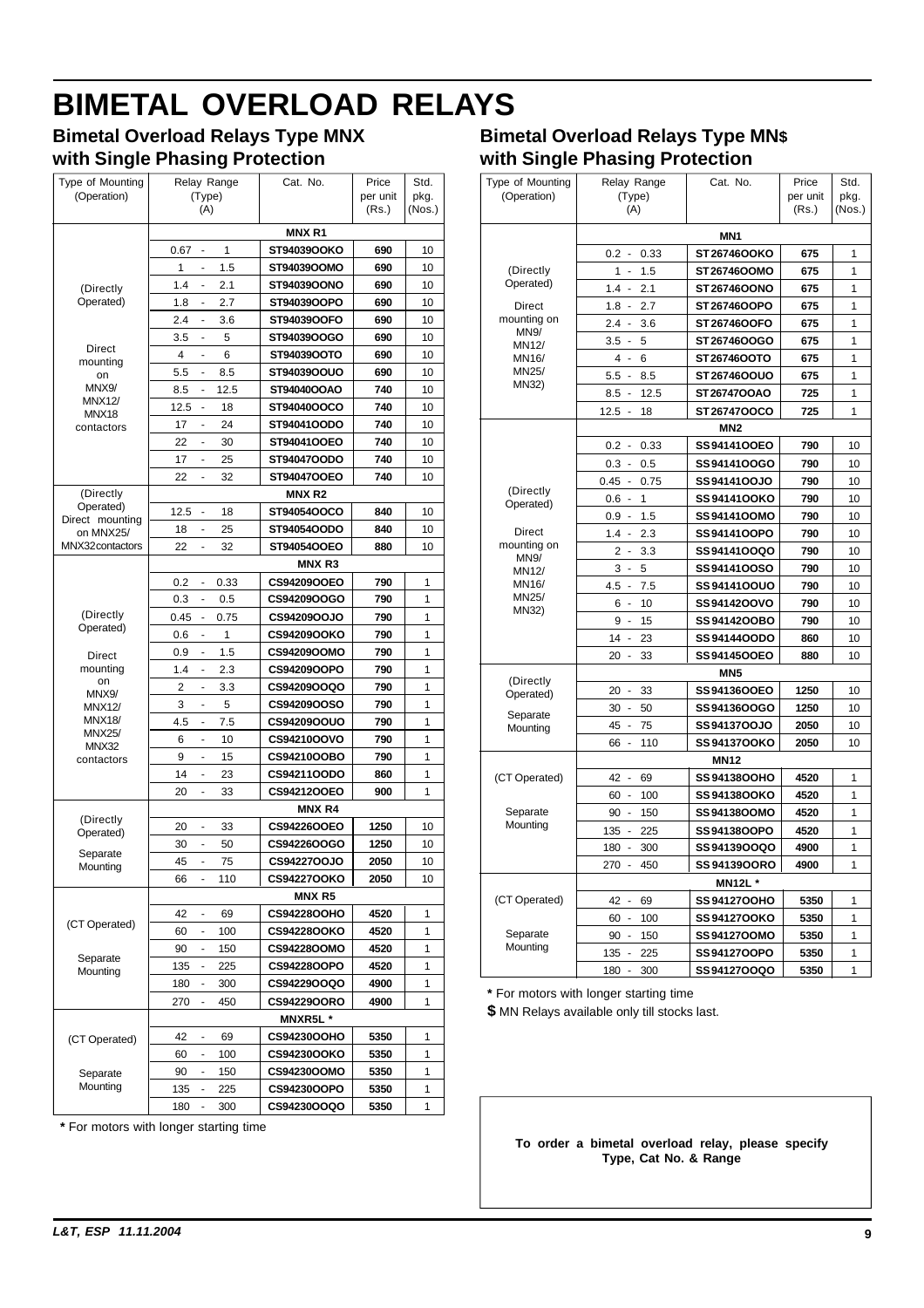# **BIMETAL OVERLOAD RELAYS**

# **Bimetal Overload Relays Type ML**

| Type of Mounting<br>(Operation) | Relay Range<br>(Type)<br>(A)             | Cat. No.            | Price<br>per unit<br>(Rs.) | Std.<br>pkg.<br>(Nos.) |
|---------------------------------|------------------------------------------|---------------------|----------------------------|------------------------|
|                                 |                                          | ML0/ML1/ML1.5       |                            |                        |
|                                 | 0.15<br>0.25<br>$\overline{\phantom{a}}$ | <b>SS 9185800DO</b> | 775                        | 10                     |
| (Directly                       | 0.25<br>0.40                             | <b>SS 9185800FO</b> | 775                        | 10                     |
| Operated)                       | 0.40<br>0.65<br>$\overline{\phantom{a}}$ | <b>SS 9185800HO</b> | 775                        | 10                     |
|                                 | 0.60<br>1.00<br>$\overline{\phantom{a}}$ | <b>SS 9185800KO</b> | 775                        | 10                     |
|                                 | 1.00<br>1.60                             | SS9185800MO         | 775                        | 10                     |
|                                 | 1.50<br>2.50<br>$\blacksquare$           | SS91858OOPO         | 775                        | 10                     |
| Contactor                       | 2.50<br>4.00<br>$\overline{\phantom{a}}$ | <b>SS 9185800RO</b> | 775                        | 10                     |
|                                 | 4.00<br>6.50                             | SS9185800TO         | 775                        | 10                     |
|                                 | $6.00 -$<br>10.00                        | SS91858OOVO         | 775                        | 10                     |
|                                 | $10.00 -$<br>16.00                       | <b>SS 9185800BO</b> | 775                        | 10                     |
|                                 |                                          | ML2/ML3             |                            |                        |
| (Directly                       | 9<br>14                                  | <b>SS91859OOAO</b>  | 1180                       | $\overline{2}$         |
| Operated)                       | 13<br>21                                 | SS 9185900CO        | 1180                       | 2                      |
| Contactor                       | 20<br>32                                 | <b>SS91859OOEO</b>  | 1180                       | $\overline{2}$         |
|                                 | 28<br>42                                 | <b>SS 9185900FO</b> | 1180                       | $\overline{2}$         |

# **Accessories for Bimetal Overload Relays**

| Description                                                     | Cat. No.             | Price<br>per unit<br>(Rs.) | Std.<br>pkg.<br>(Nos.) |
|-----------------------------------------------------------------|----------------------|----------------------------|------------------------|
| Push button unit for MK1 / ML Relays                            | SS 90004             | 80                         | 20                     |
| Push button unit for MN Relays                                  | SS 94001             | 80                         | 20                     |
| Push button extn. unit for MN2 Relays                           | SS 94968             | 8                          | 100                    |
| Kit for Mounting MN2 relay on<br>ML0/1/1.5 contactor            | SS 94701             | 35                         | 50                     |
| Kit for Mounting MN2 relay<br>separately (Direct Mounting Type) | SS 94700             | 35                         | 50                     |
| Kit for Mounting MN5 relay on<br>MN80/95/110/140 contactor      | SS 94638             | 45                         | 20                     |
| Kit for Mounting MN5 relay on<br>ML2/ML3 contactor              | SS 94151             | 45                         | 20                     |
| Kit for Mounting MN5 relay on<br>ML4/ML6 contactor              | SS 94152             | 80                         | 20                     |
| DIN Rail Mounting Kit for<br>MN <sub>2</sub> Relay              | <b>SS 91887</b>      | 22                         | 50                     |
| Kit for Mounting MK1 relay on<br>MN9/MN12/MN16                  | SS 94762             | 22                         | 20                     |
| MN2/MN5 Relay Resetting Cord                                    | Available on request |                            |                        |

# **Bimetal Overload Relays Type MK1**

| <b>Type of Mounting</b><br>(Operation) | Relay Range<br>(Type)<br>(A) | Cat. No.        | Price<br>per unit<br>(Rs.) | Std.<br>pkg.<br>(Nos.) |
|----------------------------------------|------------------------------|-----------------|----------------------------|------------------------|
|                                        |                              | MK <sub>1</sub> |                            |                        |
|                                        | $0.15 -$<br>0.25             | SS90035OODO     | 511                        | 10                     |
|                                        | 0.25<br>0.40<br>$\sim$       | SS90035OOFO     | 511                        | 10                     |
|                                        | 0.40<br>0.65                 | SS90035OOHO     | 511                        | 10                     |
| (Directly                              | 0.60<br>1.00                 | SS90035OOKO     | 511                        | 10                     |
| Operated)                              | 1.00<br>1.60                 | SS90035OOMO     | 511                        | 10                     |
|                                        | 1.50<br>2.50                 | SS90035OOPO     | 511                        | 10                     |
|                                        | 2.50<br>4.00                 | SS90035OORO     | 511                        | 10                     |
| Contactor                              | 4.00<br>6.50                 | SS90035OOTO     | 511                        | 10                     |
|                                        | 6.00<br>10.0<br>٠            | SS90035OOVO     | 511                        | 10                     |
|                                        | 9.00<br>14.0                 | SS90035OOAO     | 511                        | 10                     |
|                                        | 11.00<br>18.0                | SS90036OOCO     | 511                        | 10                     |
|                                        | 13.00<br>22.0                | SS91888OODO     | 579                        | 10                     |

# **Bimetal Overload Relays Type MZ-R with Single Phasing Protection**

| Type of Mounting<br>(Operation) | Relay Range<br>(Type)<br>(A) | Cat. No.           | Price<br>per unit<br>(Rs.) | Std.<br>pkg.<br>(Nos.) |
|---------------------------------|------------------------------|--------------------|----------------------------|------------------------|
|                                 | $0.10 - 0.16$                | ST 2991700BO       | 640                        | 1                      |
| (Directly<br>Operated)          | $0.16 - 0.24$                | ST 2991700DO       | 640                        | 1                      |
|                                 | $0.24 - 0.40$                | ST 2991700FO       | 640                        | 1                      |
|                                 | $0.40 - 0.60$                | ST 2991700HO       | 640                        | 1                      |
|                                 | $0.60 - 1.00$                | ST 2991700KO       | 640                        | 1                      |
| Direct                          | $1.00 - 1.60$                | ST29917OOMO        | 640                        | 1                      |
| Mounting on<br>M7 Mini          | $1.60 - 2.40$                | ST29917OOPO        | 640                        | 1                      |
| contactors                      | $2.40 - 4.00$                | <b>ST29917OORO</b> | 640                        | 1                      |
|                                 | $4.00 - 6.00$                | ST29917OOTO        | 640                        | 1                      |
|                                 | $6.00 - 9.00$                | ST2991700VO        | 640                        |                        |

# **Bimetal Overload Relays Type MU**

| Type of Mounting<br>(Operation) | Relay Range<br>(Type)<br>(A)          | Cat. No.        | Price<br>per unit<br>(Rs.) | Std.<br>pkg.<br>(Nos.) |
|---------------------------------|---------------------------------------|-----------------|----------------------------|------------------------|
|                                 |                                       | MU <sub>1</sub> |                            |                        |
|                                 | $4 - 6.5$                             | SS96557OOTO     | 775                        | 10                     |
| Contactor                       | 6<br>10<br>$\blacksquare$             | SS96557OOVO     | 775                        | 10                     |
|                                 |                                       | MU <sub>2</sub> |                            |                        |
| (Directly                       | 9<br>$-14$                            | SS95979OOAO     | 1180                       | 10                     |
| Operated)                       | $13 - 21$                             | SS95979OOCO     | 1180                       | 10                     |
|                                 | 20<br>-32<br>$\overline{\phantom{a}}$ | SS95979OOEO     | 1180                       | 10                     |
|                                 | 28<br>42                              | SS95979OOFO     | 1180                       | 10                     |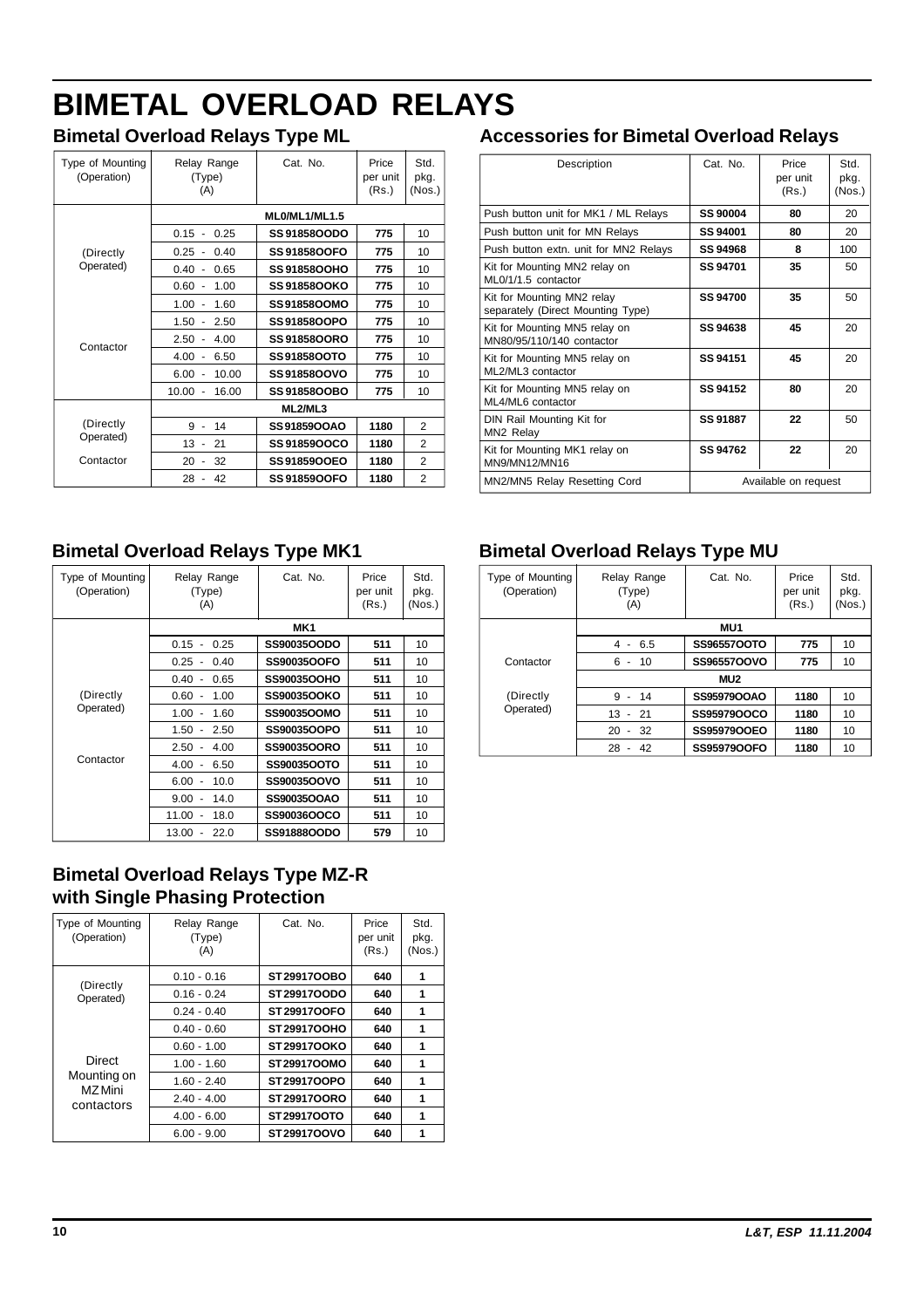#### <span id="page-11-0"></span>**TIMERS Electronic Timers Type ET 100**

| Description             | Cat. No.        | Price<br>per unit<br>(Rs.) | Std.<br>pkg.<br>(Nos.) |
|-------------------------|-----------------|----------------------------|------------------------|
| 110/240V, 50Hz for      |                 |                            |                        |
| 3<br>10<br>secs.        | <b>SE 92001</b> | 1525                       |                        |
| 9<br>30<br>secs.        | <b>SE 92002</b> | 1525                       |                        |
| 36<br>120<br>secs.      | <b>SE 92003</b> | 1525                       |                        |
| 240/360/415V*, 50Hz for |                 |                            |                        |
| 3<br>10<br>secs.        | <b>SE 92005</b> | 1525                       |                        |
| 9<br>30<br>secs.        | <b>SE 92006</b> | 1525                       |                        |
| 36<br>120<br>secs.      | <b>SE 92007</b> | 1525                       |                        |

\* 360V tap can be used for 240 V connections

#### **Thermal Timers Type GT 200**

| Description                                                                           | Cat. No. | Price<br>per unit<br>(Rs.) | Std.<br>pkg.<br>(Nos.) |
|---------------------------------------------------------------------------------------|----------|----------------------------|------------------------|
| Operating Voltages:<br>230/250V, 360V, 400/440V, 500V,<br>50Hz for 5 - 18 secs. range | SS 91270 | 1175                       |                        |

**To order a Timer, please specify Type & Cat. No.**

### **NEGATIVE SEQUENCE CURRENT SENSING TYPE SOLID STATE MOTOR PROTECTION DEVICES**

#### **Single Phasing Preventer Type ES 100**

| Description                    | Cat. No.        | Price<br>per unit<br>(Rs.) | Std.<br>pkg.<br>(Nos.) |
|--------------------------------|-----------------|----------------------------|------------------------|
| For 415V, 50Hz, 3Ø motors upto |                 |                            |                        |
| 1.0 HP                         | <b>SE 93001</b> | 1875                       | 1                      |
| 3.0 HP                         | <b>SE 93002</b> | 1875                       | 1                      |
| 5.0 HP                         | <b>SE 93003</b> | 1875                       | 1                      |
| 7.5 HP                         | <b>SE 93004</b> | 1875                       | 1                      |
| 10.0 HP                        | <b>SE 93005</b> | 1875                       | 1                      |
| 12.5 HP                        | <b>SE 93006</b> | 1875                       | 1                      |
| 15.0 HP                        | <b>SE 93007</b> | 1875                       | 1                      |
| HP<br>20.0                     | <b>SE 93009</b> | 1875                       |                        |

**To order a Single Phasing Preventer, please specify Type, Cat. No. & Range**

### **CONTROL ACCESSORIES**

#### **Actuator Units Type TK3 6A, 415V, 50Hz (Suitable for 30.5mm Cutout Dia.)**

| Description                                                                     | Cat. No.        | Price<br>per unit<br>(Rs.) | Std.<br>pkg.<br>(Nos.) |
|---------------------------------------------------------------------------------|-----------------|----------------------------|------------------------|
| Selector actuator - 2 position<br>(black only)                                  | SS 91516        | 185                        | 30                     |
| Selector actuator - 3 position<br>(black only)                                  | SS 91517        | 185                        | 30                     |
| Mushroom push button actuator<br>(red, green or black)                          | SS 91518        | 100                        | 30                     |
| Shrouded push button actuator<br>(red, black, green, yellow, blue<br>or grey)   | SS 91519        | 70                         | 30                     |
| Unshrouded push button actuator<br>(red, black, green, yellow, blue<br>or grey) | SS 91520        | 70                         | 30                     |
| Key actuator - lockable in 1 position                                           | SS 91522        | 265                        | 30                     |
| Key actuator - lockable in both<br>positions                                    | SS 91521        | 265                        | 30                     |
| Element with 2 fixing screws                                                    | <b>SS 90375</b> | 90                         | 100                    |

#### **Push Button Pendants 6A, 415V, 50Hz**

| Description         | Cat. No.        | Price             | Std.           |
|---------------------|-----------------|-------------------|----------------|
|                     |                 | per unit<br>(Rs.) | pkg.<br>(Nos.) |
| With 2 push buttons | <b>SS 90502</b> | 440               | 30             |
| With 4 push buttons | <b>SS 90504</b> | 825               | 30             |
| With 6 push buttons | <b>SS 90506</b> | 1100              | 30             |

| Ordering Suffix for Colour |             |  |  |  |  |
|----------------------------|-------------|--|--|--|--|
| <b>BLACK</b>               | <b>OAOO</b> |  |  |  |  |
| <b>RED</b>                 | <b>OBOO</b> |  |  |  |  |
| <b>GREEN</b>               | <b>OCOO</b> |  |  |  |  |
| YELLOW                     | <b>ODOO</b> |  |  |  |  |
| <b>BLUE</b>                | <b>OEOO</b> |  |  |  |  |
| GREY                       | OFOO        |  |  |  |  |

**To order Control Accessories, please specify Type, Cat. No. and Ordering Suffix for Colour.**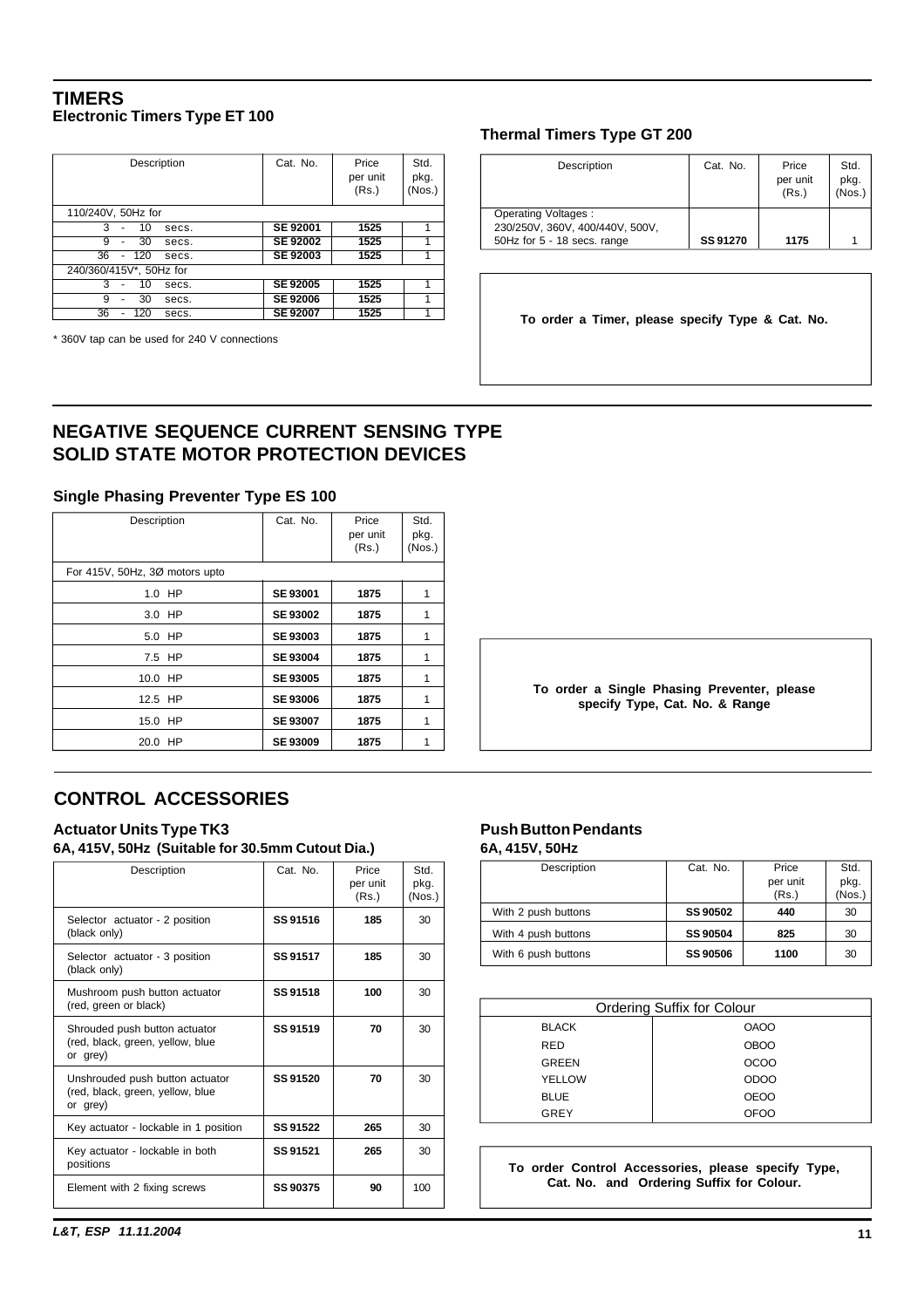# <span id="page-12-0"></span>**SWITCH DISCONNECTOR FUSE UNITS**

|  | Type FN (TPN) conforming to IS 13947 (Part 3) - 1993 suitable for DIN fuses |
|--|-----------------------------------------------------------------------------|
|--|-----------------------------------------------------------------------------|

| Rated          |             | Suitable HRC Fuse     | Open Execution    |          | In Sheet Steel Enclosure   |                        |                   |                 |                            |                        |
|----------------|-------------|-----------------------|-------------------|----------|----------------------------|------------------------|-------------------|-----------------|----------------------------|------------------------|
| Current<br>(A) | Type        | Rating<br>(A)         | Type              | Cat. No. | Price<br>per unit<br>(Rs.) | Std.<br>pkg.<br>(Nos.) | Type              | Cat. No.        | Price<br>per unit<br>(Rs.) | Std.<br>pkg.<br>(Nos.) |
| 32             | <b>HF</b>   | 32<br>2 <sub>to</sub> | FN 32 TPN         | SK 95518 | 1090                       | $\mathbf{1}$           | FN 32 TPN         | SK 95612        | 2110                       | 1                      |
| 63             | <b>HF</b>   | 2 to 63               | FN 63 TPN         | SK 95421 | 1665                       | 1                      | FN 63 TPN         | SK 95613        | 2690                       | $\mathbf{1}$           |
| 100            | HN Size 00  | 63 to 100             | <b>FN 100 TPN</b> | SK 95568 | 3170                       | 1                      | <b>FN 100 TPN</b> | SK 95569        | 4360                       | 1                      |
| 125            | HN Size 00  | 63 to 125             | <b>FN 125 TPN</b> | SK 95001 | 3990                       | $\mathbf{1}$           | <b>FN 125 TPN</b> | <b>SK 95005</b> | 5100                       | $\mathbf{1}$           |
| 160            | HN Size 00  | 63 to 160             | <b>FN 160 TPN</b> | SK 95713 | 4450                       | 1                      | <b>FN 160 TPN</b> | SK 95715        | 5550                       | $\mathbf{1}$           |
| 200            | HN Size 0   | 80 to 200             | <b>FN 200 TPN</b> | SK 95418 | 4700                       | 1                      | <b>FN 200 TPN</b> | SK 95511        | 6300                       | $\mathbf{1}$           |
| 250            | HN Size I   | 125 to 250            | <b>FN 250 TPN</b> | SK 95642 | 6380                       | $\mathbf{1}$           | <b>FN 250 TPN</b> | SK 95681        | 7810                       | $\mathbf{1}$           |
| 315            | HN Size I   | 125 to 315            | <b>FN 315 TPN</b> | SK 95461 | 8020                       | $\mathbf{1}$           | <b>FN 315 TPN</b> | SK 95514        | 9500                       | $\mathbf{1}$           |
| 400            | HN Size II  | 200 to 400            | <b>FN 400 TPN</b> | SK 95481 | 9680                       | 1                      | <b>FN 400 TPN</b> | SK 95515        | 11000                      | $\mathbf{1}$           |
| 630            | HN Size III | 315 to 630            | <b>FN 630 TPN</b> | SK 95521 | 15000                      | 1                      | <b>FN 630 TPN</b> | SK 95547        | 17350                      | $\mathbf{1}$           |
| 800            | HN Size III | 315<br>to 800         | <b>FN 800 TPN</b> | SK 95679 | 17745                      | 1                      | <b>FN 800 TPN</b> | SK 95705        | 21000                      | $\mathbf{1}$           |

# **Switch Disconnector Fuse Type FN (TP)**

Conforming to IS13947 (Part-3)-1993. Suitable for DIN fuses.

| <b>Rated Current</b> | Description      | Cat. No. | Price per unit<br>(Rs.) | Std. pkg.<br>(Nos.) |
|----------------------|------------------|----------|-------------------------|---------------------|
| 100                  | <b>FN 100 TP</b> | ST 30287 | $***$                   |                     |
| 125                  | <b>FN 125 TP</b> | ST 27894 | $***$                   |                     |
| 200                  | <b>FN 200 TP</b> | ST 27895 | $***$                   |                     |
| 250                  | <b>FN 250 TP</b> | ST 31731 | $***$                   |                     |
| 315                  | <b>FN 315 TP</b> | ST 27897 | $***$                   |                     |
| 400                  | <b>FN 400 TP</b> | ST 27898 | $***$                   |                     |
| 630                  | <b>FN 630 TP</b> | ST 27899 | $***$                   |                     |

Note: Please contact our branch office for prices marked \*\*\*

# **Switch Disconnector Fuse suitable for Bolted Type Fuses,Type FN (TPN)**

conforming to IS 13947 (Part 3) - 1993

|   | Rated   |                   | Open Execution |          |                   |               |  |  |
|---|---------|-------------------|----------------|----------|-------------------|---------------|--|--|
|   | Current | Type              | Fuse Size      | Cat. No. | Price             | Std.          |  |  |
|   | (A)     |                   | (Bolted Type)  |          | per unit<br>(Rs.) | pkg<br>(Nos.) |  |  |
|   | 32      | <b>FN 32 TPN</b>  | <b>A1L</b>     | SK 95653 | 1000              | 1             |  |  |
|   | 63      | <b>FN 63 TPN</b>  | <b>A1L</b>     | SK 95651 | 1450              | 1             |  |  |
|   | 100     | <b>FN 100 TPN</b> | A3/AA          | SK 95570 | 3075              | 1             |  |  |
|   | 125     | <b>FN 125 TPN</b> | A4             | SK 95009 | 3920              | 1             |  |  |
| Þ | 160     | <b>FN 160 TPN</b> | A4             | SK 95714 | 4065              | 1             |  |  |
|   | 200     | <b>FN 200 TPN</b> | <b>B2</b>      | SK 95588 | 4580              | 1             |  |  |
|   | 250     | <b>FN 250 TPN</b> | <b>B2/B3</b>   | SK 95682 | 6150              | 1             |  |  |
|   | 315     | <b>FN 315 TPN</b> | <b>B</b> 3     | SK 95590 | 7830              | 1             |  |  |
|   | 400     | <b>FN 400 TPN</b> | <b>B4</b>      | SK 95591 | 9550              | 1             |  |  |
|   | 630     | <b>FN 630 TPN</b> | C <sub>2</sub> | SK 95592 | 14500             | 1             |  |  |

# **Switch Disconnector Fuse with Type 'CE' handle, Type FN (TPN)**

Conforming to IS 13947 (Part 3) - 1993. Suitable for DIN Fuses

| Type | Description                         | Cat. No.        | Price per unit Std.pkg.<br>(Rs.) | (Nos.) |
|------|-------------------------------------|-----------------|----------------------------------|--------|
|      | FN 32 32A SDF with Type 'CE' handle | SK 95703        | 950                              |        |
|      | FN 63 63A SDF with Type 'CE' handle | <b>SK 95704</b> | 1490                             |        |

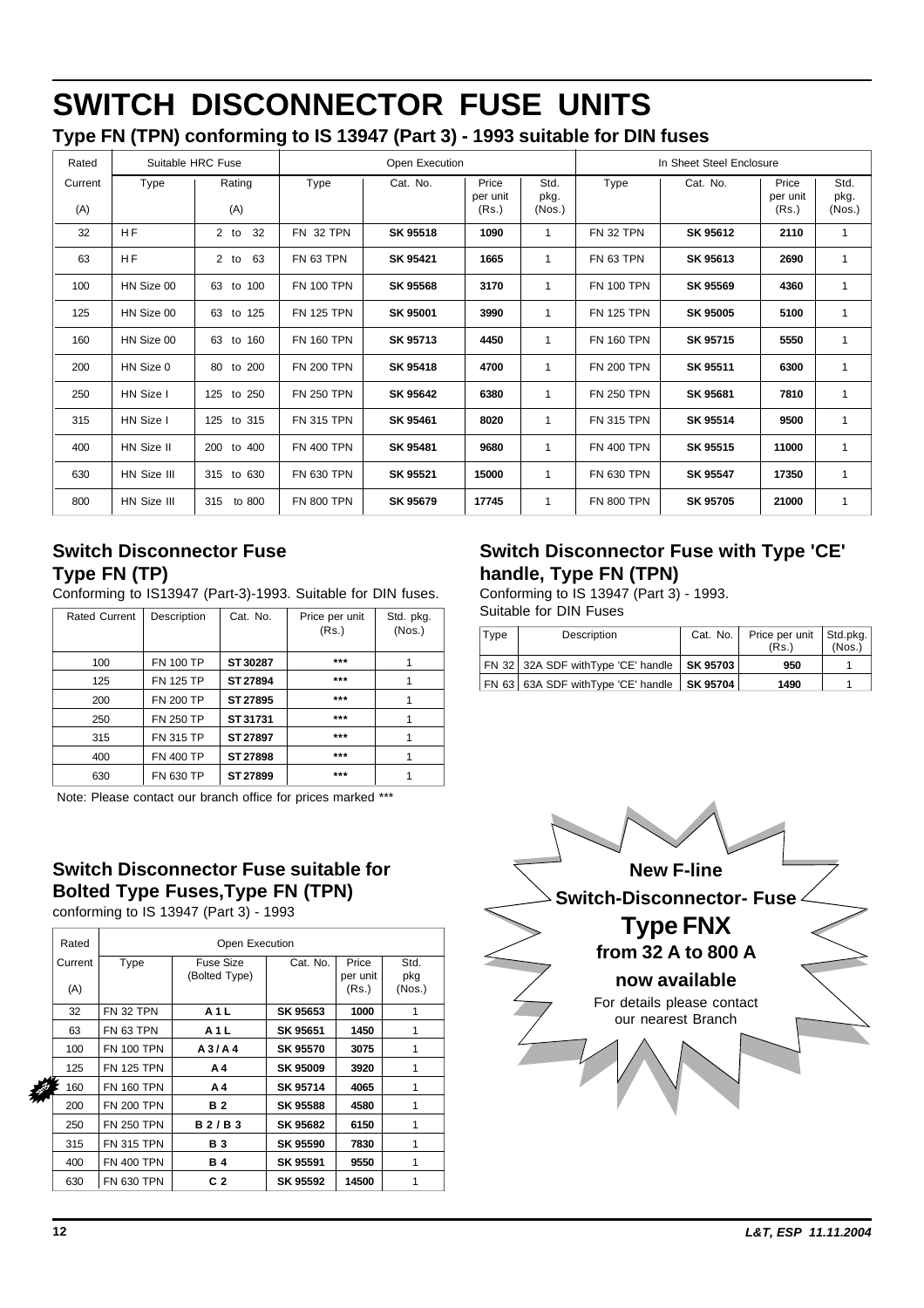# **SWITCH DISCONNECTOR Accessories ISOLATOR (TPN)**

#### **Type FN & FG**

conforming to IS 13947 (Part 3) - 1993.

| Rated   |                    |          |          |        |
|---------|--------------------|----------|----------|--------|
| Current | Type               | Cat. No. | Price    | Std.   |
|         |                    |          | per unit | pkg.   |
| (A)     |                    |          | (Rs.)    | (Nos.) |
| 32      | <b>FN 32 TPN</b>   | SK 95541 | 1035     | 1      |
| 63      | FN 63 TPN          | SK 95540 | 1610     | 1      |
| 100     | <b>FN 100 TPN</b>  | SK 95571 | 2750     | 1      |
| 125     | <b>FN 125 TPN</b>  | SK 95405 | 3500     | 1      |
| 200     | <b>FN 200 TPN</b>  | SK 95607 | 3950     | 1      |
| 250     | <b>FN 250 TPN</b>  | SK 95683 | 5800     | 1      |
| 315     | <b>FN 315 TPN</b>  | SK 95609 | 6800     | 1      |
| 400     | <b>FN 400 TPN</b>  | SK 95610 | 8650     | 1      |
| 630     | <b>FN 630 TPN</b>  | SK 95611 | 12600    | 1      |
| 800     | <b>FN 800 TPN</b>  | SK 95551 | 14000    | 1      |
| 1000    | <b>FN 1000 TPN</b> | SK 95710 | 17000    | 1      |
| 1250    | FG 1250            | ST 30198 | 24200    | 1      |
| 1600    | FG 1600            | ST 30199 | 31800    | 1      |
| 2000    | FG 2000            | ST 30200 | ****     | 1      |
| 2500    | FG 2500            | ST 30201 | ****     | 1      |
| 3150    | FG 3150            | ST 30202 | ****     | 1      |

**Note: The above units will not accomodate fuses.** Please contact our Branch Office for prices marked \*\*\*

### **CASTELL LOCK for FN - SDF**

| Rating<br>(A)                       | Description & Cat No.                                                                                                                                                                                                                                                         | Price<br>per unit<br>(Rs.) | Std.<br>pkg.<br>(Nos.) |
|-------------------------------------|-------------------------------------------------------------------------------------------------------------------------------------------------------------------------------------------------------------------------------------------------------------------------------|----------------------------|------------------------|
| 100/<br>125/<br>160/<br>200/<br>250 | SK00333<br>B<br>SK00334<br>A<br>$=$<br>$=$<br>SK00335<br>SK00336<br>C<br>D<br>$=$<br>$=$<br>F<br>SK00337<br>F<br>SK00338<br>$=$<br>$=$<br>SK00339<br>н<br>SK00340<br>G<br>$=$<br>$=$<br>SK00341<br>ĸ<br>SK00342<br>۱.<br>$=$<br>$=$<br>SK00343<br>SK00344<br>м<br>$=$<br>$=$  | 775                        | 1                      |
| 315/<br>400/<br>630/<br>800         | SK00345<br>SK00346<br>B<br>А<br>$=$<br>$=$<br>SK00347<br>SK00348<br>D<br>c<br>$=$<br>$=$<br>SK00349<br>SK00350<br>F<br>F<br>$=$<br>$=$<br>н<br>SK00351<br>G<br>SK00352<br>$=$<br>$=$<br>ĸ<br>SK00354<br>SK00353<br>. I<br>$=$<br>$=$<br>SK00355<br>SK00356<br>м<br>$=$<br>$=$ | 775                        | 1                      |

#### **Switch Interiors for Panel Mounting**

| Description     | Rating | Cat. No.        | Price    | Std.   |
|-----------------|--------|-----------------|----------|--------|
|                 | (A)    |                 | per unit | pkg.   |
|                 |        |                 | (Rs.)    | (Nos.) |
| FFO TP Interior | 32     | <b>SK 91100</b> | 630      |        |
| FF TP Interior  | 63     | <b>SK 91000</b> | 850      |        |
| FAC 63 TPN      | 63     | SK 95156        | 1700     |        |
| FAC100 TPN      | 100    | SK 95157        | 3000     |        |

#### **Switch Fuse in SS Enclosure**

| FFO in SS           | nn | SK 95204 | '780 |  |
|---------------------|----|----------|------|--|
| $\mathsf{FF}$ in SS | 63 | SK 95202 | 2300 |  |

#### **Spares & Accessories**

| Description                               | Rating<br>(A) | Cat. No.        | Price<br>per unit<br>(Rs.) | Std.<br>pkg.<br>(Nos.) |
|-------------------------------------------|---------------|-----------------|----------------------------|------------------------|
| FAC - Handle Assembly                     | 63/100        | SK 90453        | 30                         |                        |
| FFO/FF Handle Assembly                    | 32/63         | <b>SK 90998</b> | 45                         |                        |
| FFO/FF Handle Coupler &<br>Door Interlock | 32/63         | <b>SK 91079</b> | 260                        |                        |

### **Switch Disconnector Fuse Type FN**

| Description                         | Cat. No.        | Price    | Std.   |
|-------------------------------------|-----------------|----------|--------|
|                                     |                 | per unit | pkg.   |
|                                     |                 | (Rs.)    | (Nos.) |
| For FN 32/63                        |                 |          |        |
| Auxiliary Contact Kit               | SK 91302        | 265      | 1      |
| Handle Assembly - A                 | SK 91257        | 215      | 1      |
| Handle Assembly - B                 | SK 91277        | 195      | 1      |
| Handle Assembly - CE                | SK 91337        | 115      | 1      |
| <b>Terminal Shroud Kit</b>          | SK 91190        | 60       | 1      |
| For FN 100/125/160                  |                 |          |        |
| Handle Assembly - A                 | SK 91258        | 405      | 1      |
| Handle Assembly - B                 | SK 91278        | 465      | 1      |
| Shaft extension Kit                 | SK 95600        | 125      | 1      |
| <b>Switched Neutral Kit</b>         | SK 95233        | 790      | 1      |
| <b>Auxiliary Contact Kit</b>        | SK 91328        | 250      | 1      |
| <b>Terminal Shroud Kit</b>          | <b>SK 91137</b> | 90       | 1      |
| <b>Mechanical Interlock Kit</b>     | SK 95232        | 640      | 1      |
| For FN 200/250                      |                 |          |        |
| Handle Assembly - A                 | SK 91258        | 405      | 1      |
| Handle Assembly - B                 | SK 91278        | 465      | 1      |
| <b>Switched Neutral Kit</b>         | SK 95516        | 830      | 1      |
| <b>Auxiliary Contact Kit</b>        | SK 91329        | 345      | 1      |
| <b>Terminal Shroud Kit</b>          | SK 91335        | 165      | 1      |
| Interphase Barrier kit - FN 200     | SK 91343        | 150      | 1      |
| Mechanical Interlock Kit            | SK 95232        | 640      | 1      |
| For FN 315/400/630/800              |                 |          |        |
| Switched Neutral Kit FN 315/400     | SK 95517        | 925      | 1      |
| Switched Neutral Kit FN 630/800     | SK 95546        | 1145     | 1      |
| Handle Assembly - A                 | SK 91259        | 530      | 1      |
| Handle Assembly - B                 | SK 91279        | 515      | 1      |
| <b>Auxiliary Contact Kit</b>        | SK 91330        | 345      | 1      |
| Mechanical Interlock Kit            | SK 95545        | 745      | 1      |
| Terminal Shroud Kit - FN 315/400    | SK 91346        | 160      | 1      |
| Terminal Shroud Kit - FN 630/800    | SK 91347        | 160      | 1      |
| Interphase Barrier kit - FN 315/400 | SK 91344        | 160      | 1      |
| Interphase Barrier kit - FN 630/800 | SK 91345        | 160      | 1      |
| <b>Shaft Extension Kit</b>          | SK 91331        | 145      | 1      |

#### **Spare Front Housing Assemblies for FN (DIN fuses)**

| Rating<br>(A) | Description                       | Cat. No. | Price<br>per unit<br>(Rs.) | Std.<br>pkg.<br>(Nos.) |
|---------------|-----------------------------------|----------|----------------------------|------------------------|
| 100           | FN100 Front housing assly.        | ST 31677 | 1995                       |                        |
| 125           | FN 125 Front housing assly.       | ST 31678 | 2310                       |                        |
| 200           | FN 200 Front housing assly.       | ST 31679 | 2625                       | 1                      |
| 250           | FN 250 (new) Front housing assly. | ST 31729 | 3625                       |                        |
| 250           | FN 250 (old) Front housing assly. | ST31680  | 3625                       |                        |
| 315           | FN 315 Front housing assly.       | ST31681  | 4440                       |                        |
| 400           | FN 400 Front housing assly.       | ST 31682 | 5515                       | 1                      |
| 630           | FN 630 Front housing assly.       | ST 31683 | 10110                      | 1                      |

#### **Spare Kits for FN**

| Description                       | Cat. No.        | Price<br>per unit<br>(Rs.) | Std.<br>pkg.<br>(Nos.) |
|-----------------------------------|-----------------|----------------------------|------------------------|
| Spare Kit for FN 315 (FN 250 old) | SK 91376        | 790                        |                        |
| Spare Kit for FN400               | <b>SK 91377</b> | 1040                       |                        |
| Spare Kit for FN 630              | <b>SK 91378</b> | 1565                       |                        |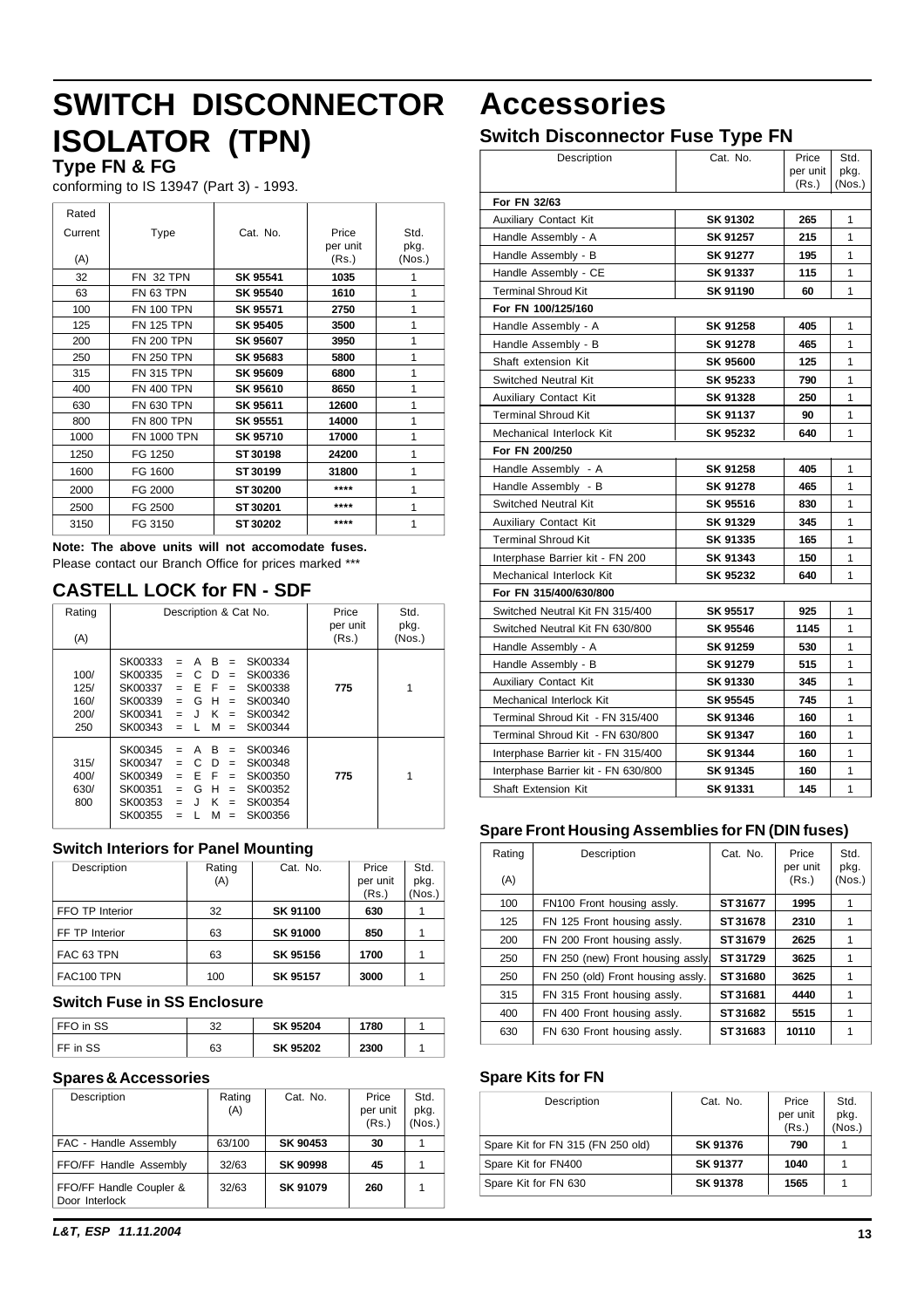# <span id="page-14-0"></span>**ON LOAD CHANGEOVER SWITCHES (TPN)**

# **Type FG / FGC**

| Description                               | Type           | Rating<br>Cat. No.<br>(A) |             | Price<br>per unit<br>(Rs.) | Std.<br>pkg.<br>(Nos.) |
|-------------------------------------------|----------------|---------------------------|-------------|----------------------------|------------------------|
| Line mounting<br>with 8 O/P terminals     | FG 63          | 63                        | ST26510OOOO | 2750                       | 1                      |
| Back to Back mtg.<br>with 8 O/P terminals | <b>FGC 125</b> | 125                       | ST26520OOOC | 5250                       | 1                      |
| Back to Back mtg.<br>with 8 O/P terminals | FGC 160        | 160                       | ST26525000C | 5900                       | $\mathbf{1}$           |
| Back to Back mtg.<br>with 4 O/P terminals | FGC 200        | 200                       | ST26530OOOC | 8500                       | 1                      |
| Back to Back mtg.<br>with 4 O/P terminals | FGC 250        | 250                       | ST26540OOOC | 9900                       | 1                      |
| Back to Back mtg.<br>with 4 O/P terminals | FGC 315        | 315                       | ST26550OOOC | 10600                      | $\mathbf{1}$           |
| Back to Back mtg.<br>with 4 O/P terminals | FGC 400        | 400                       | ST26560OOOC | 14900                      | $\overline{1}$         |
| Back to Back mtg.<br>with 4 O/P terminals | FGC 630        | 630                       | ST26570OOOC | 17600                      | 1                      |
| Back to Back mtg.<br>with 4 O/P terminals | FGC 800        | 800                       | ST26580OOOC | 23900                      | 1                      |
| Back to Back mtg.<br>with 4 O/P terminals | FGC 1000       | 1000                      | ST26590OOOC | 38000                      | $\overline{1}$         |
| Back to Back mtg.<br>with 4 O/P terminals | FGC 1250       | 1250                      | ST27460OOOC | 49900                      | 1                      |
| Back to Back mtg.<br>with 8 O/P terminals | FG 1600        | 1600                      | ST274700000 | 71500                      | $\overline{1}$         |

#### **Following items will be available till stocks last**

| Description                               | Type    | Rating<br>(A) | Cat. No.    | Price<br>per unit<br>(Rs.) | Std.<br>pkg.<br>(Nos.) |
|-------------------------------------------|---------|---------------|-------------|----------------------------|------------------------|
| Back to Back mtg.<br>with 8 O/P terminals | FG 200  | 200           | ST40000OOOO | 7000                       |                        |
| Back to Back mtg.<br>with 8 O/P terminals | FG 250  | 250           | ST26540OOOO | 7900                       |                        |
| Back to Back mtg.<br>with 8 O/P terminals | FG 315  | 315           | ST26550OOOO | 8250                       |                        |
| Back to Back mtg.<br>with 8 O/P terminals | FG 1000 | 1000          | ST26590OOOO | 31200                      |                        |
| Back to Back mtg.<br>with 8 O/P terminals | FG 1250 | 1250          | ST27460OOOO | 42850                      |                        |

# **Auxiliary Contact Block**

| Suitable for C/Os<br>& Switch Disconnectors | Contacts | Cat. No.              | Price<br>per unit<br>(Rs.) | Std.<br>pkg.<br>(Nos.) |
|---------------------------------------------|----------|-----------------------|----------------------------|------------------------|
| FG63-200 C/O, FGC125/160                    |          | 1 NO+1 NC ST265120000 | 275                        |                        |
| FG250-1600 C/O. FGC250-1250                 |          | 1 NO+1 NC ST265420000 | 275                        |                        |
| FG63-200 C/O, FGC125/160                    |          | 2 NO+2 NC ST265150000 | 550                        |                        |
| FG250-1600 C/O. FGC250-1250                 |          | 2 NO+2 NC ST265460000 | 550                        |                        |

# **Spares & Accessories for C/Os & SDs Type FG / FGC**

# **Operating Handle**

| Suitable for        | Cat. No.    | Price<br>per unit<br>(Rs.) | Std.<br>Pkg.<br>(Nos.) |
|---------------------|-------------|----------------------------|------------------------|
| FG 63/125 C/O       | ST265110000 | 275                        |                        |
| FG 200 C/O          | ST265310000 | 300                        |                        |
| FG 250/315          | ST265410000 | 425                        |                        |
| FG 400/630          | ST265610000 | 1400                       |                        |
| FG 800              | ST265710000 | 1650                       |                        |
| FG 1000/1250/1600   | ST26591OOOO | 1900                       |                        |
| FGC 200/250/315/400 | ST26531OOOC | 650                        |                        |
| FGC 630/800         | ST26561OOOC | 1500                       |                        |
| FGC 1000/1250       | ST26591OOOC | 1900                       |                        |

# **Terminal Shroud**

| Suitable for                                       | Cat. No.    | Price<br>per unit<br>(Rs.) | Std.<br>Pkg.<br>(Nos.) |
|----------------------------------------------------|-------------|----------------------------|------------------------|
| FG200/250/315                                      | ST265440000 | 350                        |                        |
| FG400/630                                          | ST26564OOOO | 400                        |                        |
| FG800                                              | ST265720000 | 500                        |                        |
| FG1000/1250/1600                                   | ST265730000 | 1000                       |                        |
| FGC200/250/315/400<br>$(2$ for $1/C$ & 1 for load) | ST26544000C | 1000                       |                        |
| FGC630/800<br>$(2$ for $1/C$ & 1 for load)         | ST26564OOOC | 1100                       | 1                      |
| FGC1000/1250<br>$(2$ for $1/C$ & 1 for load)       | ST26573000C | 1500                       |                        |

# **Safety Key Lock**

| Suitable for          | Cat. No.    | Price<br>per unit<br>(Rs.) | Std.<br>Pkg.<br>(Nos.) |
|-----------------------|-------------|----------------------------|------------------------|
| FG63/125/160 C/O & SD | ST265130000 | 3500                       |                        |
| FG200/250 C/O         | ST265450000 | 3500                       |                        |
| FG400 - FG1600 C/O    | ST265650000 | 3500                       |                        |
| FG200/250/315 SD      | ST30210OOOO | 3500                       |                        |
| FG400/630 SD          | ST30211OOOO | 3500                       |                        |
| <b>FG800 SD</b>       | ST30212OOOO | 3500                       |                        |
| FG1000/1250/1600 SD   | ST30213OOOO | 3500                       |                        |

# **Motorised Kit**

| Suitable for                            | Voltage<br>Rating | Cat. No.            | Price<br>per unit<br>(Rs.) | Std.<br>Pkg.<br>(Nos.) |
|-----------------------------------------|-------------------|---------------------|----------------------------|------------------------|
| FGC 200/250/315/400 230V AC ST26550000M |                   |                     | 29750                      |                        |
| FGC 630/800                             |                   | 230V AC ST26580000M | 35600                      |                        |
| FGC 1000/1250                           |                   | 230V AC ST27460000M | 43600                      |                        |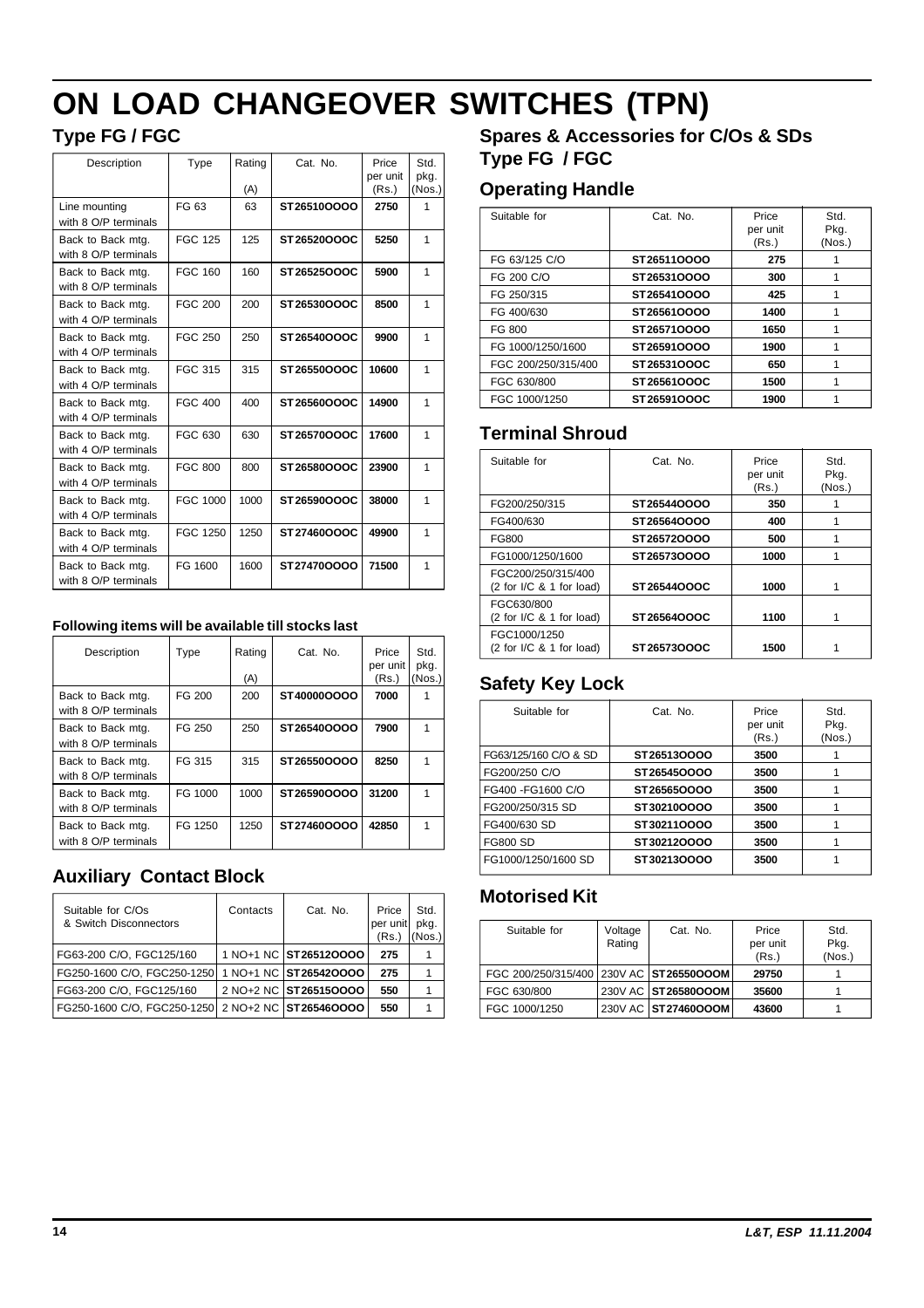# <span id="page-15-0"></span>**HRC FUSES**

# **Cylindrical Fuse Links Type HF for 415V, 50Hz**

| Rating<br>(A)                        | Cat.<br>No. | Price<br>per unit<br>(Rs.) | Std.<br>pkg.<br>(Nos.) |
|--------------------------------------|-------------|----------------------------|------------------------|
| 2                                    | SF 90144    | 54                         | 30                     |
| 4                                    | SF 90145    | 54                         | 30                     |
| 6                                    | SF 90146    | 54                         | 30                     |
| 8                                    | SF 90147    | 54                         | 30                     |
| 10                                   | SF 90148    | 54                         | 30                     |
| 16                                   | SF 90150    | 54                         | 30                     |
| 20                                   | SF 90151    | 54                         | 30                     |
| 25                                   | SF 90152    | 54                         | 30                     |
| 32                                   | SF 90142    | 54                         | 30                     |
| 40                                   | SF 90143    | 54                         | 30                     |
| 50                                   | SF 90158    | 110                        | 30                     |
| 63                                   | SF 90159    | 115                        | 30                     |
| Fuse pulling handle for HF-Fuselinks | SK 91185    | 90                         | 1                      |

# **Knife edge Fuse Links Type HN for 415V, 50Hz**

| Rating | Description                                                   | Cat. No. | Price<br>Per Unit | Std.<br>Pkg. |
|--------|---------------------------------------------------------------|----------|-------------------|--------------|
| (A)    |                                                               |          | (Rs.)             | (Nos.)       |
|        | Size 000:                                                     |          |                   |              |
| 63     | Suitable for Type FA-C 100                                    | SF 94940 | 150               | 3            |
| 80     | Switch fuse units and type FN<br>160 Switch Disconnector Fuse | SF 94941 | 150               | 3            |
| 100    | Units.                                                        | SF 94942 | 150               | 3            |
|        | Size 00:                                                      |          |                   |              |
| 63     | Suitable for Type FA-C 100                                    | SF 94027 | 250               | 3            |
| 80     | Switch fuse units and type FN                                 | SF 94028 | 250               | 3            |
| 100    | 160 Switch Disconnector Fuse<br>Units.                        | SF 94029 | 250               | 3            |
| 125    | Also for HB 125 Fuse base                                     | SF 94030 | 265               | 3            |
| 160    |                                                               | SF 94939 | 280               | 3            |
|        | Size 0:                                                       |          |                   |              |
| 80     |                                                               | SF 94128 | 330               | 3            |
| 100    | Suitable for Type FN 200                                      | SF 94129 | 330               | 3            |
| 125    | Switch Disconnector Fuse Units                                | SF 94130 | 330               | 3            |
| 160    | Also for HB 250 Fuse base                                     | SF 94131 | 330               | 3            |
| 200    |                                                               | SF 94132 | 340               | 3            |
|        | Size I:                                                       |          |                   |              |
| 125    |                                                               | SF 94230 | 430               | 3            |
| 160    | Suitable for Type FB/FB - C<br>250 & FB - C 315 fuse-         | SF 94231 | 430               | 3            |
| 200    | switches & FN 250 Switch                                      | SF 94232 | 430               | 3            |
| 250    | Disconnector Fuse Units.                                      | SF 94233 | 475               | 3            |
| 315    | Also for HB 250 Fuse base                                     | SF 94234 | 595               | 3            |
|        | Size II :                                                     |          |                   |              |
| 200    | Suitable for Type FB/FB - C                                   | SF 94332 | 620               | 3            |
| 250    | 400 fuse-switches & Type FN<br>400 Switch Disconnector Fuse   | SF 94333 | 620               | 3            |
| 315    | Units.                                                        | SF 94334 | 620               | 3            |
| 400    | Also for HB 800 Fuse base                                     | SF 94335 | 620               | 3            |
|        | Size III :                                                    |          |                   |              |
| 315    |                                                               | SF 94434 | 920               | 1            |
| 400    | Suitable for Type FB/FB - C<br>630 fuse-switches & Type FN    | SF 94435 | 920               | 1            |
| 500    | 630 Switch Disconnector Fuse                                  | SF 94436 | 920               | 1            |
| 630    | Units.                                                        | SF 94437 | 940               | 1            |
| 800    | Also for HB 800 Fuse base                                     | SF 94938 | 1100              | 1            |
|        | Insulated fuse pulling handle for                             |          |                   |              |
|        | Type HN fuse links from 63A to 800A                           | SF 90126 | 330               | 1            |

**To order a fuse or an accessory, please specify Cat. No., Rating and Description.**

### **Bolted Fuse Links Type HG and HQ for 415V, 50 Hz**

| Type            | Fixing                 | Size             | Rating         | Cat. No.             | Price             | Std.           |
|-----------------|------------------------|------------------|----------------|----------------------|-------------------|----------------|
|                 | Method                 |                  | (A)            |                      | per unit<br>(Rs.) | pkg.<br>(Nos.) |
|                 |                        |                  | 2              | ST 30725             | 25                | 20             |
|                 |                        |                  | 4              | ST 30726             | 25                | 20             |
|                 | Offset.                |                  | 6              | ST 30727             | 25                | 20             |
| ΗG<br>staggered | F <sub>1</sub>         | 10               | ST 30728       | 25                   | 20                |                |
|                 |                        | 16               | ST 30729       | 25                   | 20                |                |
|                 |                        | 20               | ST 30730       | 29                   | 20                |                |
|                 |                        |                  | 25             | ST 30731             | 29                | 20             |
|                 |                        |                  | 32             | ST 30732             | 29                | 20             |
|                 |                        |                  | 2              | ST 30736             | 36                | 20             |
|                 |                        |                  | $\overline{4}$ | ST 30737             | 36                | 20             |
|                 |                        |                  | 6              | ST 30738             | 36                | 20             |
|                 |                        | A <sub>1</sub>   | 10             | ST 30739             | 36                | 20             |
|                 |                        |                  | 16             | ST 30740             | 36                | 20             |
|                 |                        |                  | 20             | ST 30741             | 36                | 20             |
|                 |                        |                  | 25             | ST 30742             | 47                | 20             |
|                 |                        |                  | 32             | ST 30743             | 47                | 20             |
|                 |                        |                  | 20             | ST 34527             | 45                | 20             |
|                 |                        |                  | 25             | ST 34528             | 45                | 20             |
|                 |                        | A <sub>1</sub> L | 32             | ST 34529             | 45                | 20             |
|                 |                        |                  | 50             | ST 35827             | 52                | 20             |
|                 | Offset                 |                  | 63             | ST 35828             | 52                | 20             |
|                 |                        |                  | 4              | ST 30747             | 28                | 10             |
|                 |                        | A2               | 6              | ST 30748             | 28                | 10             |
|                 |                        |                  | 10             | ST 30749             | 28                | 10             |
|                 |                        |                  | 16             | ST 30750             | 28                | 10             |
|                 |                        |                  | 20             | ST 30751             | 28                | 10             |
|                 |                        |                  | 25             | ST 30752             | 28                | 10             |
| HQ              |                        |                  | 32             | ST 30753             | 28                | 10             |
|                 |                        |                  | 35             | ST 30759             | 64                | 10             |
|                 |                        | A <sub>3</sub>   | 50             | ST 30760             | 64                | 10             |
|                 |                        |                  | 63             | ST 30761             | 64                | 10             |
|                 |                        |                  | 80             | ST 30767             | 110               | 10             |
|                 |                        | A <sub>4</sub>   | 100            | ST 30768             | 110               | 10             |
|                 |                        |                  | 125            | ST 30769             | 140               | 10             |
|                 |                        |                  | 80             | ST 30774             | 144               | 10             |
|                 |                        | <b>B1</b>        | 100            | ST 30775             | 144               | 10             |
|                 |                        |                  | 125            | ST 30776             | 149               | 10             |
|                 |                        |                  | 125            | ST 30777             | 151               | 3              |
|                 | Center tag,            | <b>B2</b>        | 160            | ST 30778             | 151               | 3              |
|                 | 2 holes                |                  | 200            | ST 30779             | 146               | 3              |
|                 |                        | B <sub>3</sub>   | 250            | ST 30781             | 221               | 3              |
|                 |                        |                  | 315            | ST 30782             | 231               | 3              |
|                 |                        | <b>B4</b>        | 355            | ST 30783             | 450               | 3              |
|                 |                        |                  | 400            | ST 30784             | 445               | 3              |
|                 |                        |                  | 400            | ST 30785             | 550               | 1              |
|                 | Centre Tag,<br>4 holes | C <sub>2</sub>   | 500            | ST 30786             | 565               | 1<br>1         |
|                 |                        | C <sub>3</sub>   | 630<br>630     | ST 30787<br>ST 30788 | 800<br>920        | 1              |
|                 |                        |                  |                |                      |                   |                |

# **Fuse Bases suitable for DIN type HRC fuse links**

| Description                                          | Cat.<br>No.     | Price<br>per unit<br>(Rs.) | Std.<br>pkg.<br>(Nos.) |
|------------------------------------------------------|-----------------|----------------------------|------------------------|
| Type HCO for HF fuses 2A to 32A                      | SK 91314        | 82                         | 10                     |
| Type HC for HF fuses 2A to 63A                       | SK 91043        | 125                        | 10                     |
| Type HB 125 Single pole fuse base                    | <b>SK 90405</b> | 205                        | 12                     |
| Type HB 250 Single pole fuse base<br>(125/200/250 A) | SK 90406        | 375                        | 3                      |
| Type HB 800 Single pole fuse base<br>(400/630/800 A) | SK 91051        | 780                        | 3                      |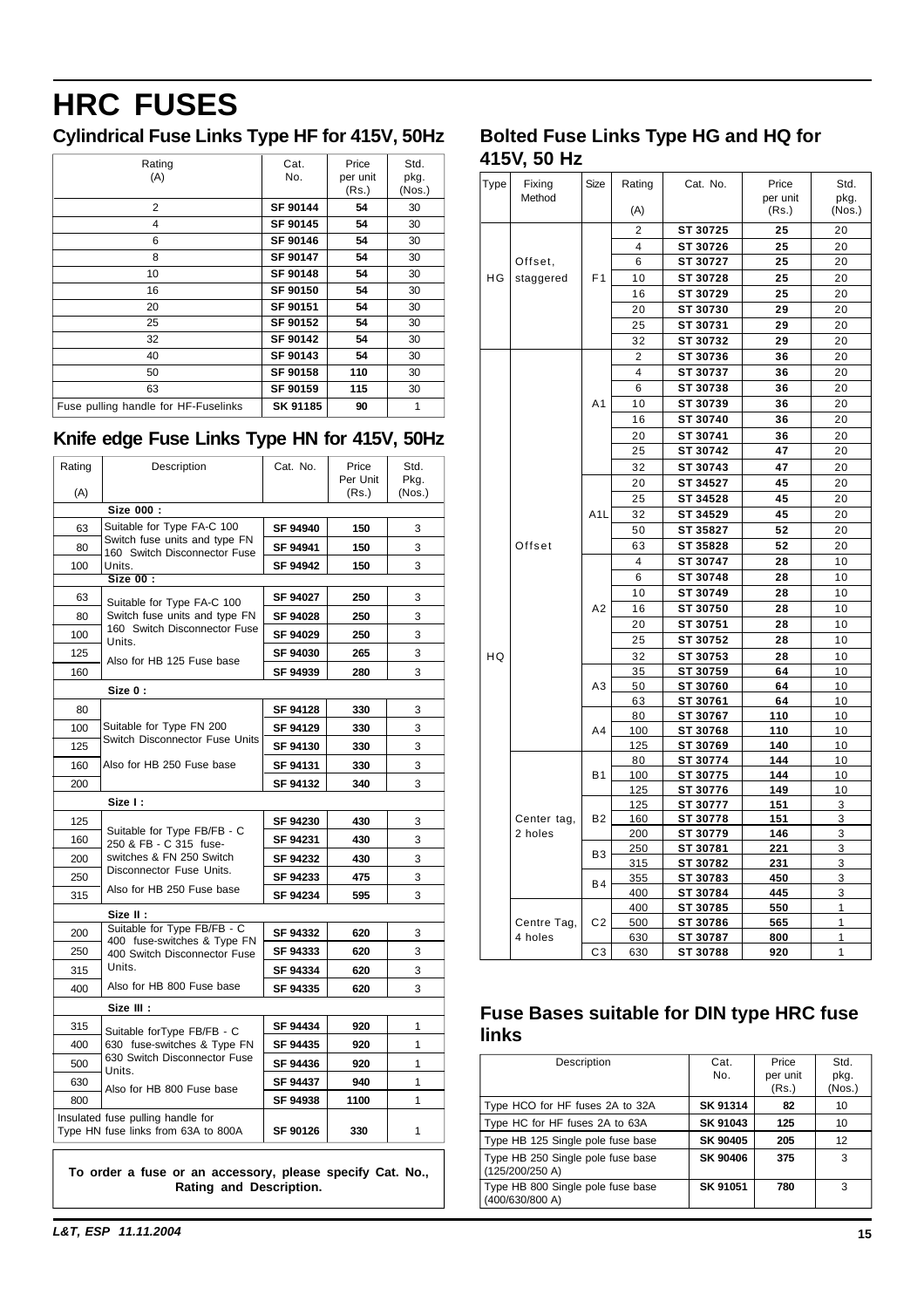# **Fuse Bases for Bolted Fuse Links Type HG & HQ**

|                    | Connection                   | Fuse           |        | Cat.     | Price    | Std.   |
|--------------------|------------------------------|----------------|--------|----------|----------|--------|
| Type               | Method                       | Type           | Rating | No.      | per unit | pkg.   |
|                    |                              |                | (A)    |          | (Rs.)    | (Nos.) |
| HD <sub>20</sub> H | Both side cable              | F <sub>1</sub> | 20     | ST 30772 | 55       | 10     |
| HD <sub>20</sub> P | Both side busbar             | F <sub>1</sub> | 20     | ST 30773 | 60       | 10     |
| HD20B              | Top busbar &<br>bottom Cable | F <sub>1</sub> | 20     | ST 30766 | 60       | 10     |
| HD32H              | Both Side cable              | F <sub>1</sub> | 32     | ST 30733 | 73       | 10     |
| HD32P              | Both side busbar             | F <sub>1</sub> | 32     | ST 30734 | 73       | 10     |
| HD32B              | Top busbar &                 |                |        |          |          |        |
|                    | bottom Cable                 | F <sub>1</sub> | 32     | ST 30735 | 73       | 10     |
| HK32H              | Both Side cable              | A2             | 32     | ST 30754 | 119      | 10     |
| HK32B              | Top busbar &<br>bottom Cable | A2             | 32     | ST 30755 | 128      | 10     |
| HK63H              | Both Sides cable             | A <sub>3</sub> | 63     | ST 30762 | 150      | 10     |
| HK63B              | Top busbar &<br>bottom Cable | A <sub>3</sub> | 63     | ST 30763 | 172      | 10     |
| <b>HK125H</b>      | Both Side cable              | A4             | 125    | ST 30770 | 405      | 10     |
| <b>HK125B</b>      | Top busbar &<br>bottom Cable | A4             | 125    | ST 30771 | 450      | 10     |

# **HIGH SPEED FUSE FOR PROTECTION OF SEMI - CONDUCTOR DEVICES**

# **690V AC / 500V DC 240V AC / 150V DC**

| Type        | Rating | Cat. No. | Price             | Std.           |
|-------------|--------|----------|-------------------|----------------|
|             | (A)    |          | per unit<br>(Rs.) | pkg.<br>(Nos.) |
|             | 6      | ST 35031 | 100               | 20             |
|             | 10     | ST 35032 | 100               | 20             |
| <b>HSD</b>  | 12     | ST 35033 | 100               | 20             |
|             | 16     | ST 35034 | 100               | 20             |
|             | 20     | ST 35035 | 100               | 20             |
|             | 25     | ST 35036 | 215               | 10             |
|             | 32     | ST 35037 | 215               | 10             |
|             | 35     | ST 35038 | 215               | 10             |
|             | 40     | ST 35039 | 215               | 10             |
| <b>HSE</b>  | 45     | ST 35040 | 215               | 10             |
|             | 56     | ST 35041 | 215               | 10             |
|             | 63     | ST 35042 | 215               | 10             |
|             | 80     | ST 35043 | 215               | 10             |
|             | 90     | ST 35044 | 495               | 5              |
|             | 110    | ST 35045 | 495               | 5              |
| <b>HSEE</b> | 140    | ST 35046 | 495               | 5              |
|             | 160    | ST 35047 | 500               | 5              |
|             | 160    | ST 35048 | 365               | 1              |
|             | 180    | ST 35049 | 365               | 1              |
|             | 200    | ST 35050 | 450               | 1              |
| <b>HSF</b>  | 250    | ST 35051 | 450               | 1              |
|             | 280    | ST 35052 | 450               | 1              |
|             | 315    | ST 35053 | 770               | 1              |
|             | 355    | ST 35054 | 770               | 1              |
|             | 180    | ST 35055 | 775               | 1              |
|             | 200    | ST 35056 | 775               | 1              |
|             | 225    | ST 35057 | 775               | 1              |
|             | 280    | ST 35058 | 780               | 1              |
|             | 315    | ST 35059 | 905               | 1              |
|             | 355    | ST 35060 | 940               | 1              |
| <b>HSFF</b> | 400    | ST 35061 | 950               | 1              |
|             | 450    | ST 35062 | 955               | 1              |
|             | 500    | ST 35063 | 955               | 1              |
|             | 560    | ST 35064 | 1345              | 1              |
|             | 630    | ST 35065 | 1345              | 1              |
|             | 710    | ST 35066 | 1345              | 1              |

|      | 2400 AC / 1300 DC |  |
|------|-------------------|--|
| Tvne | Rating            |  |

| Type       | Rating | Cat. No. | Price    | Std.   |
|------------|--------|----------|----------|--------|
|            |        |          | per unit | pkg.   |
|            | (A)    |          | (Rs.)    | (Nos.) |
|            | 6      | ST 35009 | 85       | 20     |
|            | 10     | ST 35010 | 85       | 20     |
| <b>HSA</b> | 12     | ST 35011 | 85       | 20     |
|            | 16     | ST 35012 | 85       | 20     |
|            | 20     | ST 35013 | 85       | 20     |
|            | 25     | ST 35014 | 165      | 10     |
|            | 32     | ST 35015 | 165      | 10     |
|            | 35     | ST 35016 | 165      | 10     |
|            | 50     | ST 35017 | 165      | 10     |
|            | 63     | ST 35018 | 165      | 10     |
| <b>HSB</b> | 80     | ST 35019 | 165      | 10     |
|            | 100    | ST 35020 | 165      | 10     |
|            | 125    | ST 35021 | 195      | 10     |
|            | 160    | ST 35022 | 195      | 10     |
|            | 180    | ST 35023 | 195      | 10     |
|            | 160    | ST 35024 | 295      | 1      |
|            | 200    | ST 35025 | 295      | 1      |
|            | 250    | ST 35026 | 385      | 1      |
| <b>HSC</b> | 315    | ST 35027 | 580      | 1      |
|            | 355    | ST 35028 | 580      | 1      |
|            | 400    | ST 35029 | 580      | 1      |
|            | 450    | ST 35030 | 740      | 1      |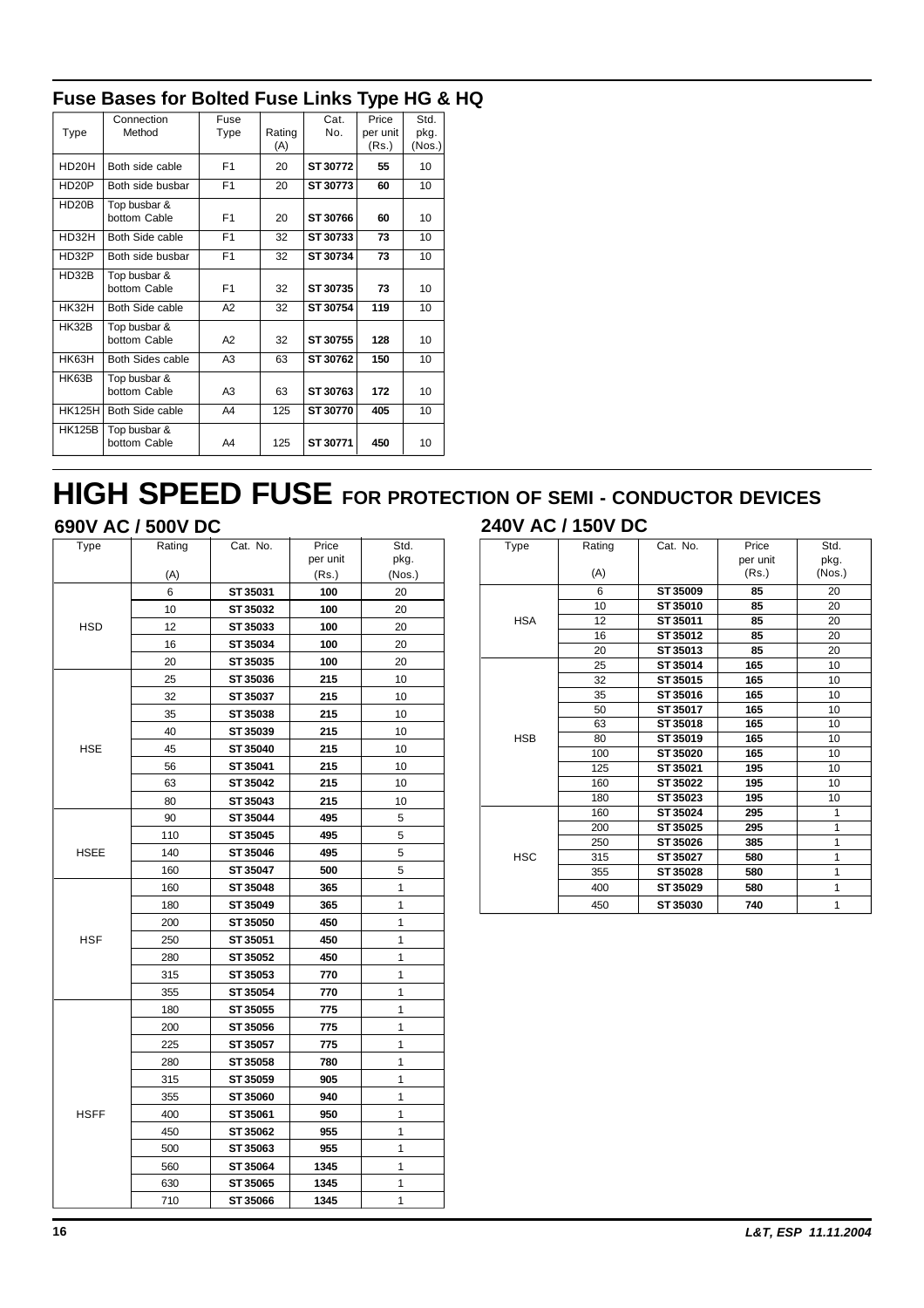<span id="page-17-0"></span>Conforms to IS 13947-2 & IEC 60947-2

#### **DH Series - 3 Pole**

#### **Standard Breaking Capacity**

| Type                   |     | Thermal<br>Release<br>Range<br>(A) | <b>Breaking</b><br>Capacity Icu<br>at 415V, 50 Hz<br>(kA) | Cat. No.        | Price<br>per unit<br>(Rs.) | Std.<br>pkg.<br>(Nos.) |
|------------------------|-----|------------------------------------|-----------------------------------------------------------|-----------------|----------------------------|------------------------|
|                        | 12  | 16<br>÷.                           | 25                                                        | SL 97201        | 3580                       | 1                      |
|                        | 16  | 20<br>ä,                           | 25                                                        | SL 97202        | 3580                       | 1                      |
|                        | 20  | 25<br>٠                            | 25                                                        | SL 97203        | 3580                       | 1                      |
| DH 100                 | 25  | 32<br>÷.                           | 25                                                        | <b>SL 97204</b> | 3580                       | 1                      |
| $lcs = 100%$           | 32  | 40<br>ä,                           | 25                                                        | SL 97205        | 3580                       | 1                      |
| Icu                    | 40  | 50<br>÷.                           | 25                                                        | <b>SL 97206</b> | 3580                       | 1                      |
|                        | 50  | 63<br>۰                            | 25                                                        | SL 97207        | 3580                       | 1                      |
|                        | 63  | 80<br>ä,                           | 25                                                        | <b>SL 97208</b> | 3690                       | 1                      |
|                        | 80  | 100<br>$\overline{\phantom{a}}$    | 25                                                        | SL 97209        | 3690                       | 1                      |
|                        | 12  | 16<br>ä,                           | 35                                                        | <b>SL 98556</b> | 4780                       | 1                      |
|                        | 16  | 20<br>٠                            | 35                                                        | SL 98557        | 4780                       | 1                      |
|                        | 20  | 25<br>ä,                           | 35                                                        | <b>SL 98558</b> | 4780                       | 1                      |
| DH 125                 | 25  | 32<br>٠                            | 35                                                        | <b>SL 98559</b> | 4780                       | 1                      |
| $lcs = 100%$           | 32  | 40<br>ä,                           | 35                                                        | SL 98560        | 4780                       | 1                      |
| Icu                    | 40  | 50                                 | 35                                                        | SL 98561        | 4780                       | 1                      |
|                        | 50  | 63<br>$\frac{1}{2}$                | 35                                                        | SL 98562        | 4780                       | 1                      |
|                        | 63  | 80<br>۰                            | 35                                                        | SL 98563        | 4830                       | 1                      |
|                        | 80  | 100<br>$\overline{\phantom{a}}$    | 35                                                        | SL 98564        | 4830                       | 1                      |
|                        | 100 | 125<br>-                           | 35                                                        | <b>SL 98555</b> | 4830                       | 1                      |
| DH 160                 | 128 | 160<br>$\overline{\phantom{a}}$    | 35                                                        | SL 98566        | 6480                       | 1                      |
| DH 200                 | 160 | 200                                | 35                                                        | <b>SL 97869</b> | 8050                       | 1                      |
| DH 250<br>$lcs = 100%$ | 160 | 200<br>۰.                          | 35                                                        | SL 97881        | 13120                      | 1                      |
| lcu                    | 200 | 250                                | 35                                                        | SL 97882        | 13120                      | 1                      |
| DH400<br>$lcs = 100%$  | 250 | 320                                | 35                                                        | SL 97883        | 15570                      | 1                      |
| lcu                    | 320 | $-400$                             | 35                                                        | <b>SL 97884</b> | 15570                      | 1                      |
| DH 630<br>$lcs = 100%$ | 400 | - 500                              | 35                                                        | SL 94531        | 17980                      | 1                      |
| lcu                    | 500 | - 630                              | 35                                                        | SL 94532        | 17980                      | 1                      |

Note: Please contact us for:

1) Prices of 1 pole and 2 pole versions of DH MCCBs

2) Prices of Distribution Panel assembly Type dpan

### **DH Series - 4 Pole**

| <b>Standard Breaking Capacity (Ics = 100% Icu)</b> |  |
|----------------------------------------------------|--|
|----------------------------------------------------|--|

| Type  | Thermal<br>release<br>range | <b>Breaking</b><br>capacity<br>Icu at<br>415V, 50Hz | Cat No         | Price<br>per unit | Std<br>Pkg |
|-------|-----------------------------|-----------------------------------------------------|----------------|-------------------|------------|
|       | (A)                         | (kA)                                                |                | (Rs.)             | (Nos.)     |
|       | $12 - 16$                   | 25                                                  | <b>SL98597</b> | 4730              | 1          |
|       | 16-20                       | 25                                                  | <b>SL98598</b> | 4730              | 1          |
|       | $20 - 25$                   | 25                                                  | SL98599        | 4730              | 1          |
|       | 25-32                       | 25                                                  | <b>SL98600</b> | 4730              | 1          |
| DH100 | $32 - 40$                   | 25                                                  | SL98601        | 4730              | 1          |
|       | 40-50                       | 25                                                  | SL98602        | 4730              | 1          |
|       | 50-63                       | 25                                                  | SL98603        | 4730              | 1          |
|       | 63-80                       | 25                                                  | SL98604        | 4800              | 1          |
|       | 80-100                      | 25                                                  | SL98605        | 4800              | 1          |
| DH125 | 100-125                     | 35                                                  | SL98607        | 5940              | 1          |
| DH160 | 125-160                     | 35                                                  | <b>SL98608</b> | 7920              | 1          |

### **DL Series - 3 Pole High Breaking Capacity**

|                     | Thermal                                  |                                | Cat. No.        | Price    | Std.   |
|---------------------|------------------------------------------|--------------------------------|-----------------|----------|--------|
| Type                | Release                                  | <b>Breaking</b>                |                 |          |        |
|                     | Range                                    | Capacity Icu<br>at 415V, 50 Hz |                 | per unit | pkg.   |
|                     | (A)                                      | (kA)                           |                 | (Rs.)    | (Nos.) |
|                     |                                          |                                |                 |          |        |
|                     | 12<br>16<br>٠                            | 65                             | SL 97801        | 7240     | 1      |
|                     | 16<br>20                                 | 65                             | <b>SL 97802</b> | 7240     | 1      |
|                     | 20<br>25                                 | 65                             | <b>SL 97803</b> | 7240     | 1      |
| <b>DL 100</b>       | 32<br>25<br>$\qquad \qquad \blacksquare$ | 65                             | <b>SL 97804</b> | 7240     | 1      |
|                     | 32<br>40<br>ä,                           | 65                             | <b>SL 97805</b> | 7240     | 1      |
|                     | 40<br>50                                 | 65                             | <b>SL 97806</b> | 7240     | 1      |
|                     | 50<br>63                                 | 65                             | <b>SL 97807</b> | 7240     | 1      |
|                     | 63<br>80                                 | 65                             | <b>SL 97808</b> | 7400     | 1      |
|                     | $-100$<br>80                             | 65                             | <b>SL 97809</b> | 7400     | 1      |
| DL 160 <sup>3</sup> | $-125$<br>90                             | 65                             | SL 97129        | 12580    | 1      |
|                     | 120<br>$-160$                            | 65                             | <b>SL 97130</b> | 12580    | 1      |
| DL 250 <sup>3</sup> | 160<br>$-200$                            | 65                             | SL 97541        | 16250    | 1      |
|                     | 200<br>$-250$                            | 65                             | <b>SL 97542</b> | 16250    | 1      |
| <b>DL 400</b>       | 250<br>$-320$                            | 65                             | <b>SL 97543</b> | 17160    | 1      |
|                     | 320<br>$-400$                            | 65                             | <b>SL 97544</b> | 17160    | 1      |
| DL 630              | 400<br>$-500$                            | 50                             | SL 97991        | 18600    | 1      |
| $lcs = 100%$<br>lcu | 500<br>$-630$                            | 50                             | <b>SL 97990</b> | 18600    | 1      |

Note: Products marked  $\Phi$  are not standard stock items.

### **DL Series - 4 Pole**

#### **High Breaking Capacity** (Ics = 100% Icu)

| Type         | Thermal<br>release | <b>Breaking</b><br>capacity | Cat No         | Price<br>per unit | Std<br>Pkg |
|--------------|--------------------|-----------------------------|----------------|-------------------|------------|
|              | range              | Icu at<br>415V, 50Hz        |                |                   |            |
|              | (A)                | (kA)                        |                | (Rs.)             | (Nos.)     |
| <b>DL100</b> | $12 - 16$          | 50                          | <b>SL98620</b> | 8120              | 1          |
|              | 16-20              | 50                          | <b>SL98621</b> | 8120              | 1          |
|              | $20 - 25$          | 50                          | <b>SL98622</b> | 8120              | 1          |
|              | 25-32              | 50                          | SL98623        | 8120              | 1          |
|              | 32-40              | 50                          | SL98624        | 8120              | 1          |
|              | 40-50              | 50                          | SL98625        | 8120              | 1          |
|              | 50-63              | 50                          | SL98626        | 8120              | 1          |
|              | 63-80              | 50                          | <b>SL98627</b> | 8220              | 1          |
|              | 80-100             | 50                          | <b>SL98628</b> | 8220              | 1          |

#### **SS Enclosure**

| Description                                                   | Cat. No. | Price<br>Per Unit<br>(Rs.) | Std.<br>Pkg.<br>(Nos.) |
|---------------------------------------------------------------|----------|----------------------------|------------------------|
| Sheet Steel Enclosure for<br>DH 100/125/160/200<br>DG 125/200 | ST 29967 | 900                        |                        |

### **Earth Fault Modules**

| Type            | Current<br>Rating  | Cat. No. | Price             | Std.           |
|-----------------|--------------------|----------|-------------------|----------------|
|                 | (A)                |          | per unit<br>(Rs.) | pkg.<br>(Nos.) |
| GF <sub>1</sub> | 100, 125, 160, 200 | ST 27745 | 4475              |                |
| GF <sub>2</sub> | 250, 400           | ST 27746 | 5070              |                |
| GF11*           | 630, 800           | ST 28594 | 4475              |                |

With External CTs (5VA, 5P10) secondary rating 1A or 5A. (CTs to be procured separately.)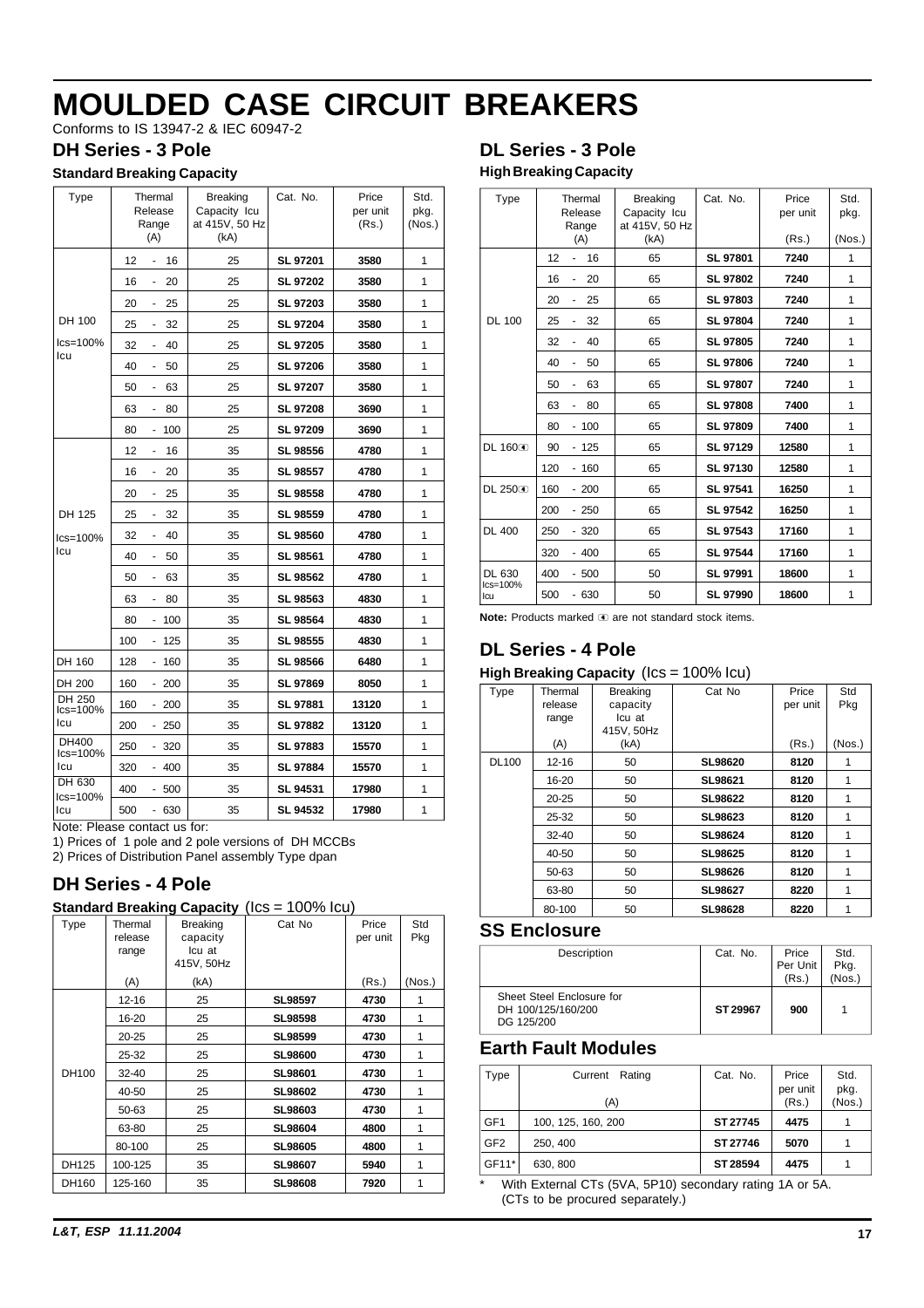# **MOULDED CASE CIRCUIT BREAKERS Application Specific**

 $(Nos.)$ 

# **DM Series - 3 Pole Motor Protection Range**

|               |                          | (with only short-circuit release) $($ lcs = 100% lcu)     |          |                            |                        |
|---------------|--------------------------|-----------------------------------------------------------|----------|----------------------------|------------------------|
| Type          | Current<br>Rating<br>(A) | <b>Breaking</b><br>Capacity Icu<br>at 415V, 50 Hz<br>(kA) | Cat. No. | Price<br>per unit<br>(Rs.) | Std.<br>pkg.<br>(Nos.) |
|               | 0.63                     | 50                                                        | SL 97581 | 2760                       | 1                      |
|               | 1.0                      | 50                                                        | SL 97582 | 2760                       | 1                      |
|               | 1.6                      | 50                                                        | SL 97583 | 2760                       | 1                      |
|               | 2.5                      | 50                                                        | SL 97584 | 2760                       | 1                      |
|               | 4.0                      | 50                                                        | SL 97585 | 2760                       | 1                      |
| <b>DM 16</b>  | 5.0                      | 50                                                        | SL 97586 | 2760                       | 1                      |
|               | 6.3                      | 50                                                        | SL 97587 | 2760                       | 1                      |
|               | 7.5                      | 50                                                        | SL 97588 | 2760                       | 1                      |
|               | 10                       | 50                                                        | SL 97589 | 2760                       | 1                      |
|               | 12                       | 50                                                        | SL 97590 | 2760                       | 1                      |
|               | 16                       | 50                                                        | SL 97591 | 2760                       | 1                      |
|               | 16                       | 50                                                        | SL 97811 | 7020                       | 1                      |
|               | 25                       | 50                                                        | SL 97812 | 7020                       | 1                      |
|               | 30                       | 50                                                        | SL 97816 | 7020                       | 1                      |
| <b>DM 100</b> | 35                       | 50                                                        | SL 97813 | 7020                       | 1                      |
|               | 50                       | 50                                                        | SL 97814 | 7020                       | 1                      |
|               | 60                       | 50                                                        | SL 97817 | 7020                       | 1                      |
|               | 70                       | 50                                                        | SL 97815 | 7020                       | 1                      |
|               | 100                      | 50                                                        | SL 97123 | 11890                      | 1                      |
| DM 160        | 120                      | 50                                                        | SL 97703 | 11890                      | 1                      |
|               | 160                      | 50                                                        | SL 97124 | 11890                      | 1                      |
|               | 200                      | 50                                                        | SL 97551 | 14880                      | 1                      |
| DM 250        | 230                      | 50                                                        | SL 97552 | 14880                      | 1                      |
|               | 250                      | 50                                                        | SL 97553 | 14880                      | 1                      |
|               | 275                      | 50                                                        | SL 97554 | 16080                      | 1                      |
| DM 400        | 325                      | 50                                                        | SL 97555 | 16080                      | 1                      |
|               | 350                      | 50                                                        | SL 97556 | 16080                      | 1                      |
|               | 400                      | 50                                                        | SL 97557 | 16080                      | 1                      |

Note: Type 2 Co-ordination chart for DOL and Star-Delta starting, as per IEC 60947-4, is available on request.

### **DG Series - 3 Pole**

|      |                  | Normal Breaking Capacity (Ics = 100% Icu) |          |          |       |
|------|------------------|-------------------------------------------|----------|----------|-------|
| Type | Thermal          | <b>Breaking</b>                           | Cat. No. | Price    | Std.  |
|      | Release<br>Range | Capacity Icu<br>at 415V, 50 Hz            |          | per unit | pkg.  |
|      | (A)              | (kA)                                      |          | (Rs.)    | (Nos. |
|      | 25<br>32         | 16                                        | ST 30844 | 2530     |       |
|      | 32<br>40         | 16                                        | ST 30845 | 2530     |       |
|      | 40<br>50         | 16                                        | ST 30846 | 2530     |       |
|      |                  |                                           |          |          |       |

40 - 50 16 **ST 30846 2530** 1 DG 125 50 - 63 16 **ST 30847 2530** 1 63 - 80 16 **ST 30233 2630** 1 80 - 100 16 **ST 30234 2630** 1 100 - 125 16 **ST 30235 3640** 1 DG 200 120 - 160 16 **ST 30266 3940** 1 160 - 200 16 **ST 30268 5330** 1 DG 250 200 - 250 25 **ST 30269 10270** 1 DG 400 250 - 320 25 **ST 30270 13745** 1 320 - 400 25 **ST 30271 13745** 1

#### **Accessories for DH/DL/DG/DM Series MCCBs**

| Description                                                                                     |                  | Cat. No.              | Price    | Std.   |
|-------------------------------------------------------------------------------------------------|------------------|-----------------------|----------|--------|
|                                                                                                 |                  |                       | per unit | pkg    |
|                                                                                                 |                  |                       | (Rs.)    | (Nos.) |
| <b>DM 16</b>                                                                                    |                  |                       |          |        |
| Shunt release                                                                                   |                  |                       |          |        |
| 415Vac / 240Vac / 110Vdc                                                                        | Left side        | <b>SL 97042</b>       | 365      | 1      |
| Aux. Contact Block (1C/O)                                                                       | Right side       | <b>SL 97023</b>       | 385      | 1      |
|                                                                                                 | Left side        | <b>SL 97025</b>       | 365      | 1      |
| Trip Alarm Contact                                                                              | Right side       | SL 97037              | 365      | 1      |
| Rotary Operating Mechanism External                                                             |                  | <b>SL 97044</b>       | 535      | 1      |
| Drop-in type accessories fittable at site for<br>DH 100/125/160/200, DL 100, DG 125/200, DM 100 |                  |                       |          |        |
| Shunt release #                                                                                 | $240$ Vac        |                       |          |        |
| (to be mounted on left pole)                                                                    | 24Vdc            | SL 97299 <sup>®</sup> | 650      | 1      |
| Under voltage release #                                                                         |                  |                       |          |        |
| (to be mounted on left pole)                                                                    | $240$ Vac        | SL 97611              | 850      | 1      |
| Auxiliary Contact Block #                                                                       |                  |                       |          |        |
| (2 changeover contacts)                                                                         |                  |                       | 585      | 1      |
| for mounting on Left pole                                                                       |                  | <b>SL 97297</b>       |          |        |
| Auxiliary Contact Block #                                                                       |                  |                       |          |        |
| (2 changeover contacts)<br>for mounting on Right pole                                           |                  | SL 97296              | 585      | 1      |
| Trip alarm Contact #                                                                            |                  | SL 97298              | 585      | 1      |
| Rotary Operating Mechanism                                                                      |                  | SL 97301              | 615      | 1      |
| Spreader Terminal Kit (1 set)                                                                   |                  | ST98047               | 225      | 1      |
| Drop-in type accessories fittable at site for                                                   |                  |                       |          |        |
| DH 250/400/630, DL 250/400/630, DG 250/400, DM 250/400                                          |                  |                       |          |        |
| Shunt release #                                                                                 | 415Vac or 220Vdc | <b>SL 97575</b>       | 950      | 1      |
| (to be mounted on<br>Left or Right pole)                                                        | 240Vac or 110Vdc | <b>SL 97576</b>       | 950      | 1      |
| Under voltage release #                                                                         | 240Vac           | <b>SL 97580</b>       | 1075     | 1      |
| (to be mounted on Left pole)                                                                    | 415Vac           | SL 97579              | 1075     | 1      |
| Auxiliary Contact Block #                                                                       |                  |                       |          |        |
| (2 changeover contacts)                                                                         |                  |                       |          |        |
| for mounting on Left/Right pole                                                                 |                  | SL 97573              | 950      | 1      |
| Trip Alarm Contact #<br>can be mounted on Right pole                                            |                  | SL 97574              | 900      | 1      |
| Rotary Operating Mechanism                                                                      |                  | SL 97562              | 710      | 1      |
| Rotary Operating Mechanism DH/DL630                                                             |                  | <b>SL 97979</b>       | 850      | 1      |
| Adapter Terminal (3) with shroud (1)                                                            |                  | SL 97564              | 1230     | 1      |
| Terminal shroud (1)                                                                             |                  | SL 97563              | 430      | 1      |
|                                                                                                 |                  |                       |          |        |

**# Only two internal accessories can be fitted simultaneously in a breaker.**

**@ Ordering Suffix for 240Vac - OMOO & for 24Vdc - O4OO**

# **Fuse Monitoring Device - Type DF**

| Type | Thermal<br>Rating<br>(A) | Magnetic<br>Threshold<br>(A) | Cat. No.        | Price<br>per unit<br>(Rs.) | Std.<br>pkg.<br>(Nos.) |
|------|--------------------------|------------------------------|-----------------|----------------------------|------------------------|
| DF   |                          |                              | <b>SL 97020</b> | 2920                       |                        |

### **MCCBs for Induction Furnace Application Type - DTH Instantaneous**

| <b>Type</b> | Magnetic<br>Release Range<br>(A) | Cat. No.        | Price<br>per unit<br>(Rs.) | Std.<br>pkg.<br>(Nos.) |
|-------------|----------------------------------|-----------------|----------------------------|------------------------|
|             | 360                              | <b>SB 95052</b> | 25500                      |                        |
| DTH 800     | 550                              | <b>SB 95053</b> | 25500                      |                        |
|             | 850                              | <b>SB 95054</b> | 25500                      |                        |
|             | 1050                             | <b>SB 95055</b> | 25500                      |                        |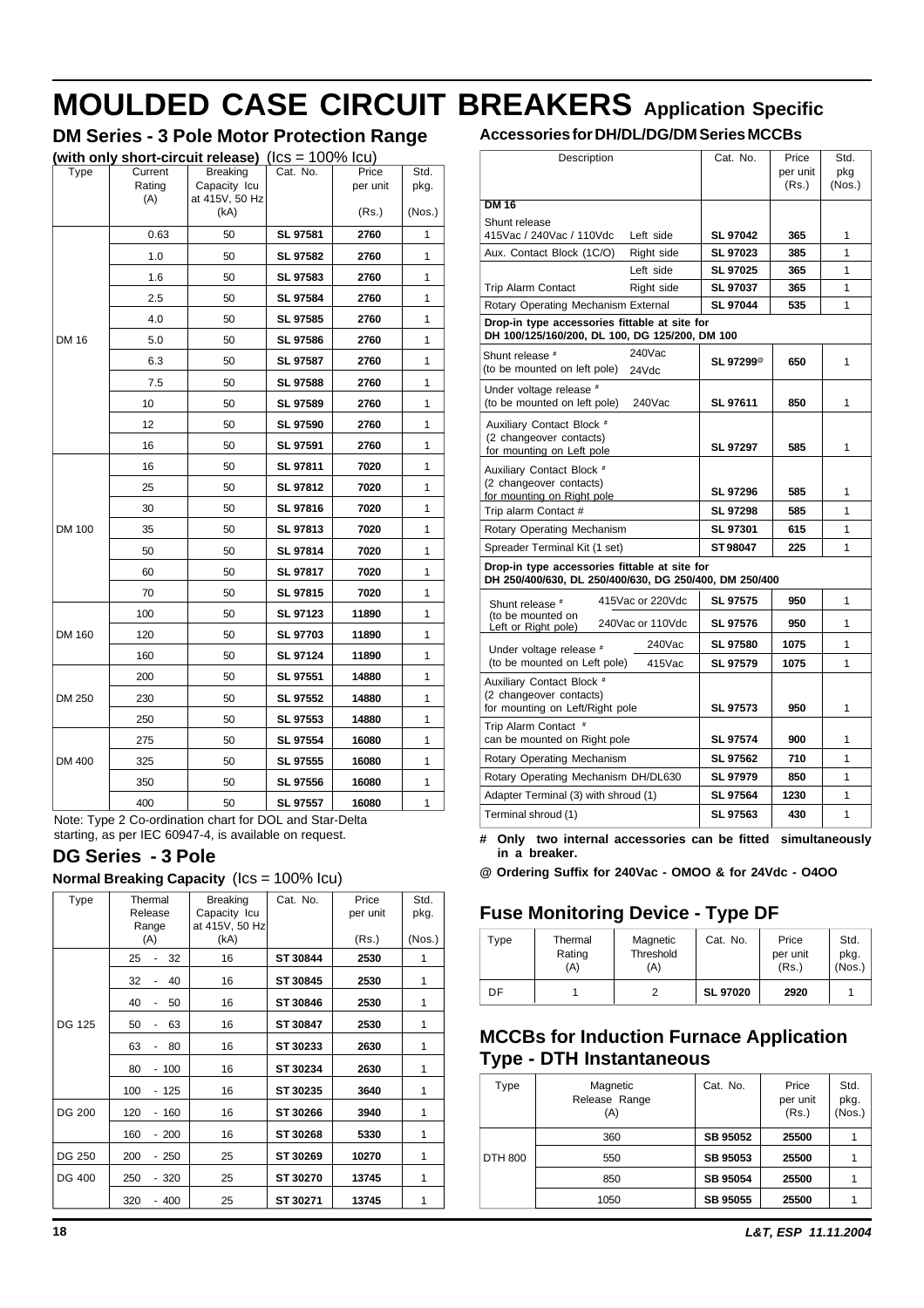# **DU Series - 3 Pole**

| Type          | Thermal<br>Release<br>Range<br>(A) | <b>Breaking</b><br>Capacity Icu<br>at 415V,50 Hz<br>(kA) | Cat. No. | Price<br>per unit<br>(Rs.) | Std.<br>pkg.<br>(Nos.) |
|---------------|------------------------------------|----------------------------------------------------------|----------|----------------------------|------------------------|
|               | 32                                 | 10                                                       | CM 97754 | 1440                       |                        |
|               | 50                                 | 10                                                       | CM 97756 | 1440                       |                        |
| DU 100        | 63                                 | 10                                                       | CM 97757 | 1440                       | 1                      |
|               | 80                                 | 10                                                       | CM 97758 | 1440                       |                        |
|               | 100                                | 10                                                       | CM 97759 | 1440                       |                        |
| <b>DU 125</b> | 125                                | 25                                                       | CM 97791 | 2800                       | 1                      |
| <b>DU 160</b> | 160                                | 25                                                       | CM 97792 | 3150                       |                        |
| <b>DU 200</b> | 200                                | 25                                                       | CM 97793 | 4300                       |                        |
|               |                                    |                                                          |          |                            |                        |

# **Accessories for DU Series**

| Description         | Cat. No<br>For | Price<br>per unit | Std.<br>Pkg. | Cat. No<br>For DU125 | Price<br>per unit | Std.<br>Pkg. |
|---------------------|----------------|-------------------|--------------|----------------------|-------------------|--------------|
|                     | DU100          | (Rs.)             | (Nos.)       | DU160/200            | (Rs.)             | (Nos.)       |
| Shunt release       | CM97783OOOO    | 350               |              | <b>SL97299OMOO</b>   | 650               |              |
| Auxiliary contact-L | CM97781OOOO    | 300               | 1            | SL97296OOOO          | 585               | 1            |
| Auxiliary contact-R | CM97782OOOO    | 300               | 1            | SL972970000          | 585               |              |
| Trip alarm contact  | SL97037OOOO    | 365               | 1            | SL97298OOOO          | 585               |              |
| <b>ROM</b>          | SL97044OOOO    | 535               | 1            | SL97301OOOO          | 615               | 1            |
| Earth fault module  | ST277450000    | 4475              | 1            | ST277450000          | 4475              |              |
| U/V Release-240V AC |                |                   | --           | SL976110000          | 850               | 1            |
| Spreader links      | CM97785OOOO    | 100               | 6            | ST98047OOOO          | 225               | 6            |
| <b>SS Enclosure</b> | ST98050OOOO    | 450               | 1            | ST29967OOOO          | 900               | 1            |
|                     |                |                   |              |                      |                   |              |

Note: For DU Series:

? 2 pole version

? DU 100 in Hager Distribution board

Please contact nearest branch for details.

# **Type DTH 3 Pole**

| Type     | Thermal<br>Release<br>Range            | <b>Breaking</b><br>Capacity Icu<br>at 415V, 50Hz | Cat. No.        | Price<br>per unit | Std.<br>pkg. |
|----------|----------------------------------------|--------------------------------------------------|-----------------|-------------------|--------------|
|          | (A)                                    | (kA)                                             |                 | (Rs.)             | (Nos.)       |
| DTH 200# | $140 - 200$                            | 35                                               | SL 94515        | 11750             |              |
| DTH 250  | 175 - 250                              | 50                                               | SL 94467        | 22100             | 1            |
| DTH 400  | $225 - 320$                            | 50                                               | SL 94468        | 24100             | 1            |
|          | $280 - 400$                            | 50                                               | SL 94469        | 24100             | 1            |
| DTH 630  | 500<br>360 -                           | 50                                               | <b>SL 94470</b> | 24500             | 1            |
|          | 460 -<br>630                           | 50                                               | SL 94471        | 24500             | 1            |
| DTH 800  | 800<br>600<br>$\overline{\phantom{a}}$ | 50                                               | SL 94472        | 25000             |              |

# Available only till stocks last.

#### **Accessories for DTH/DTH Instantaneous**

| Description                | Cat. No.          | Price<br>per unit<br>(Rs.) | Std.<br>pkg.<br>(Nos.) |      |   |
|----------------------------|-------------------|----------------------------|------------------------|------|---|
| DTH 200/DL 160/DM160       |                   |                            |                        |      |   |
| Shunt release              | Right pole        | Ord. Suffix                |                        |      |   |
|                            | 415V AC           | <b>ODOO</b>                | SL 94331               | 1250 | 1 |
|                            | <b>240V AC</b>    | <b>OBOO</b>                | <b>SL 94331</b>        | 1250 | 1 |
| <b>Under Voltage</b>       | Left pole         | Ord. Suffix                |                        |      |   |
| release                    | 415V AC           | DOOO                       | SL 94332               | 1250 | 1 |
|                            | <b>240V AC</b>    | <b>BOOO</b>                | <b>SL 94332</b>        | 1250 | 1 |
| Aux. Contact Block (2 C/O) |                   | Left Side                  | <b>SL 94329</b>        | 1400 | 1 |
|                            |                   | <b>Right Side</b>          | <b>SL 94330</b>        | 1400 | 1 |
| Rotary Operating Mechanism |                   | External                   | SL 94336               | 1140 | 1 |
| DTH 250/400/630/800        |                   |                            |                        |      |   |
| Shunt release              |                   | Right pole                 |                        |      |   |
|                            | 415V AC / 220V DC |                            | SL 98526               | 1320 | 1 |
|                            | 240V AC / 110V DC |                            | SL 98534               | 1320 | 1 |
| Under Voltage release      |                   | Left pole                  |                        |      |   |
|                            |                   | 415V AC                    | <b>SL 98548</b>        | 1320 | 1 |
|                            |                   | <b>240VAC</b>              | SL 98545               | 1320 | 1 |
| Aux. Contact Block (2 C/O) |                   | Left/Right                 | SL 94217               | 1190 | 1 |
| Rotary Operating Mechanism |                   | External                   | <b>SL 94337</b>        | 1245 | 1 |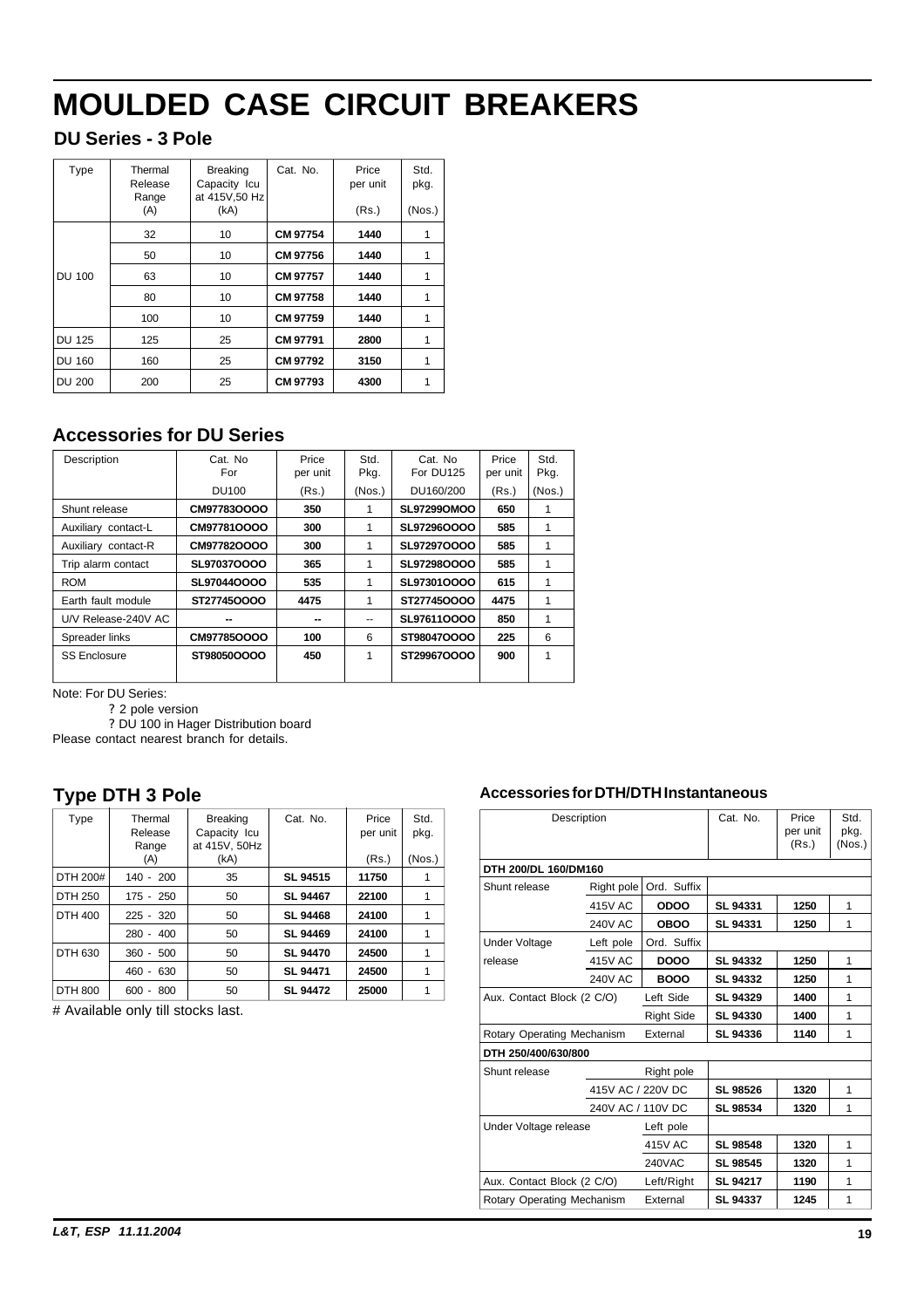d sine

**DN Series (Ics = 100% Icu)** Thermal setting adjustable from 80% to 100% **Magnetic** setting adjustable from 3 to 6 times I<sub>n</sub>

#### **Standard Breaking Capacity - 3 Pole**

| Type     | Thermal<br>release<br>range<br>(A) | <b>Breaking</b><br>capacity, Icu<br>at 415V, 50Hz<br>(kA) | Cat.No             | Price<br>per<br>unit<br>(Rs.) | Std<br>pkg<br>(Nos.) |
|----------|------------------------------------|-----------------------------------------------------------|--------------------|-------------------------------|----------------------|
| DN2-160S | 100-125                            | 35                                                        | CM92008OOLO        | 6630                          |                      |
| DN2-160S | 125-160                            | 35                                                        | <b>CM92008OOMO</b> | 8670                          |                      |
| DN2-250S | 160-200                            | 35                                                        | <b>CM92009OONO</b> | 10710                         |                      |
| DN2-250S | 200-250                            | 35                                                        | CM92009OOPO        | 13770                         | 1                    |
| DN3-400S | 250-320                            | 35                                                        | CM94005OOQO        | 16510                         |                      |
| DN3-400S | 320-400                            | 35                                                        | <b>CM94005OORO</b> | 16510                         |                      |
| DN3-630S | 400-500                            | 35                                                        | CM94006OOSO        | 18040                         |                      |
| DN3-630S | 500-630                            | 35                                                        | CM94006OOTO        | 18040                         |                      |

#### **Standard Breaking Capacity - 4 Pole High Breaking Capacity - 4 Pole**

| <b>Type</b>     | Thermal<br>release<br>range<br>(A) | <b>Breaking</b><br>capacity, Icu<br>at 415V, 50Hz<br>(kA) | Cat.No             | Price<br>per<br>unit<br>(Rs.) | Std<br>pkg<br>(Nos.) |
|-----------------|------------------------------------|-----------------------------------------------------------|--------------------|-------------------------------|----------------------|
| <b>DN2-160S</b> | 100-125                            | 35                                                        | <b>CM92108OOLO</b> | 7955                          |                      |
| DN2-160S        | 125-160                            | 35                                                        | CM92108OOMO        | 10400                         |                      |
| DN2-250S        | 160-200                            | 35                                                        | CM92109OONO        | 12850                         |                      |
| DN2-250S        | 200-250                            | 35                                                        | CM92109OOPO        | 16520                         | 1                    |
| <b>DN3-400S</b> | 250-320                            | 35                                                        | CM94105OOQO        | 19550                         | 1                    |
| DN3-400S        | 320-400                            | 35                                                        | CM94105OORO        | 19550                         | 1                    |
| DN3-630S        | 400-500                            | 35                                                        | CM94106OOSO        | 21650                         | 1                    |
| DN3-630S        | 500-630                            | 35                                                        | CM94106OOTO        | 21650                         | 1                    |

### **Internal Accessories DN2 & DN3**

| <b>Description</b>             | Cat.No      | Price<br>per unit<br>(Rs.) | Std<br>pkg<br>(nos) |
|--------------------------------|-------------|----------------------------|---------------------|
| Auxiliary Contact 1 C/O        | CM99801OOOO | 535                        |                     |
| Auxiliary Contact 2 C/O        | CM99802OOOO | 960                        |                     |
| <b>Trip Alarm Contact</b>      | CM99803OOOO | 535                        |                     |
| Auxiliary & Trip Alarm Contact | CM99804OOOO | 960                        |                     |
| Shunt Release                  | CM99805OOOO | 1280                       |                     |
| U/V Release (240V) for DN2     | ST353570000 | 1390                       |                     |
| U/V Release (240V) for DN3     | ST35359OOOO | 1390                       |                     |



#### **High Breaking Capacity - 3 Pole**

| <b>Type</b> | <b>Thermal</b><br>release<br>range | <b>Breaking</b><br>capacity<br>at 415V, 50Hz | Cat.No             | Price<br>per<br>unit | Std<br>pkg |
|-------------|------------------------------------|----------------------------------------------|--------------------|----------------------|------------|
|             | (A)                                | (kA)                                         |                    | (Rs.)                | (Nos.)     |
| DN2-160H    | 100-125                            | 50                                           | <b>CM92005OOLO</b> | 7140                 |            |
| DN2-160H    | 125-160                            | 50                                           | <b>CM92005OOMO</b> | 9180                 |            |
| DN2-250H    | 160-200                            | 50                                           | <b>CM92006OONO</b> | 11220                |            |
| DN2-250H    | 200-250                            | 50                                           | CM92006OOPO        | 14280                |            |
| DN3-400H    | 250-320                            | 50                                           | CM94003OOQO        | 16870                |            |
| DN3-400H    | 320-400                            | 50                                           | CM94003OORO        | 16870                |            |
| DN3-630H    | 400-500                            | 50                                           | CM94004OOSO        | 18570                |            |
| DN3-630H    | 500-630                            | 50                                           | CM94004OOTO        | 18570                |            |

| <b>Type</b> | Thermal<br>release<br>range<br>(A) | <b>Breaking</b><br>capacity, Icu<br>at 415V. 50Hz<br>(kA) | Cat.No      | Price<br>per<br>unit<br>(Rs.) | Std<br>pkg<br>(Nos.) |
|-------------|------------------------------------|-----------------------------------------------------------|-------------|-------------------------------|----------------------|
| DN2-160H    | 100-125                            | 50                                                        | CM92105OOLO | 8570                          |                      |
| DN2-160H    | 125-160                            | 50                                                        | CM92105OOMO | 11015                         |                      |
| DN2-250H    | 160-200                            | 50                                                        | CM92106OONO | 13460                         |                      |
| DN2-250H    | 200-250                            | 50                                                        | CM92106OOPO | 17310                         |                      |
| DN3-400H    | 250-320                            | 50                                                        | CM94103OOQO | 20160                         |                      |
| DN3-400H    | 320-400                            | 50                                                        | CM94103OORO | 20160                         |                      |
| DN3-630H    | 400-500                            | 50                                                        | CM94104OOSO | 22020                         |                      |
| DN3-630H    | 500-630                            | 50                                                        | CM94104OOTO | 22020                         |                      |

# **Rotary Operating Mechanism NEW**

| <b>Description</b>                   | Cat.No      | Price<br>per unit<br>(Rs.) | Std<br>pkg<br>(nos) |
|--------------------------------------|-------------|----------------------------|---------------------|
| Direct rotary handle                 |             |                            |                     |
| For DN2                              | CM99829OOOO | 830                        |                     |
| For DN3                              | CM99860OOOO | 1240                       |                     |
| Extended rotary handle               |             |                            |                     |
| For DN2                              | CM99830OOOO | 1200                       |                     |
| For DN3                              | CM99861OOOO | 2150                       |                     |
| Extended rotary handle with key lock |             |                            |                     |
| For DN <sub>2</sub>                  | CM99830OOOA | 1550                       |                     |
| For DN3                              | CM99861OOOA | 2500                       |                     |

### **Rotary Operating Mechanism**

| <b>Description</b> | Cat.No      | Price<br>per unit<br>(Rs.) | Std<br>pkg<br>(nos) |
|--------------------|-------------|----------------------------|---------------------|
| For DN2 $#$        | CM99815OOOO | 830                        |                     |
| For DN3 #          | CM99831OOOO | 1240                       |                     |

Note: **#** Available only till stocks last.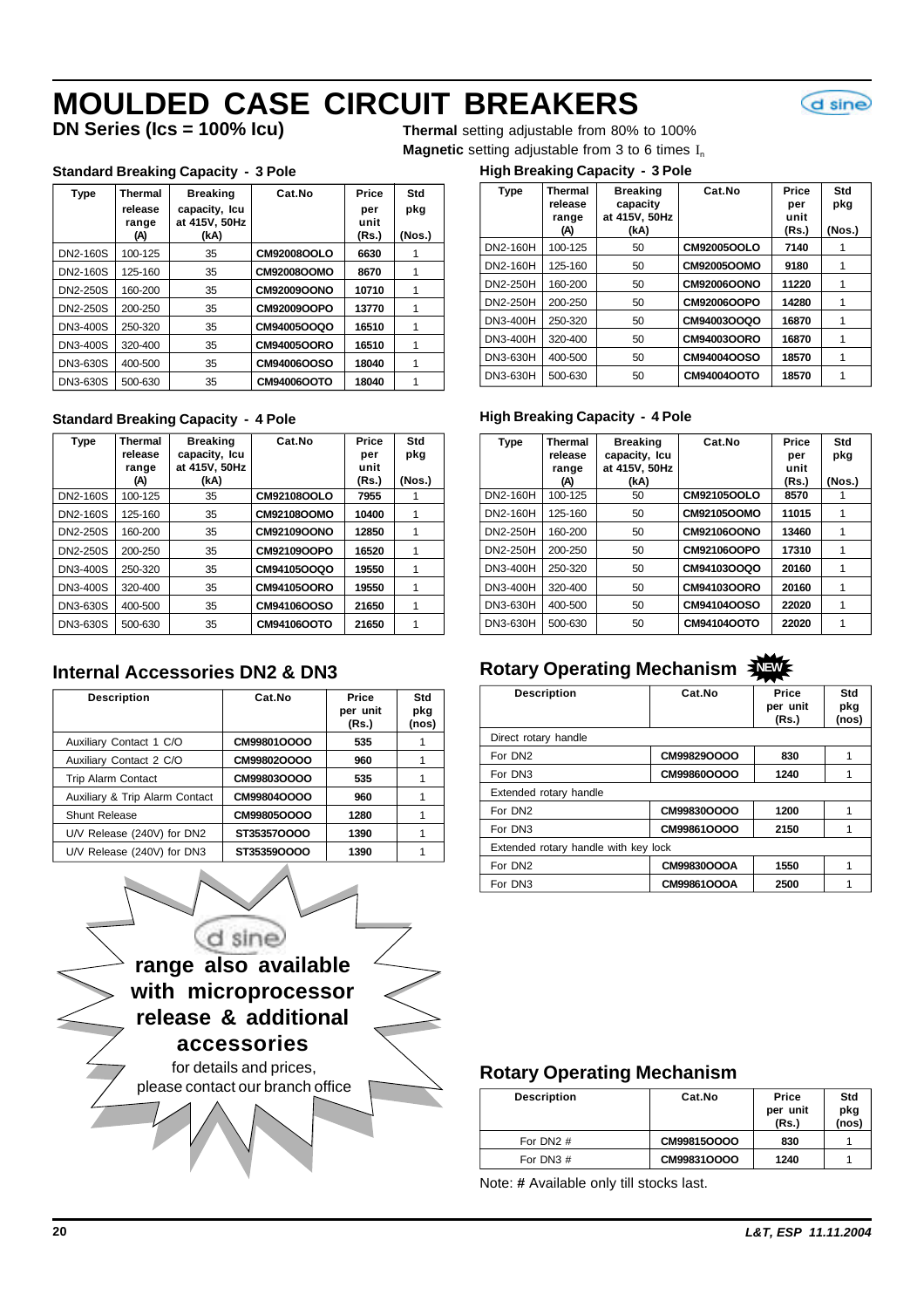**DNX Series (Ics = 100% Icu) \$ Normal Breaking Capacity - 3 Pole**

| Frame<br>Size    | Type            | Release<br>setting<br>range | <b>Breaking</b><br>Capacity<br>Icu at<br>415V, 50Hz | Cat No  | Price<br>per<br>unit | Std<br>Pkg. |
|------------------|-----------------|-----------------------------|-----------------------------------------------------|---------|----------------------|-------------|
|                  |                 | (A)                         | (kA)                                                |         | (Rs.)                | (Nos.)      |
| DNX1             | <b>DNX-125S</b> | 32-40                       | 25                                                  | ST38191 | 5300                 | 1           |
|                  |                 | $40 - 50$                   | 25                                                  | ST38192 | 5300                 | 1           |
|                  |                 | 50-63                       | 25                                                  | ST38193 | 5300                 | 1           |
|                  |                 | 63-80                       | 25                                                  | ST38194 | 5300                 | 1           |
|                  |                 | 80-100                      | 25                                                  | ST38195 | 5400                 | 1           |
|                  |                 | 100-125                     | 25                                                  | ST38404 | 8775                 | 1           |
| DNX <sub>2</sub> | <b>DNX250H</b>  | 50-100                      | 50                                                  | ST38208 | 11730                | 1           |
| #                |                 | 80-160                      | 50                                                  | ST38209 | 15300                | 1           |
|                  |                 | 125-250                     | 50                                                  | ST38210 | 25500                | 1           |
| DNX3             | DNX630H         | 200-400                     | 50                                                  | ST38212 | 29580                | 1           |
| #                |                 | 315-630                     | 50                                                  | ST38213 | 34000                | 1           |
| DNX4             | <b>DNX1600H</b> | 400-800                     | 50                                                  | ST38214 | 36750                | 1           |
| #                |                 | 500-1000                    | 50                                                  | ST38215 | 55000                | 1           |
|                  |                 | 625-1250                    | 50                                                  | ST38216 | 65000                | 1           |
|                  |                 | 800-1600                    | 50                                                  | ST38217 | 98500                | 1           |

#### **Normal Breaking Capacity - 4 Pole**

| Frame<br>Size    | Type            | Release<br>setting<br>range | <b>Breaking</b><br>Capacity<br>Icu at<br>415V.50Hz | Cat No  | Price<br>per<br>unit | Std<br>Pkg. |
|------------------|-----------------|-----------------------------|----------------------------------------------------|---------|----------------------|-------------|
|                  |                 | (A)                         | (kA)                                               |         | (Rs.)                | (Nos.)      |
| DNX1             | <b>DNX125S</b>  | 32-40                       | 25                                                 | ST38228 | 7345                 | 1           |
|                  |                 | 40-50                       | 25                                                 | ST38229 | 7345                 | 1           |
|                  |                 | 50-63                       | 25                                                 | ST38230 | 7345                 | 1           |
|                  |                 | 63-80                       | 25                                                 | ST38231 | 7345                 | 1           |
|                  |                 | 80-100                      | 25                                                 | ST38232 | 7345                 | 1           |
|                  |                 | 100-125                     | 25                                                 | ST38415 | 11730                | 1           |
| DNX <sub>2</sub> | DNX250H         | 50-100                      | 50                                                 | ST38244 | 14790                | 1           |
| #                |                 | 80-160                      | 50                                                 | ST38245 | 19890                | 1           |
|                  |                 | 125-250                     | 50                                                 | ST38246 | 30600                | 1           |
| DNX3             | DNX630H         | 200-400                     | 50                                                 | ST38247 | 38760                | 1           |
| #                |                 | 315-630                     | 50                                                 | ST38248 | 43500                | 1           |
| DNX4             | <b>DNX1600H</b> | 400-800                     | 50                                                 | ST38249 | 47750                | 1           |
| #                |                 | 500-1000                    | 50                                                 | ST38250 | 71500                | 1           |
|                  |                 | 625-1250                    | 50                                                 | ST38251 | 84000                | 1           |
|                  |                 | 800-1600                    | 50                                                 | ST38252 | 129500               | 1           |

#### **High Breaking Capacity - 3 Pole**

| Frame<br><b>Size</b> | Type            | Release<br>setting<br>range | <b>Breaking</b><br>Capacity<br>Icu at<br>415V.50Hz | Cat No  | Price<br>per<br>unit | Std<br>Pkg.  |
|----------------------|-----------------|-----------------------------|----------------------------------------------------|---------|----------------------|--------------|
|                      |                 | (A)                         | (kA)                                               |         | (Rs.)                | (Nos.)       |
|                      |                 | $32 - 40$                   | 50                                                 | ST38196 | 8160                 | 1            |
|                      |                 | 40-50                       | 50                                                 | ST38197 | 8160                 | 1            |
| DNX1                 | <b>DNX125H</b>  | 50-63                       | 50                                                 | ST38198 | 8160                 | 1            |
|                      |                 | 63-80                       | 50                                                 | ST38199 | 8160                 | 1            |
|                      |                 | 80-100                      | 50                                                 | ST38200 | 8160                 | $\mathbf{1}$ |
|                      |                 | 100-125                     | 50                                                 | ST38405 | 13260                | 1            |
|                      |                 | 32-40                       | 100                                                | ST38406 | 8370                 | 1            |
|                      |                 | 40-50                       | 100                                                | ST38407 | 8370                 | 1            |
|                      |                 | 50-63                       | 100                                                | ST38408 | 8370                 | 1            |
|                      |                 | 63-80                       | 100                                                | ST38409 | 8370                 | 1            |
| DNX <sub>2</sub>     | <b>DNX250L</b>  | 80-100                      | 100                                                | ST38410 | 8370                 | 1            |
|                      |                 | 100-125                     | 100                                                | ST38411 | 13770                | 1            |
|                      |                 | 125-160                     | 100                                                | ST38412 | 15910                | 1            |
|                      |                 | 160-200                     | 100                                                | ST38413 | 18870                | 1            |
|                      |                 | 200-250                     | 100                                                | ST38414 | 20400                | 1            |
| DNX <sub>2</sub>     | <b>DNX250L</b>  | 50-100                      | 100                                                | ST38218 | 14280                | 1            |
| #                    |                 | 80-160                      | 100                                                | ST38219 | 19890                | 1            |
|                      |                 | 125-250                     | 100                                                | ST38220 | 31620                | 1            |
| DNX3                 | DNX630L         | 200-400                     | 100                                                | ST38222 | 37230                | 1            |
| #                    |                 | 315-630                     | 100                                                | ST38223 | 43500                | 1            |
| DNX4                 | <b>DNX1600L</b> | 400-800                     | 100                                                | ST38224 | 48500                | 1            |
| #                    |                 | 500-1000                    | 100                                                | ST38225 | 69000                | 1            |
|                      |                 | 625-1250                    | 100                                                | ST38226 | 79000                | 1            |
|                      |                 | 800-1600                    | 100                                                | ST38227 | 129500               | $\mathbf{1}$ |

Note: **#** Available only with Microprocessor based release

\$: Not standard stock items.

#### **High Breaking Capacity - 4 Pole**

| Frame<br><b>Size</b> | Type            | Release<br>setting<br>range | <b>Breaking</b><br>Capacity<br>Icu at<br>415V.50Hz | Cat No  | Price<br>per<br>unit | Std<br>Pkg.    |
|----------------------|-----------------|-----------------------------|----------------------------------------------------|---------|----------------------|----------------|
|                      |                 | (A)                         | (kA)                                               |         | (Rs.)                | (Nos.)         |
| DNX1                 | DNX125H         | 32-40                       | 50                                                 | ST38233 | 10400                | 1              |
|                      |                 | 40-50                       | 50                                                 | ST38234 | 10400                | 1              |
|                      |                 | 50-63                       | 50                                                 | ST38235 | 10400                | 1              |
|                      |                 | 63-80                       | 50                                                 | ST38236 | 10400                | 1              |
|                      |                 | 80-100                      | 50                                                 | ST38237 | 10400                | 1              |
|                      |                 | 100-125                     | 50                                                 | ST38416 | 15045                | 1              |
| DNX <sub>2</sub>     | DNX250L         | 32-40                       | 100                                                | ST38417 | 10400                | 1              |
|                      |                 | 40-50                       | 100                                                | ST38418 | 10400                | 1              |
|                      |                 | 50-63                       | 100                                                | ST38419 | 10400                | 1              |
|                      |                 | 63-80                       | 100                                                | ST38420 | 10400                | 1              |
|                      |                 | 80-100                      | 100                                                | ST38421 | 11730                | 1              |
|                      |                 | 100-125                     | 100                                                | ST38422 | 17340                | 1              |
|                      |                 | 125-160                     | 100                                                | ST38423 | 18615                | 1              |
|                      |                 | 160-200                     | 100                                                | ST38424 | 22950                | $\overline{1}$ |
|                      |                 | 200-250                     | 100                                                | ST38425 | 28050                | 1              |
| DNX <sub>2</sub>     | DNX250L         | 50-100                      | 100                                                | ST38253 | 18870                | 1              |
| #                    |                 | 80-160                      | 100                                                | ST38254 | 26010                | 1              |
|                      |                 | 125-250                     | 100                                                | ST38255 | 35190                | 1              |
| DNX3                 | DNX630L         | 200-400                     | 100                                                | ST38256 | 49980                | 1              |
| #                    |                 | 315-630                     | 100                                                | ST38257 | 57630                | 1              |
| DNX4                 | <b>DNX1600L</b> | 400-800                     | 100                                                | ST38258 | 78500                | 1              |
| #                    |                 | 500-1000                    | 100                                                | ST38259 | 105000               | 1              |
|                      |                 | 625-1250                    | 100                                                | ST38260 | 119500               | $\mathbf{1}$   |
|                      |                 | 800-1600                    | 100                                                | ST38261 | 175000               | 1              |

### **Please Note:**

1) Plug in version is available in DNX2 Frame

2) Withdrawable version available in DNX3 / DNX4 Frame

3) Versions with Earth Fault protection available in DNX3 / DNX4

Please contact our nearest branch for more details.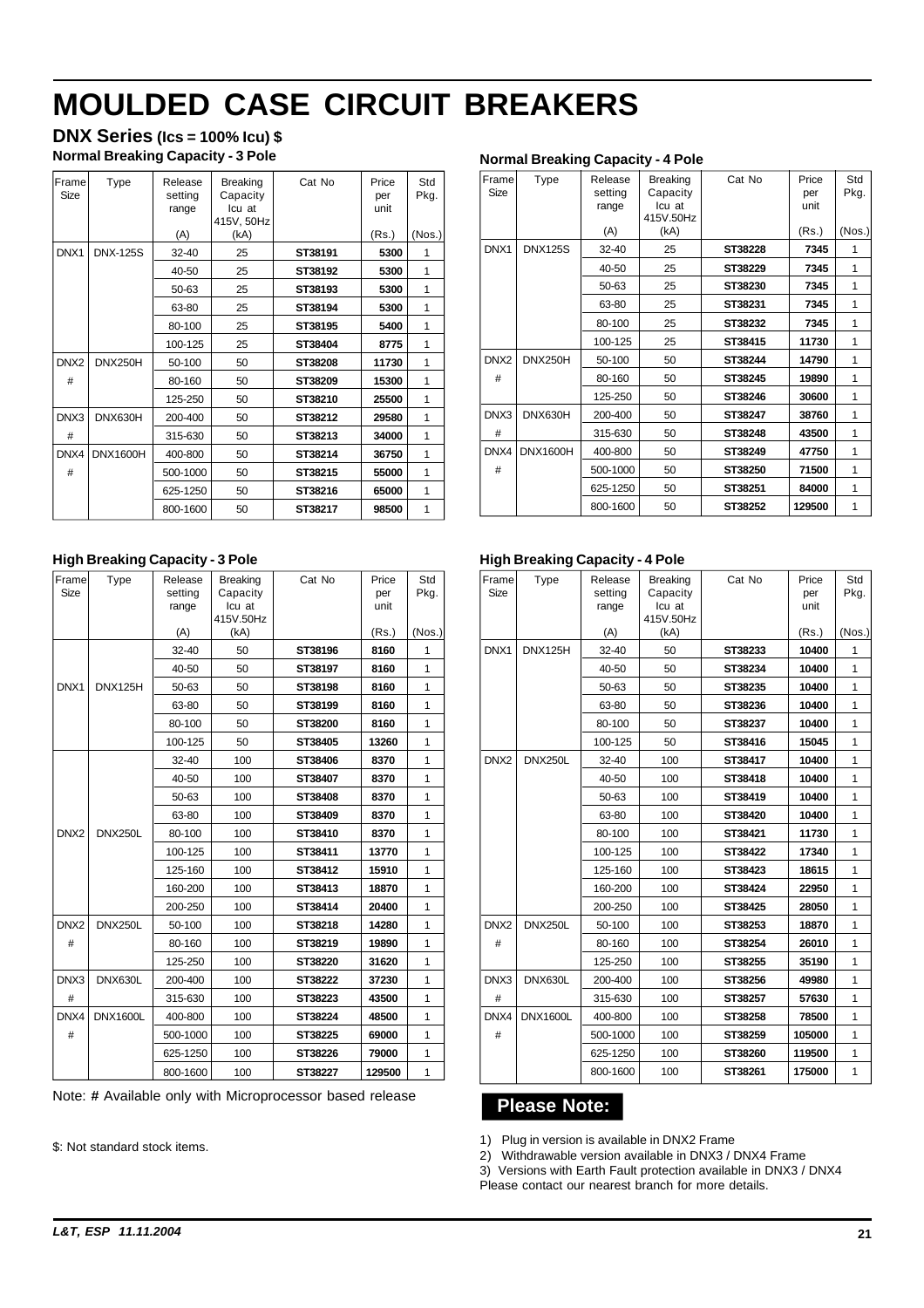# **Accessories for DNX Series MCCBs**

| Description                           | Cat no  | Price<br>per unit<br>(Rs.) | Std.<br>pkg.<br>(Nos.) |
|---------------------------------------|---------|----------------------------|------------------------|
| Auxiliary contact                     |         |                            |                        |
| NO Contact (DNX1-DNX4)                | ST38301 | 560                        | 1                      |
| NC Contact (DNX1-DNX4)                | ST38302 | 560                        | 1                      |
| Trip alarm contact                    |         |                            |                        |
| NO Contact (DNX1-DNX4)                | ST38301 | 560                        | 1                      |
| NC Contact (DNX1-DNX4)                | ST38302 | 560                        | 1                      |
| Undervoltage release                  |         |                            |                        |
| DNX1 3P/4P-240V AC                    | ST38305 | 1735                       | 1                      |
| DNX1 3P/4P-415V AC                    | ST38306 | 1735                       | 1                      |
| DNX2/3 3P/4P-240V AC                  | ST38307 | 1835                       | 1                      |
| DNX2/3 3P/4P-415V AC                  | ST38308 | 1835                       | 1                      |
| DNX4 3P/4P-240V AC                    | ST38309 | 3060                       | 1                      |
| DNX4 3P/4P-415V AC                    | ST38310 | 3060                       | 1                      |
| Shunt release                         |         |                            |                        |
| DNX1 3P/4P-240V AC                    | ST38311 | 1530                       | 1                      |
| DNX1 3P/4P-415V AC                    | ST38432 | 1530                       | 1                      |
| DNX2/3 3P/4P - 240V AC                | ST38433 | 1685                       | 1                      |
| DNX2/3 3P/4P - 415V AC                | ST38434 | 1685                       | 1                      |
| DNX4 3P/4P - 240V AC                  | ST38435 | 3060                       | 1                      |
| DNX4 3P/4P - 415V AC                  | ST38436 | 3060                       | 1                      |
| Door coupling rotary handle           |         |                            |                        |
| (to be used with extension shaft)     |         |                            |                        |
| DNX1 (3P/4P)                          | ST38437 | 1530                       | 1                      |
| DNX2 (3P/4P)                          | ST38438 | 1530                       | 1                      |
| DNX3 (3P/4P)                          | ST38439 | 2705                       | 1                      |
| DNX4 (3P/4P)                          | ST38431 | 3725                       | 1                      |
| Extension shaft                       |         |                            |                        |
| DNX1/2 (Max Length-600mm)             | ST38440 | 305                        | 1                      |
| DNX3/4 (Max Length-600mm)             | ST38441 | 510                        | 1                      |
| <b>Electrical operating Mechanism</b> |         |                            |                        |
| <b>DNX2-240V AC</b>                   | ST38442 | 11730                      | 1                      |
| <b>DNX2-415V AC</b>                   | ST38443 | 16830                      | 1                      |
| <b>DNX3-240V AC</b>                   | ST38444 | 16830                      | 1                      |
| <b>DNX3-415V AC</b>                   | ST38445 | 16830                      | 1                      |
| DNX4-240V AC                          | ST38446 | 27030                      | 1                      |
| <b>DNX4-415V AC</b>                   | ST38447 | 27030                      | 1                      |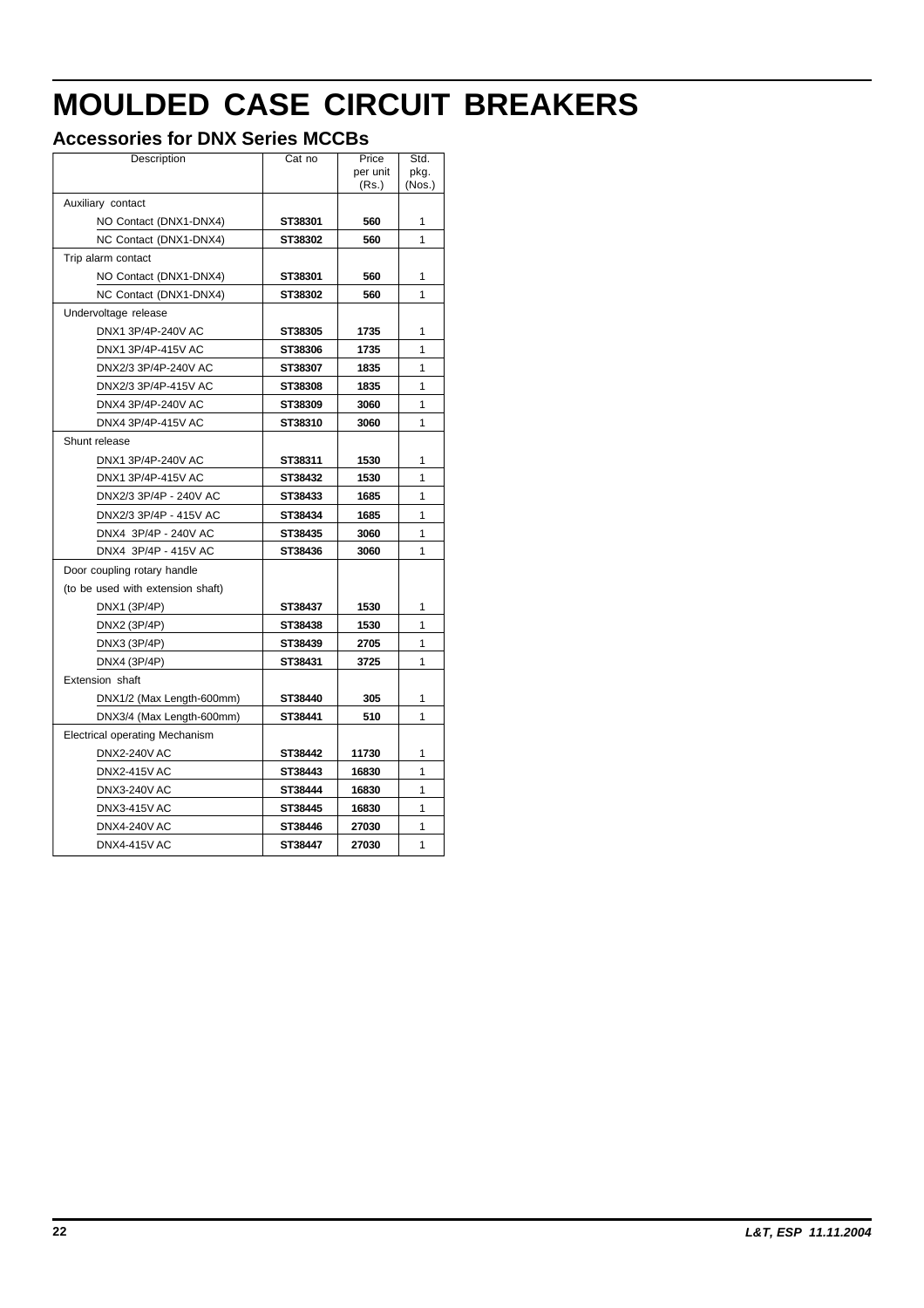### <span id="page-23-0"></span>**C-POWER** range of Air Circuit Breakers conform to IS 13947 - 2, IEC 60947 - 2 and BS - EN 60947. Range at a glance: **Ratings** - 800 A to 6300 A **Versions** - 3 pole / 4 pole, Manually / Electrically operated, Fixed / Draw-out; **suitable for AC and DC voltage applications Protection Releases** - i) **Microprocessor based**: a) Type SR61C - **Communication Capable** b) Type SR21i - **Intelligent release with zone selective interlocking** c) Type SR18G, SR18 - An all round microprocessor solution ii) **Solid State based** : Type SR15G iii) **Thermal-Magnetic** : Type DN1 **AIR CIRCUIT BREAKERS - C-POWER**

This range is complemented by CN-CS type Air Circuit Breakers rated for 400A and 630A.

Standard manually operated Fixed (MF) ACBs come equipped with 6NO + 6NC auxiliary contacts (except for 400 & 630A MF ACB).

Standard manually operated Drawout (MDO) ACBs come equipped with 6NO + 6NC auxiliary contacts & 18 way secondary isolating contacts. Standard Electrically operated Drawout (EDO) ACBs come equipped with 6NO + 6NC auxiliary contacts, 240V AC shunt release, service position microswitch, 240V AC motor & 24 way secondary isolating contacts. ACBs are suitable for operational voltage of 415V AC.

# **3 POLE DRAW-OUT ACBs**

|        | <b>RELEASE</b>     |          | <b>MICROPROCESSOR</b> |                 | <b>SOLID STATE</b> | <b>THERMAL-MAGNETIC</b> |                   |                 | <b>WITHOUT RELEASE</b> |
|--------|--------------------|----------|-----------------------|-----------------|--------------------|-------------------------|-------------------|-----------------|------------------------|
|        |                    |          | <b>SR18G</b>          |                 | <b>SR15G</b>       |                         | DN <sub>1</sub>   |                 |                        |
|        | <b>DESCRIPTION</b> | Cat No.  | Price<br>per unit     | Cat No.         | Price<br>per unit  | Cat No.                 | Price<br>per unit | Cat No.         | Price<br>per unit      |
| Rating | Version            |          | (Rs.)                 |                 | (Rs.)              |                         | (Rs.)             |                 | (Rs.)                  |
| 800 A  | <b>MDO</b>         | ST 35541 | 85000                 | SL 93581        | 80500              | SL 93061                | 75000             | SL 93561        | 67000                  |
|        | <b>EDO</b>         | ST 35551 | 110300                | SL 93681        | 106200             | $\star$                 | $\star$           | SL 93861        | 95700                  |
| 1000 A | <b>MDO</b>         | ST 35542 | 88500                 | SL 93582        | 84000              | SL 93062                | 78500             | SL 93562        | 70500                  |
|        | <b>EDO</b>         | ST 35552 | 115400                | SL 93682        | 111300             | $\star$                 | $\star$           | SL 93862        | 100800                 |
| 1250 A | <b>MDO</b>         | ST 35543 | 108000                | SL 93583        | 103500             | SL 93063                | 98000             | SL 93563        | 90000                  |
|        | <b>EDO</b>         | ST 35553 | 134100                | SL 93683        | 130000             | $\star$                 |                   | SL 93863        | 119500                 |
| 1600 A | <b>MDO</b>         | ST 35544 | 117800                | SL 93584        | 113300             | ST 30414                | 107800            | SL 93564        | 99800                  |
|        | <b>EDO</b>         | ST 35554 | 141100                | SL 93684        | 137000             | $\star$                 | $\star$           | <b>SL 93864</b> | 126500                 |
| 2000 A | <b>MDO</b>         | ST 35545 | 140700                | SL 93585        | 136200             | SL93065                 | 130700            | SL 93565        | 122700                 |
|        | <b>EDO</b>         | ST 35555 | 161100                | SL 93685        | 157000             | $\star$                 | $\star$           | SL 93865        | 146500                 |
| 2500 A | <b>MDO</b>         | ST 35546 | 163000                | SL 93586        | 158500             | <b>SL 93066</b>         | 153000            | SL 93566        | 145000                 |
|        | <b>EDO</b>         | ST 35556 | 176600                | <b>SL 93686</b> | 172500             | $\star$                 |                   | SL 93866        | 162000                 |
| 3200 A | MDO (H0)           | ST 35547 | 211500                | SL 93463        | 202500             | <b>SL 93459</b>         | 201500            | SL 93455        | 191500                 |
|        | $EDO$ (H0)         | ST 35557 | 225600                | SL 93465        | 221500             | $\star$                 | $\star$           | SL 93457        | 211000                 |
| 4000 A | MDO (H0)           | ST 35548 | 252000                | SL 93464        | 243000             | SL 93460                | 242000            | SL 93456        | 232000                 |
|        | EDO (H0)           | ST 35558 | 267800                | SL 93466        | 263700             | $\star$                 | $\star$           | SL 93458        | 253200                 |
| 5000 A | MDO / EDO          | $\star$  | $\star$               | ΝA              | ΝA                 | ΝA                      | <b>NA</b>         | $\star$         | $\star$                |
| 6300 A | MDO / EDO          | $\star$  | $\star$               | ΝA              | ΝA                 | ΝA                      | ΝA                | $\star$         | $\star$                |

\* Available on "Made-to-Order" basis



### **Please Note:**

1) High Breaking Capacity ACBs (H Range) available on request 2) Draw-out type ACBs available on request with Horizontal or

- Vertical Terminal Orientations for ratings up to 4000A
- 3) Above ACBs also available for DC / Higher Operational Voltages.
- 4) Any other configuration than listed above or ACBs with SR21i and SR61C releases can be provided as per customer's requirement on "Made-to-Order" basis.

Please contact our nearest branch for more details.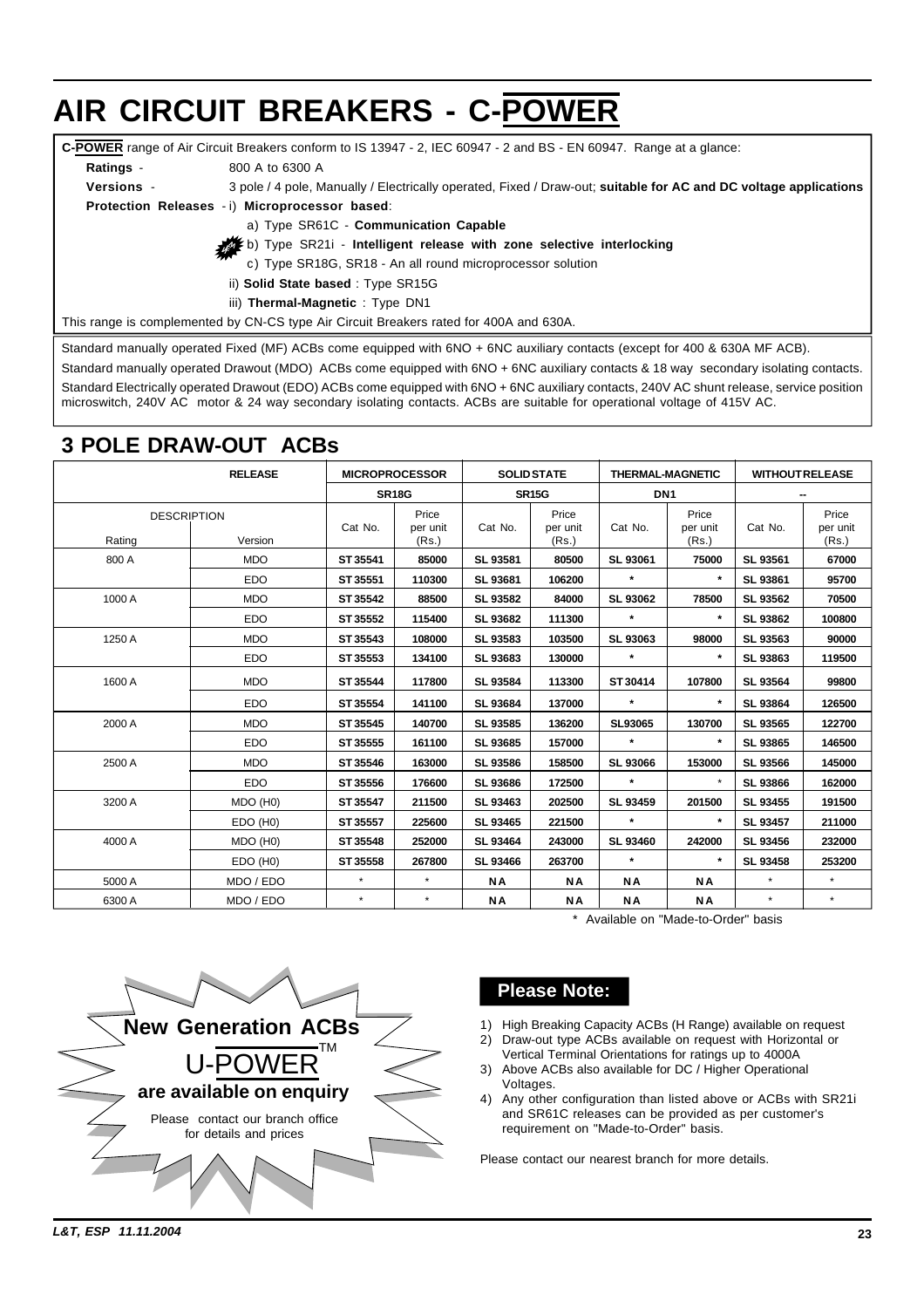# **4 POLE DRAW-OUT ACBs AIR CIRCUIT BREAKERS - C-POWER**

| <b>RELEASE</b> |                               | <b>MICROPROCESSOR</b> |                            | <b>SOLID STATE</b> |                            | <b>THERMAL-MAGNETIC</b> |                            | <b>WITHOUT RELEASE</b> |                            |
|----------------|-------------------------------|-----------------------|----------------------------|--------------------|----------------------------|-------------------------|----------------------------|------------------------|----------------------------|
|                |                               |                       | SR <sub>18G</sub>          |                    | <b>SR15G</b>               |                         | DN <sub>1</sub>            |                        |                            |
| Rating         | <b>DESCRIPTION</b><br>Version | Cat No.               | Price<br>per unit<br>(Rs.) | Cat No.            | Price<br>per unit<br>(Rs.) | Cat No.                 | Price<br>per unit<br>(Rs.) | Cat No.                | Price<br>per unit<br>(Rs.) |
| 800 A          | <b>MDO</b>                    | ST 35561              | 106900                     | $\star$            | $\star$                    | ST 25031                | 96900                      | $\star$                | $\star$                    |
|                | <b>EDO</b>                    | ST 35571              | 140600                     | ST31588            | 136500                     | $\star$                 | $\star$                    | $\star$                | $\star$                    |
| 1000 A         | <b>MDO</b>                    | ST 35562              | 111700                     | $\star$            | $\star$                    | ST 25032                | 101700                     | $\star$                | $\star$                    |
|                | <b>EDO</b>                    | ST 35572              | 144900                     | ST31589            | 140800                     | $\star$                 | $\star$                    | $\star$                | $\star$                    |
| 1250 A         | <b>MDO</b>                    | ST 35563              | 138000                     | $\star$            | $\star$                    | ST 25033                | 128000                     | $\star$                | $\star$                    |
|                | <b>EDO</b>                    | ST 35573              | 166600                     | ST31590            | 162500                     | $\star$                 | $\star$                    | $\star$                | $\star$                    |
| 1600 A         | <b>MDO</b>                    | ST 35564              | 147000                     | $\star$            | $\star$                    | ST 25034                | 137000                     | $\star$                | $\star$                    |
|                | <b>EDO</b>                    | ST 35574              | 176100                     | ST31591            | 172000                     | $\star$                 | $\star$                    | $\star$                | $\star$                    |
| 2000 A         | <b>MDO</b>                    | ST 35565              | 177300                     | $\star$            | $\star$                    | ST 25035                | 167300                     | $\star$                | $\star$                    |
|                | <b>EDO</b>                    | ST 35575              | 202100                     | ST31592            | 198000                     | $\star$                 | $\star$                    | $\star$                | $\star$                    |
| 2500 A         | <b>MDO</b>                    | ST 35566              | 203500                     | $\star$            | $\star$                    | ST 25036                | 193500                     | $\star$                | $\star$                    |
|                | EDO                           | ST 35576              | 227100                     | ST31734            | 223000                     | $\star$                 | $\star$                    | $\star$                | $\star$                    |
| 3200 A         | MDO (H0)                      | ST 35567              | 257000                     | $\star$            | $\star$                    | SL 93479                | 247000                     | $\star$                | $\star$                    |
|                | EDO (H0)                      | ST 35577              | 273100                     | SL 93485           | 269000                     | $\star$                 | $\star$                    | $\star$                | $\star$                    |
| 4000 A         | MDO (H0)                      | ST 35568              | 297500                     | $\star$            | $\star$                    | <b>SL 93480</b>         | 287500                     | $\star$                | $\star$                    |
|                | EDO (H0)                      | ST 35578              | 327100                     | SL 93486           | 323000                     | $\star$                 | $\star$                    | $\star$                | $\star$                    |
| 5000 A         | MDO / EDO                     | $\star$               | $\star$                    | <b>NA</b>          | <b>NA</b>                  | ΝA                      | <b>NA</b>                  | $\star$                | $\star$                    |
| 6300 A         | MDO / EDO                     | $\star$               | $\star$                    | <b>NA</b>          | <b>NA</b>                  | <b>NA</b>               | <b>NA</b>                  | $\star$                | $\star$                    |

\* Available on "Made-to-Order" basis

| 3 & 4 POLE FIXED ACBs |
|-----------------------|
|-----------------------|

| WITH THERMAL-MAGNETIC RELEASE TYPE DN1 |              |                 |                   |          |                   |
|----------------------------------------|--------------|-----------------|-------------------|----------|-------------------|
| Number of poles                        |              | 3               |                   | 4        |                   |
| <b>Description</b>                     |              | Cat. No.        | Price<br>per unit | Cat. No. | Price<br>per unit |
| Rating                                 | Version      |                 | (Rs.)             |          | (Rs.)             |
| 400 A                                  | MF (CN-CS)   | SL 92988        | 32800             | $\star$  | $\star$           |
| 630 A                                  | MF (CN-CS)   | <b>SL 92880</b> | 41700             | $\star$  | $\star$           |
|                                        | MF (CN-CS)   | SL 92678        | 46700             | $\star$  | $\star$           |
| 800 A                                  | MF(C-POWER)  | <b>SL 93001</b> | 50200             | $\star$  | $\star$           |
|                                        | EF (C-POWER) | $\star$         | $\star$           | $\star$  | ÷                 |
| 1000 A                                 | MF (CN-CS)   | SL 92679        | 47800             | $\star$  | $\star$           |
|                                        | MF (C-POWER) | <b>SL 93002</b> | 51500             | $\star$  | $\star$           |
|                                        | EF (C-POWER) | $\star$         | $\star$           | $\star$  | $\star$           |
| 1250 A                                 | MF (C-POWER) | SL 93003        | 69700             | $\star$  | $\star$           |
|                                        | EF (C-POWER) | $\star$         | $\star$           | $\star$  | $\star$           |
| 1600 A                                 | MF (C-POWER) | SL 93004        | 72000             | $\star$  | $\star$           |
|                                        | EF (C-POWER) | $\star$         | $\star$           | $\star$  | $\star$           |
| 2000 A                                 | MF (C-POWER) | SL 93005        | 82000             | $\star$  | $\star$           |
|                                        | EF (C-POWER) | $\star$         | $\star$           | $\star$  | $\star$           |
| 2500 A                                 | MF (C-POWER) | SL 93006        | 94000             | $\star$  | $\star$           |
|                                        | EF (C-POWER) | $\star$         | $\star$           | $\star$  | $\star$           |
| 3200 A                                 | MF (C-POWER) | $\star$         | $\star$           | $\star$  | $\star$           |
|                                        | EF (C-POWER) | $\star$         | $\star$           | $\star$  | $\star$           |
| 4000 A                                 | MF (C-POWER) | $\star$         | $\star$           | $\star$  | $\star$           |
|                                        | EF (C-POWER) | $\star$         | $\star$           | $\star$  | $\star$           |

\* Available on "Made-to-Order" basis

### **Please Note**:

- 1) High Breaking Capacity ACBs (H Range) available on request
- 2) Draw-out type ACBs available on request with Horizontal or Vertical Terminal Orientations for ratings up to 4000A
- 3) Above ACBs also available for DC / Higher Operational Voltages.
- 4) Any other configuration than listed above or ACBs with SR21i & SR61C releases can be provided as per customer's requirement on "Made-to-Order" basis.

Please contact our nearest branch for more details.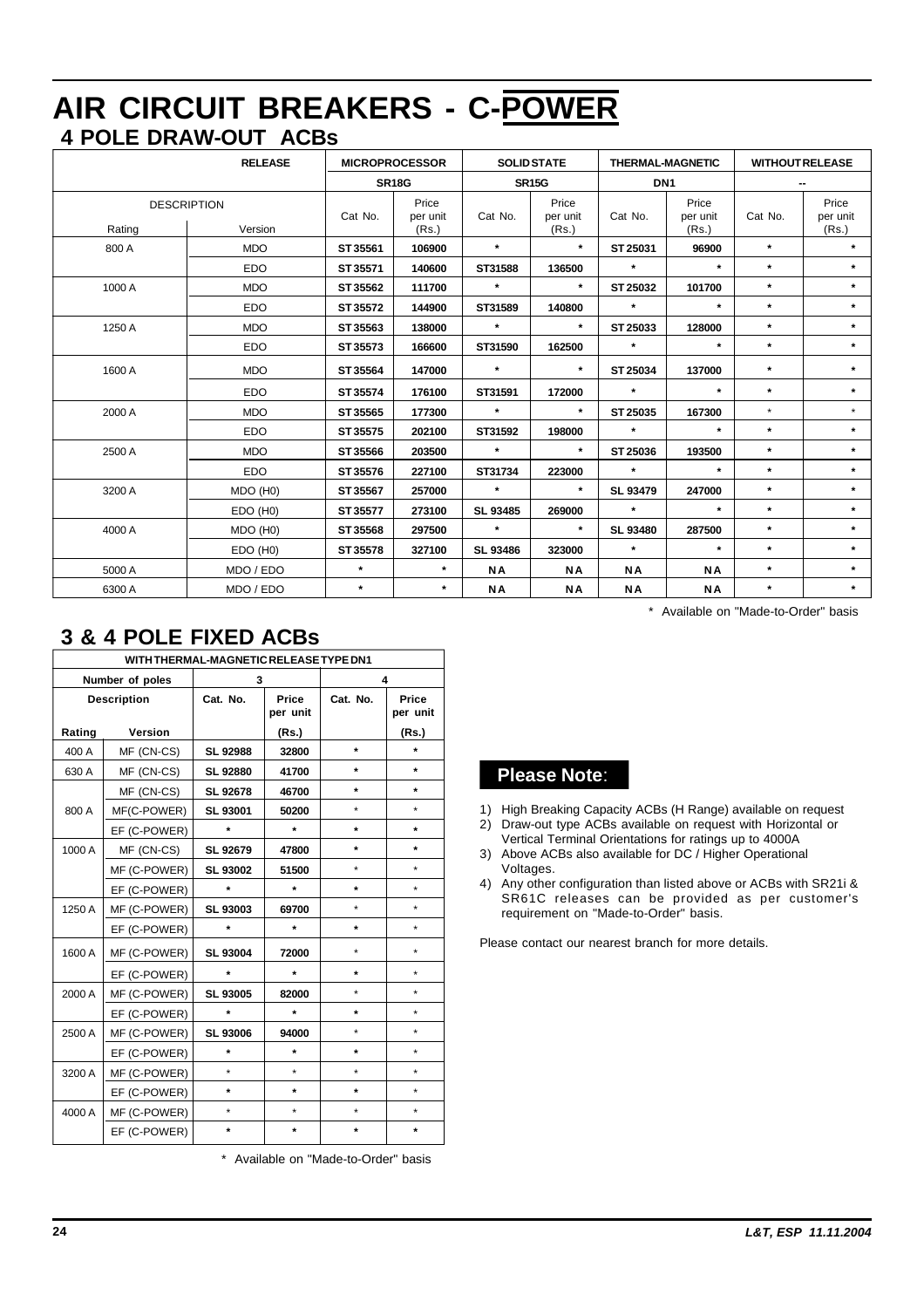# **AIR CIRCUIT BREAKERS - C-POWER**

### **Accessories**

| Description                                                                | Cat. No.        | Price<br>per unit<br>(Rs.) |
|----------------------------------------------------------------------------|-----------------|----------------------------|
| AN1 Remote Annunciator Module - suitable for<br>SR15G, SR18G, SR18 & SR21i | LF 90101        | 2600                       |
| 6 way Secondary isolating contact block                                    | SL 92701        | 1000                       |
| Microswitch on voltmetric release (2) each                                 | <b>SL 92703</b> | 1100                       |
| Microswitch for common indication of O/L & S/C<br>$(2)$ each               | SL 92704        | 1100                       |
| Microswitch for separate indication of O/L & S/C<br>$(3)$ each             | SL 92705        | 1900                       |
| Service position microswitch - Right (2)                                   | SL 93142        | 750                        |
| Service position microswitch - Left (2)                                    | SL 93143        | 750                        |
| Test or isolated position microswitch - Right (2)                          | SL 93144        | 750                        |
| Test or isolated position microswitch - Left (2)                           | SL 93145        | 750                        |
| Lockable Trip Push Button Type A, B, C, D                                  | SL 93148        | 1500                       |
| Lockable Trip Push Button Kit L, M, N, LM, MN                              | SL 91936        | 7000                       |
| Locking of ACB in Isolated position                                        | SL 93146        | 1500                       |
| Locking of ACB in Any position                                             | SL 93147        | 1500                       |
| Racking interlock                                                          | SL 93149        | 2700                       |
| Door Interlock                                                             | SL 93150        | 1500                       |

#### **Notes:**

- 1) The Numerals in brackets, against various accessories, indicate the secondary isolating contacts required for wiring purposes in Drawout Breakers.
- 2) For ordering shunt release or under voltage release, please mention Voltage in addition to Cat. No.
- 3) Shunt release requires one set of auxiliary contacts.
- 4) Maximum 24 Secondary Isolating Contacts (SICs) can be fitted on an ACB. In electrical ACBs 5 SICs are prewired for control circuit purpose.

| Description                     | Qty.<br>Pole | Cat. No. | Price<br>per pole<br>(Rs.) |
|---------------------------------|--------------|----------|----------------------------|
| ShutterAssy.800/1000/1250/1600C | 1            | SL 91833 | 550                        |
| Shutter Assy. 2000C / 2500C     | 1            | SL 92811 | 650                        |
| Shutter Assy. 3200H0 / 4000H0 # | 1            | SL 91833 | 550                        |
| # 2 noles in each phase         |              |          |                            |

s in each pha

| Description                    | Cat. No.        | Price<br>per unit<br>(Rs.) |
|--------------------------------|-----------------|----------------------------|
| Shunt Release (2)              |                 |                            |
| Type EA: 24/48V, 110V, 220V dc | <b>SL 92718</b> | 1400                       |
| Type EA1: 240V ac, 415V ac     | <b>SL 92718</b> | 1400                       |
| Under Voltage Release          |                 |                            |
| Type MV (2): 240V ac, 415V ac  | <b>SL 92720</b> | 2000                       |
| <b>Earth Fault Release</b>     |                 |                            |
| Type EF1 (10%, 20% lr)         | <b>SL 91340</b> | 1450                       |
| Type EF2 (30%, 40%, 50% lr)    | <b>SL 91341</b> | 1450                       |

#### **Protection Releases**

| Description                       | Cat. No.             | Price<br>per unit<br>(Rs.) |
|-----------------------------------|----------------------|----------------------------|
| Microprocessor based releases     |                      |                            |
| Type SR 61C                       |                      |                            |
| Type SR 18G                       | Available on request |                            |
| Type SR 18                        |                      |                            |
| Type SR 21i                       | <b>SL 93960</b>      | 25000                      |
| Solid state Release Type SR15G    | SL 93194             | 12500                      |
| Thermal Magnetic Release Type DN1 | SL 93152             | 6500                       |

#### **Spares**

**Auxiliary Contact Block** (only where used as replacement spares)

| Description                              | $Q$ ty./<br><b>ACB</b> | Cat. No. | Price<br>per unit<br>(Rs.) |  |
|------------------------------------------|------------------------|----------|----------------------------|--|
| For CN-CS 800C to 2500C, 3200H0 & 4000H0 |                        |          |                            |  |
| $2NO + 2NC$                              |                        | SL 92765 | 1100                       |  |
| $6NO + 6NC$                              |                        | SL 92767 | 1800                       |  |

#### **Arc Chutes (each)**

| Description                      | Cat. No.        | Price<br>per pole |
|----------------------------------|-----------------|-------------------|
|                                  |                 | (Rs.)             |
| For 800/1000/1250/1600A breakers | <b>SL 90855</b> | 1820              |
| For 2000/2500A breakers          | <b>SL 90857</b> | 2190              |
| For 3200H0/4000H0 breakers #     | <b>SL 90855</b> | 1820              |

#2 poles in each phase

#### **Motor**

| Description           |                | Cat. No.        | Price<br>per unit<br>(Rs.) |
|-----------------------|----------------|-----------------|----------------------------|
| For 800A to 6300A     |                |                 |                            |
|                       | 110V DC        | <b>SL 00346</b> | 9600                       |
| Available in Voltages | 220V DC        | <b>SL 00347</b> | 9600                       |
|                       | <b>240V AC</b> | SL 00315        | 9600                       |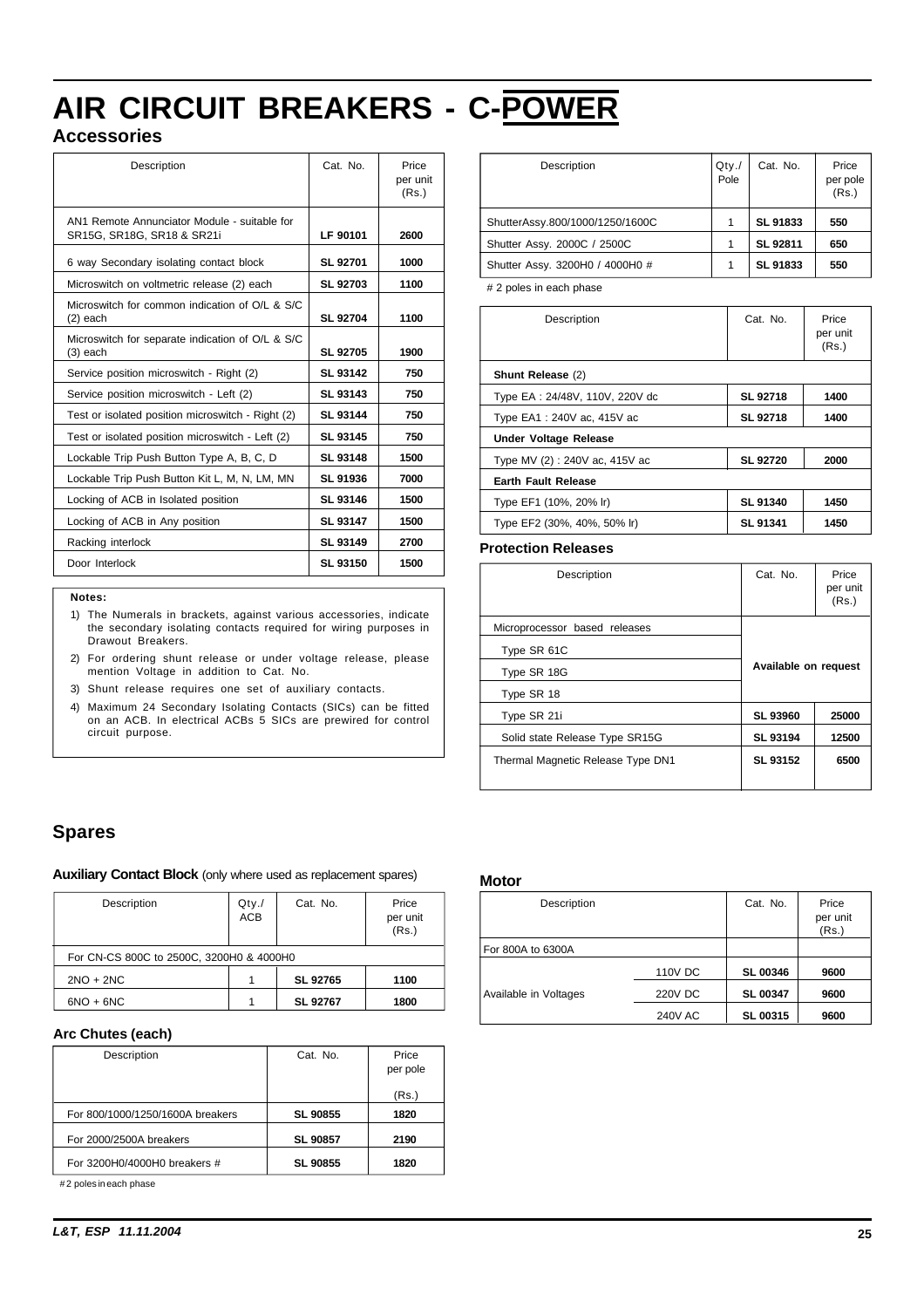# **AIR CIRCUIT BREAKERS - C-POWER**

# **Spares**

#### **CTs for SR18 / SR18G / SR21i releases**

|                     | Description                | Cat. No.        | Price<br>per unit<br>(Rs.) |
|---------------------|----------------------------|-----------------|----------------------------|
| 800 C               |                            |                 |                            |
|                     | For Fixed Type             | SL 90569        | 1800                       |
|                     | For Drawout Type           | SL 90561        | 1800                       |
| 1000 C              |                            |                 |                            |
|                     | For Fixed Type             | <b>SL 90570</b> | 1800                       |
|                     | For Drawout Type           | SL 90562        | 1800                       |
| 1250 C              |                            |                 |                            |
|                     | For Fixed and Drawout Type | SL 90571        | 1950                       |
| 1600 C              |                            |                 |                            |
|                     | For Fixed and Drawout Type | SL 90572        | 1950                       |
| 2000 C              |                            |                 |                            |
|                     | For Fixed and Drawout Type | SL 90565        | 2200                       |
| 2500 C              |                            |                 |                            |
|                     | For Fixed and Drawout Type | <b>SL 90566</b> | 2200                       |
| 3200 H <sub>0</sub> |                            |                 |                            |
|                     | For Fixed and Drawout Type | SL 01740        | 2900                       |
| 4000 H <sub>0</sub> |                            |                 |                            |
|                     | For Fixed & Drawout Type   | SL 01739        | 3300                       |
| 5000 C              |                            |                 |                            |
|                     | For Drawout Type           | <b>SL 00990</b> | 4200                       |
| 6300 C              |                            |                 |                            |
|                     | For Drawout Type           | SL 00991        | 5000                       |

#### **Arcing Contacts**

| Description                  | Cat. No.        | Price<br>per kit<br>(Rs.) | Orderina<br>Qty. for 3<br>pole ACB |
|------------------------------|-----------------|---------------------------|------------------------------------|
| <b>Fixed arcing contacts</b> |                 |                           |                                    |
| For 800 to 1600A             | SL 93891        | 1400                      | 1 kit                              |
| For 2000 & 2500A             | SL 90631        | 180                       | 12 kits                            |
| For 3200H0 & 4000H0          | <b>SL 93040</b> | 1900                      | 2 kits                             |
| Moving arcing contacts       |                 |                           |                                    |
| For 800 to 1600A             | SL 93892        | 1400                      | 1 kit                              |
| For 2000 & 2500A             | SL 90629        | 180                       | 12 kits                            |
| For 3200H0 & 4000H0          | SL 93892        | 1400                      | 3 kits                             |

#### **Please refer ACB spare parts manual for ordering details of Arcing Contacts of ACBs manufactured before January 1999.**

#### **CTs for DN1/SR15G/SR61C release**

|                     | Description                | Cat. No.        | Price<br>per unit<br>(Rs.) |
|---------------------|----------------------------|-----------------|----------------------------|
| 800 C               | With 400A and 500A taps    |                 |                            |
|                     | For Fixed Type             | <b>SL 00933</b> | 1800                       |
|                     | For Drawout Type           | SL 90592        | 1800                       |
| 800 C               | With 640A and 800A taps    |                 |                            |
|                     | For Fixed Type             | <b>SL 00934</b> | 1800                       |
|                     | For Drawout Type           | SL 90593        | 1800                       |
| 1000 C              |                            |                 |                            |
|                     | For Fixed Type             | <b>SL 00935</b> | 1800                       |
|                     | For Drawout Type           | <b>SL 90608</b> | 1800                       |
| 1250 C              |                            |                 |                            |
|                     | For Fixed and Drawout Type | SL 01825        | 1950                       |
| 1600 C              |                            |                 |                            |
|                     | For Fixed and Drawout Type | SL 01826        | 1950                       |
| 2000 C              | With 1000A and 1250A taps  |                 |                            |
|                     | For Fixed Type             | <b>SL 00791</b> | 2200                       |
|                     | For Drawout Type           | <b>SL 90598</b> | 2200                       |
| 2000 C              | With 1600A and 2000A taps  |                 |                            |
|                     | For Fixed Type             | <b>SL 00792</b> | 2200                       |
|                     | For Drawout Type           | <b>SL 90599</b> | 2200                       |
| 2500 C              |                            |                 |                            |
|                     | For Fixed and Drawout Type | <b>SL 00793</b> | 2200                       |
| 3200 H <sub>0</sub> |                            |                 |                            |
|                     | For Fixed and Drawout Type | <b>SL 01707</b> | 2900                       |
| 4000 H <sub>0</sub> |                            |                 |                            |
|                     | For Fixed & Drawout Type   | SL 01706        | 3300                       |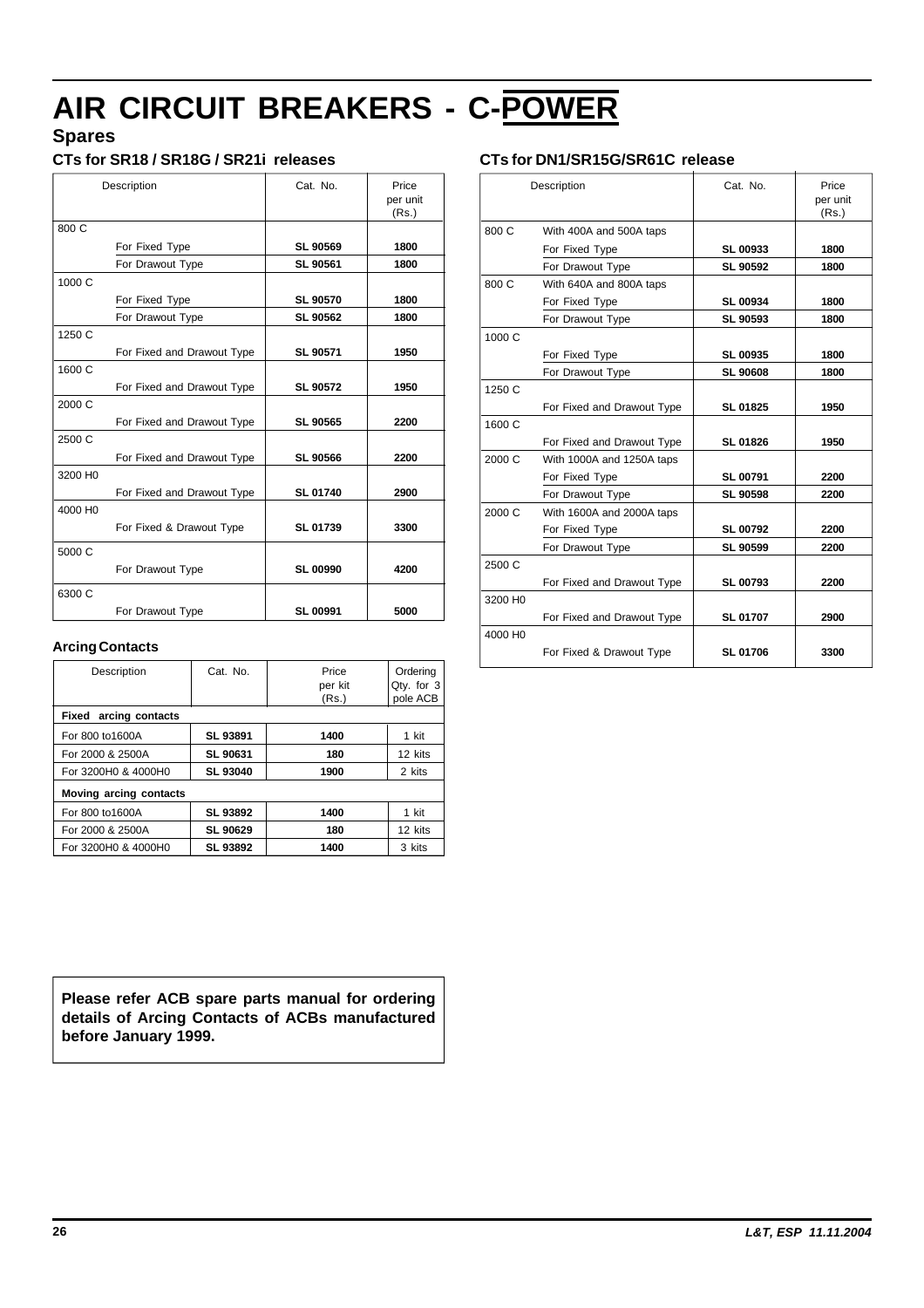# <span id="page-27-0"></span>**ComManager Software to integrate Breaker Control and Powerflow monitoring**





- ComManager facilitates integration of following devices on a RS485 network:
	- ? "**SR61C**", protection and control unit in C-POWER ACBs
	- ? "**UNRS3**", "**UNRS2GC**", "**UNRS2.5GC**", protection and control units in U-POWER ACBs
	- ? "**RC20**", protection and control unit in dsine MCCBs
	- ? Intelligent panel Meter "**Quasar**"
	- ? Maximum Demand Controller "**ER300D**"
	- ? Power Navigator, "**ER300N**"
	- ? Communication module, "**UNCO**"



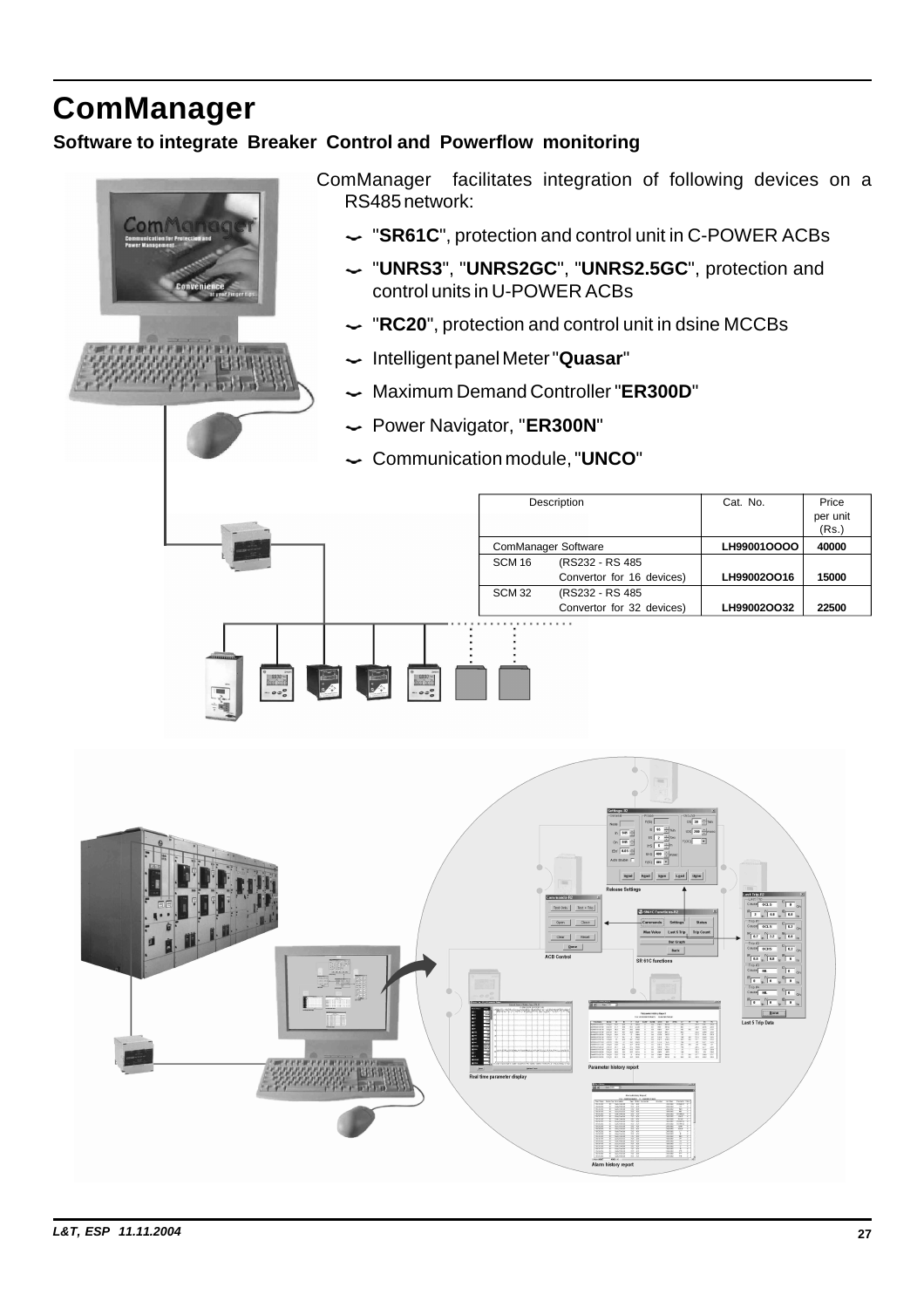# <span id="page-28-0"></span>**ELECTRONIC METERING DEVICES**

**1 PHASE kWh Base Mounting Meter**

#### **MODEL EM101B CLASS 1**

| Description                           | Cat No.            | Price<br>$/$ unit<br>(Rs.) |
|---------------------------------------|--------------------|----------------------------|
| 1PH, kWh Meter with ELT 240V, 2.5-10A | <b>WM101BC2D00</b> | 1250                       |
| 1PH, kWh Meter with ELT 240V, 5-20A   | <b>WM101BC4D00</b> | 1250                       |
| 1PH, kWh Meter with ELT 240V, 10-40A  | <b>WM101BC6D00</b> | 1500                       |
| 1PH Meter Dir. Base mtg. 240V, 10-60A | <b>WM101BC7D01</b> | 1900                       |

#### **3 PHASE kWh Flush Mount Meter - 96x96 SIZE MODEL AURUX CLASS 1**

| 3PH, 4W, kWh METER, 240V, 1A                                       | WM301FC1C10        | 4250 |
|--------------------------------------------------------------------|--------------------|------|
| 3PH, 4W, kWh METER, 240V, 5A                                       | WM301FC3C10        | 4000 |
| 3PH, 4W, kWh METER, 63.5V, 1A                                      | <b>WM301FA1C11</b> | 4250 |
| 3PH, 4W, kWh METER, 63.5V, 5A                                      | <b>WM301FA3C11</b> | 4250 |
| 3PH, 4W, kWh METER, 63.5V<br>[(415/1.732) / (110/1.732)-RATIO], 1A | <b>WM301FA1C10</b> | 4250 |
| 3PH, 4W, kWh METER, 63.5V<br>[(415/1.732) / (110/1.732)-RATIO], 5A | <b>WM301FA3C10</b> | 4250 |
| 3PH, 3W, kWh METER, 415V, 1A                                       | WM201FD1C10        | 4250 |
| 3PH. 3W. kWh METER, 415V, 5A                                       | <b>WM201FD3C10</b> | 4250 |
| 3PH, 3W, kWh METER, 110V, 1A                                       | <b>WM201FB1C10</b> | 4250 |
| 3PH. 3W. kWh METER. 110V. 5A                                       | <b>WM201FB3C10</b> | 4250 |

#### **3 PHASE 3 WIRE kWh Base Mount Meter MODEL EM201B CLASS 1**

| 3PH, 3W, kWh, CT Op. Base Mtg. 110V, 1-2A  | WM201BB1C00 3900 |  |
|--------------------------------------------|------------------|--|
| 3PH, 3W, kWh, CT Op. Base Mtg. 110V, 5-10A | WM201BB3C00 3900 |  |
| 3PH, 3W, kWh, CT Op. Base Mtg. 415V, 5-10A | WM201BD3C00 3900 |  |

#### **3 PHASE 4 WIRE kWh Base Mount Meter MODEL EM301B CLASS 1**

| 3PH, 4W, kWh, CT Op, Base Mtg. 240V,1-2A        | WM301BC1C00        | 3900 |
|-------------------------------------------------|--------------------|------|
| 3PH, 4W, kWh, CT Op, Base Mtg. 240V, 5-10A      | <b>WM301BC3C00</b> | 3500 |
| 3PH, 4W, kWh, Dir. Base Mtg. 240V, 5-20A sleek  | WM301BC4D20        | 3500 |
| 3PH, 4W, kWh, Dir. Base Mtg. 240V, 10-40A sleek | WM301BC6D20        | 3500 |
| 3PH, 4W, kWh, Dir. Base Mtg. 240V, 50-100A      | WM301BC8D10        | 5000 |

#### **INTELLEGENT PANEL METER MODEL QUASAR CLASS 1 (Flush Mounting) 96 x 96mm**

| 3PH 4W IPM 240V(L-N) 1A CL1 FM | WI300FC1300 | 8000 |
|--------------------------------|-------------|------|
| 3PH 4W IPM 240V(L-N) 5A CL1 FM | WI300FC5300 | 8000 |
| 3PH 3W IPM 110V(L-L) 1A CL1 FM | WI301FC1300 | 8000 |
| 3PH 3W IPM 110V(L-L) 5A CL1 FM | WI301FC5300 | 8000 |

#### **MAXIMUM DEMAND CONTROLLER MODEL ER300D CLASS 1 (Flush Mounting)**

| 3PH 3W MD CONTROLLER 110V(L-L)1A CL1 FM | WD200FB1300 27000 |  |
|-----------------------------------------|-------------------|--|
| 3PH 3W MD CONTROLLER 110V(L-L)5A CL1 FM | WD200FB5300 27000 |  |
| 3PH 4W MD CONTROLLER 240V(L-N)1A CL1 FM | WD300FC1300 27000 |  |
| 3PH 4W MD CONTROLLER 240V(L-N)5A CL1 FM | WD300FC5300 27000 |  |

# **POWER NAVIGATOR TRIVECTOR METER**

#### **MODEL ER300N CLASS 0.5 (Flush Mounting)**

| Description                      | Cat No.            | Price<br>/ unit<br>(Rs.) |
|----------------------------------|--------------------|--------------------------|
| 3PH 3W TVM 110V(L-L) 1A CL0.5 FM | <b>WR200FB1200</b> | 23500                    |
| 3PH 3W TVM 110V(L-L) 5A CL0.5 FM | <b>WR200FB5200</b> | 23500                    |
| 3PH 4W TVM 110V(L-L) 1A CL0.5 FM | <b>WR300FB1200</b> | 23500                    |
| 3PH 4W TVM 110V(L-L) 5A CL0.5 FM | <b>WR300FB5200</b> | 23500                    |
| 3PH 4W TVM 240V(L-N) 1A CL0.5 FM | <b>WR300FC1200</b> | 23500                    |
| 3PH 4W TVM 240V(L-N) 5A CL0.5 FM | <b>WR300FC5200</b> | 23500                    |

# **POWER NAVIGATOR TRIVECTOR METER**

| <b>MODEL ER300N CLASS 1 (Flush Mounting)</b> |                    |       |  |  |
|----------------------------------------------|--------------------|-------|--|--|
| 3PH 3W TVM 110V (L-L) 1A CL1 FM              | WR200FB1300 22000  |       |  |  |
| 3PH 3W TVM 110V (L-L) 5A CL1 FM              | WR200FB5300 22000  |       |  |  |
| 3PH 4W TVM 110V (L-L) 1A CL1 FM              | WR300FB1300 22000  |       |  |  |
| 3PH 4W TVM 110V (L-L) 5A CL1 FM              | WR300FB5300 22000  |       |  |  |
| 3PH 4W TVM 240V (L-N) 1A CL1 FM              | <b>WR300FC1300</b> | 22000 |  |  |
| 3PH 4W TVM 240V (L-N) 5A CL1 FM              | <b>WR300FC5300</b> | 22000 |  |  |

### **TRIVECTOR METER**

#### **MODEL ER300P CLASS 0.2 (Base Mounting)**

| 3PH 3W TVM 110V(L-L) 1A CL0.2S BM       | <b>WR200BB1100</b> | 36500 |
|-----------------------------------------|--------------------|-------|
| 3PH 3W TVM 110V(L-L) 5A CL0.2S BM       | WR200BB5100        | 36500 |
| 3PH 4W TVM 110V(L-L) 1A CL0.2S BM       | WR300BB1100        | 36500 |
| 3PH 4W TVM 110V(L-L) 5A CL0.2S BM       | <b>WR300BB5100</b> | 36500 |
| 3PH 4W TVM 240V(L-N) 1A CL0.2S BM       | WR300BC1100        | 36500 |
| 3PH 4W TVM 240V(L-N) 5A CL0.2S BM       | WR300BC5100        | 36500 |
| 3P 4W 240V AC 5A CL0.2 WITH RS 485 PORT | <b>WR300BC51RS</b> | 38500 |
| 3PH 4W TVM 110V(L-L) 1A CL0.2S BM RS485 | <b>WR300BB11RS</b> | 38500 |
| 3PH 4W TVM 110V(L-L) 5A CL0.2S BM RS485 | <b>WR300BB51RS</b> | 38500 |

# **TRIVECTOR METER**

#### **MODEL ER300P CLASS 0.5 (Base Mounting)**

| <b>WR200BB1200</b> | 16500 |  |  |
|--------------------|-------|--|--|
| <b>WR200BB5200</b> | 16500 |  |  |
| WR300BB1200        | 16500 |  |  |
| WR300BB5200        | 16500 |  |  |
| WR300BC1200        | 16500 |  |  |
| <b>WR300BC5200</b> | 16500 |  |  |
| <b>WR200BB12RS</b> | 19500 |  |  |
| <b>WR200BB52RS</b> | 19500 |  |  |
| <b>WR300BB12RS</b> | 19500 |  |  |
| <b>WR300BB52RS</b> | 19500 |  |  |
| <b>WR300BC12RS</b> | 19500 |  |  |
| <b>WR300BC52RS</b> | 19500 |  |  |
|                    |       |  |  |

### **TRIVECTOR METER**

#### **MODEL ER300P CLASS 1 (Base Mounting)**

| 3PH 3W TVM 110V (L-L) 1A CL1 BM | <b>WR200BB1300</b> | 12750 |
|---------------------------------|--------------------|-------|
| 3PH 3W TVM 110V (L-L) 5A CL1 BM | <b>WR200BB5300</b> | 12750 |
| 3PH 4W TVM 110V (L-L) 1A CL1 BM | <b>WR300BB1300</b> | 12750 |
| 3PH 4W TVM 110V (L-L) 5A CL1 BM | <b>WR300BB5300</b> | 12750 |
| 3PH 4W TVM 240V (L-N) 1A CL1 BM | WR300BC1300        | 12750 |
| 3PH 4W TVM 240V (L-N) 5A CL1 BM | <b>WR300BC5300</b> | 12750 |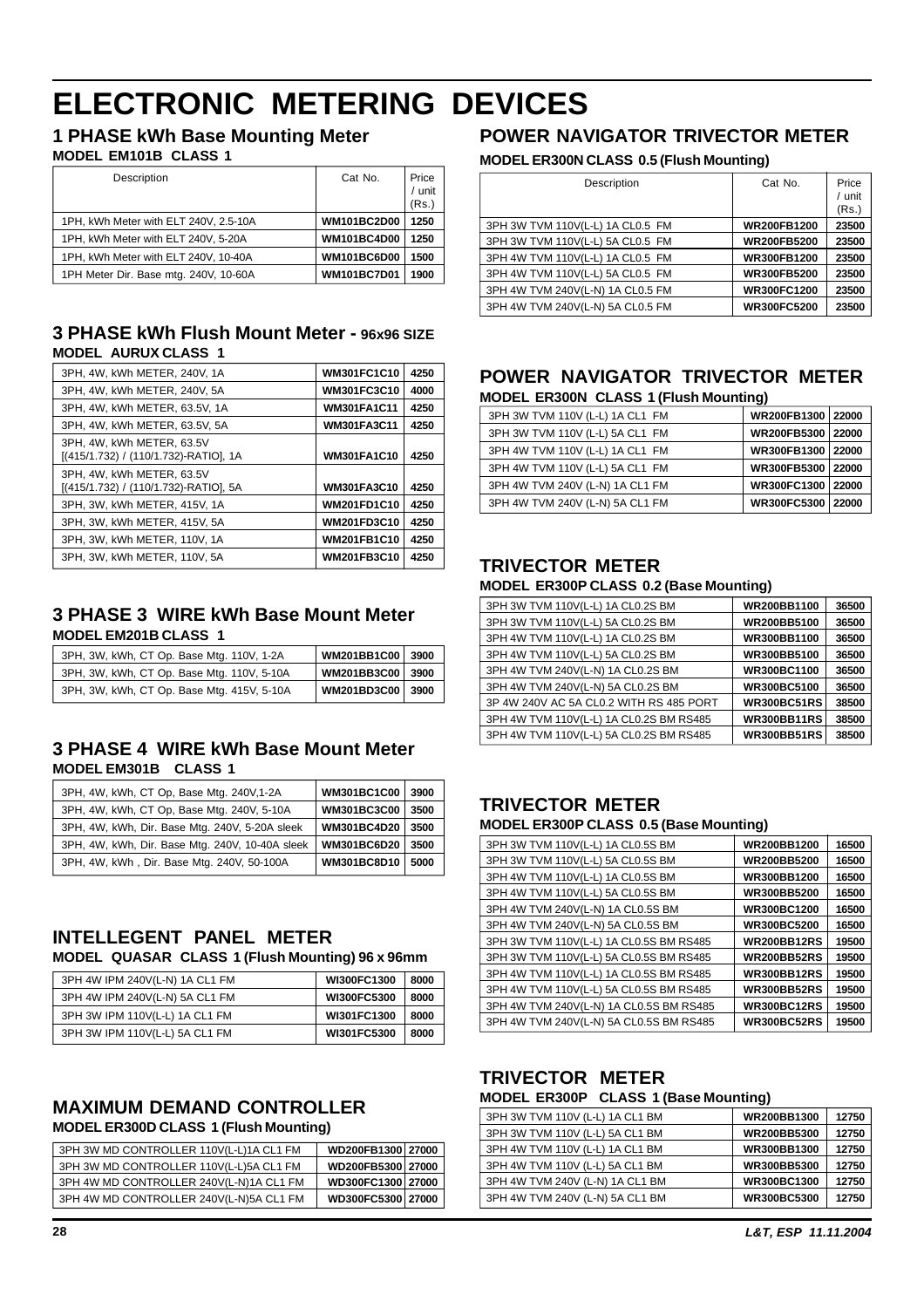# <span id="page-29-0"></span>**DIGITAL PROTECTIVE RELAYS**

# **3 PHASE OVER CURRENT +**

#### **EARTH FAULT RELAY**

| Model | Aux.<br>Supply<br>(V)                    | Output<br>Contacts | Cat. no.    | Price<br>per unit<br>(Rs.) | Std.<br>pkq.<br>(Nos.) |
|-------|------------------------------------------|--------------------|-------------|----------------------------|------------------------|
|       | MC31A 20 - 110 V AC/DC                   | 4 NO               | MC31AAXX000 | 14000                      |                        |
|       | MC31A 20 - 110 V AC/DC 2 NO + 2 NC       |                    | MC31AAXX001 | 14000                      |                        |
|       | MC31A 88 - 264 V AC/DC                   | 4 NO               | MC31ABXX000 | 14000                      |                        |
|       | $MC31A   88 - 264 V AC/DC   2 NO + 2 NC$ |                    | MC31ABXX001 | 14000                      |                        |

#### **3 PHASE OVER CURRENT + EARTH FAULT RELAY WITH HIGH SET**

| Model | Aux.                                   | Output   | Cat. no.    | Price    | Std.   |
|-------|----------------------------------------|----------|-------------|----------|--------|
|       | Supply                                 | Contacts |             | per unit | pkg.   |
|       | $(\vee)$                               |          |             | (Rs.)    | (Nos.) |
|       | MC61A 20 - 110 V AC/DC                 | 4 NO     | MC61AAXX000 | 19000    |        |
|       | $MCG1A$ 20 - 110 V $AC/DC$ 2 NO + 2 NC |          | MC61AAXX001 | 19000    |        |
|       | MC61A 88 - 264 V AC/DC                 | 4 NO     | MC61ABXX000 | 19000    |        |
|       | MC61A 88 - 264 V AC/DC 2 NO + 2 NC     |          | MC61ABXX001 | 19000    |        |

### **3 PHASE OVER CURRENT + EARTH FAULT RELAY WITH HIGH SET & RS- 485**

| Model        | Aux.<br>Supply         |     | C.T.<br>Secondary (A) | Cat. no.    | Price<br>per unit | Std.<br>pkg. |
|--------------|------------------------|-----|-----------------------|-------------|-------------------|--------------|
|              | (V)                    | In. | On                    |             | (Rs.)             | (Nos.)       |
| <b>MC61C</b> | 20 - 110 V AC/DC       | 1   | 1                     | MC61CA11000 | 31000             |              |
| <b>MC61C</b> | 20 - 110 V AC/DC       | 1   | 5                     | MC61CA15000 | 31000             |              |
| <b>MC61C</b> | 20 - 110 V AC/DC       | 5   | 1                     | MC61CA51000 | 31000             |              |
|              | MC61CL20 - 110 V AC/DC | 5   | 5                     | MC61CA55000 | 31000             |              |
| MC61C        | 88 - 264 V AC/DC       | 1   | 1                     | MC61CB11000 | 31000             | 1            |
| MC61C        | 88 - 264 V AC/DC       | 1   | 5                     | MC61CB15000 | 31000             |              |
| MC61C        | 88 - 264 V AC/DC       | 5   | 1                     | MC61CB51000 | 31000             | 1            |
| MC61C        | 88 - 264 V AC/DC       | 5   | 5                     | MC61CB55000 | 31000             |              |

### **MINI MOTOR PROTECTION RELAY**

| Model          | Thermal<br>O/L Range<br>(A) | Cat. no.    | Price<br>per unit<br>(Rs.) | Std.<br>pkg.<br>(Nos.) |
|----------------|-----------------------------|-------------|----------------------------|------------------------|
| <b>MPR 300</b> | $1 - 2.75$                  | MPR300BE010 | 4500                       |                        |
| MPR 300        | $2 - 5.5$                   | MPR301BE020 | 4500                       |                        |
| <b>MPR 300</b> | $4 - 11$                    | MPR302BE040 | 4500                       |                        |
| <b>MPR 300</b> | $8 - 22$                    | MPR303BE080 | 4500                       |                        |
| <b>MPR 300</b> | $16 - 44$                   | MPR304BE160 | 4500                       |                        |
| <b>MPR 300</b> | $32 - 88$                   | MPR305BE320 | 4500                       |                        |

### **NEUTRAL DISPLACEMENT RELAY**

| Model | Aux.<br>Supply<br>(V) | Cat. No.    | Price<br>per unit<br>(Rs.) | Std.<br>pkg.<br>(nos.) |
|-------|-----------------------|-------------|----------------------------|------------------------|
|       | MND11 20 - 110 V      | MND11A00000 | 8200                       |                        |
|       | MND11 88 - 264 V      | MND11B00000 | 8200                       |                        |

# **CONTROL & SUPERVISORY RELAY**

| Model            | Description                                  | Cat. No.           | Price<br>per unit<br>(Rs.) | Std.<br>pkg.<br>(nos.) |
|------------------|----------------------------------------------|--------------------|----------------------------|------------------------|
| PTF03            | PT FUSE FAILURE RELAY                        | <b>MTF03X00000</b> | 6500                       |                        |
| PFC8             | EIGHT STAGE APFC RELAY                       | MPF08X00000        | 10500                      |                        |
| PFC14            | <b>FOURTEEN STAGE APFC RELAY</b>             | MPF14X00000        | 12500                      |                        |
| PFR <sub>8</sub> | INTELLIGENT POWER FACTOR CONTROLLER          | <b>MPFR8X00000</b> | 13000                      |                        |
| MVP01            | <b>VOLTAGE &amp; PF MONITORING RELAY</b>     | MVP01X00000        | 12000                      |                        |
| TCS01            | TRIP CKT. SUPERVISION RELAY 20 - 110 V AC/DC | <b>MCS01A00000</b> | 7500                       |                        |
| TCS01            | TRIP CKT. SUPERVISION RELAY 88 - 264 V AC/DC | <b>MCS01B00000</b> | 7500                       |                        |

### **SINGLE POLE OVER CURRENT OR EARTH FAULT RELAY**

| Model | Aux.<br>Supply<br>(V)  | C.T.<br>Secondary<br>(A) | Cat. no.           | Price<br>per unit<br>(Rs.) | Std.<br>pkg.<br>(Nos.) |
|-------|------------------------|--------------------------|--------------------|----------------------------|------------------------|
|       | MC12A 20 - 110 V AC/DC | 1 A                      | MC12AA10X00        | 7500                       |                        |
|       | MC12A 20 - 110 V AC/DC | 5 A                      | MC12AA50X00        | 7500                       |                        |
|       | MC12A 88 - 264 V AC/DC | 1 A                      | <b>MC12AB10X00</b> | 7500                       |                        |
|       | MC12A 88 - 264 V AC/DC | 5 A                      | MC12AB50X00        | 7500                       |                        |

#### **SINGLE POLE SENSITIVE EARTH FAULT RELAY**

| Model | Aux.                   | C.T.      | Cat. no.    | Price    | Std.   |
|-------|------------------------|-----------|-------------|----------|--------|
|       | Supply                 | Secondary |             | per unit | pkg.   |
|       | (V)                    | (A)       |             | (Rs.)    | (Nos.) |
|       | ME12A 20 - 110 V AC/DC | 1 A       | ME12AA10000 | 7500     |        |
|       | ME12A 20 - 110 V AC/DC | 5 A       | ME12AA50000 | 7500     |        |
|       | ME12A 88 - 264 V AC/DC | 1 A       | ME12AB10000 | 7500     |        |
|       | ME12A 88 - 264 V AC/DC | 5A        | ME12AB50000 | 7500     |        |

### **SINGLE PHASE UNDER VOLTAGE OR OVER VOLTAGE RELAY**

| Model | Aux.<br>Supply   | Cat. no.           | Price<br>per unit<br>(Rs.) | Std.<br>pkg.<br>(Nos. |
|-------|------------------|--------------------|----------------------------|-----------------------|
| MV12A | 20 - 110 V AC/DC | MV12AA00X00        | 7500                       |                       |
| MV12A | 88 - 264 V AC/DC | <b>MV12AB00X00</b> | 7500                       |                       |

# **INSTANTANEOUS EARTH FAULT RELAY**

### **C.T. Rating 1 A or 5 A, Field Selectable**

| Model              | C.T.      | Range      | Cat. no.    | Price    | Std.   |
|--------------------|-----------|------------|-------------|----------|--------|
|                    | Secondary |            |             | per unit | pkg.   |
|                    | (A)       |            |             | (Rs.)    | (Nos.) |
| <b>SC14S</b>       |           | $10 - 40%$ | MC14SX10100 | 6700     |        |
| SC <sub>14</sub> S |           | $20 - 80%$ | MC14SX10200 | 6700     |        |
| <b>SC14S</b>       | 5         | $10 - 40%$ | MC14SX50100 | 6700     |        |
| <b>SC14S</b>       | 5         | $20 - 80%$ | MC14SX50200 | 6700     |        |

### **REVERSE POWER RELAY**

| Model | Aux.<br>Supply<br>(V)  | C.T.<br>Secondary<br>(A) | Cat. no.            | Price<br>per unit<br>(Rs.) | Std.<br>pkg.<br>(Nos.) |
|-------|------------------------|--------------------------|---------------------|----------------------------|------------------------|
|       | MRP11 20 - 110 V AC/DC | 1 A                      | <b>MRP11AA10X00</b> | 17000                      |                        |
|       | MRP11 20 - 110 V AC/DC | 5 A                      | <b>MRP11AA50X00</b> | 17000                      |                        |
|       | MRP11 88 - 264 V AC/DC | 1 A                      | <b>MRP11AB10X00</b> | 17000                      |                        |
| MRP11 | 88 - 264 V AC/DC       | 5 A                      | MRP11AB50X00        | 17000                      |                        |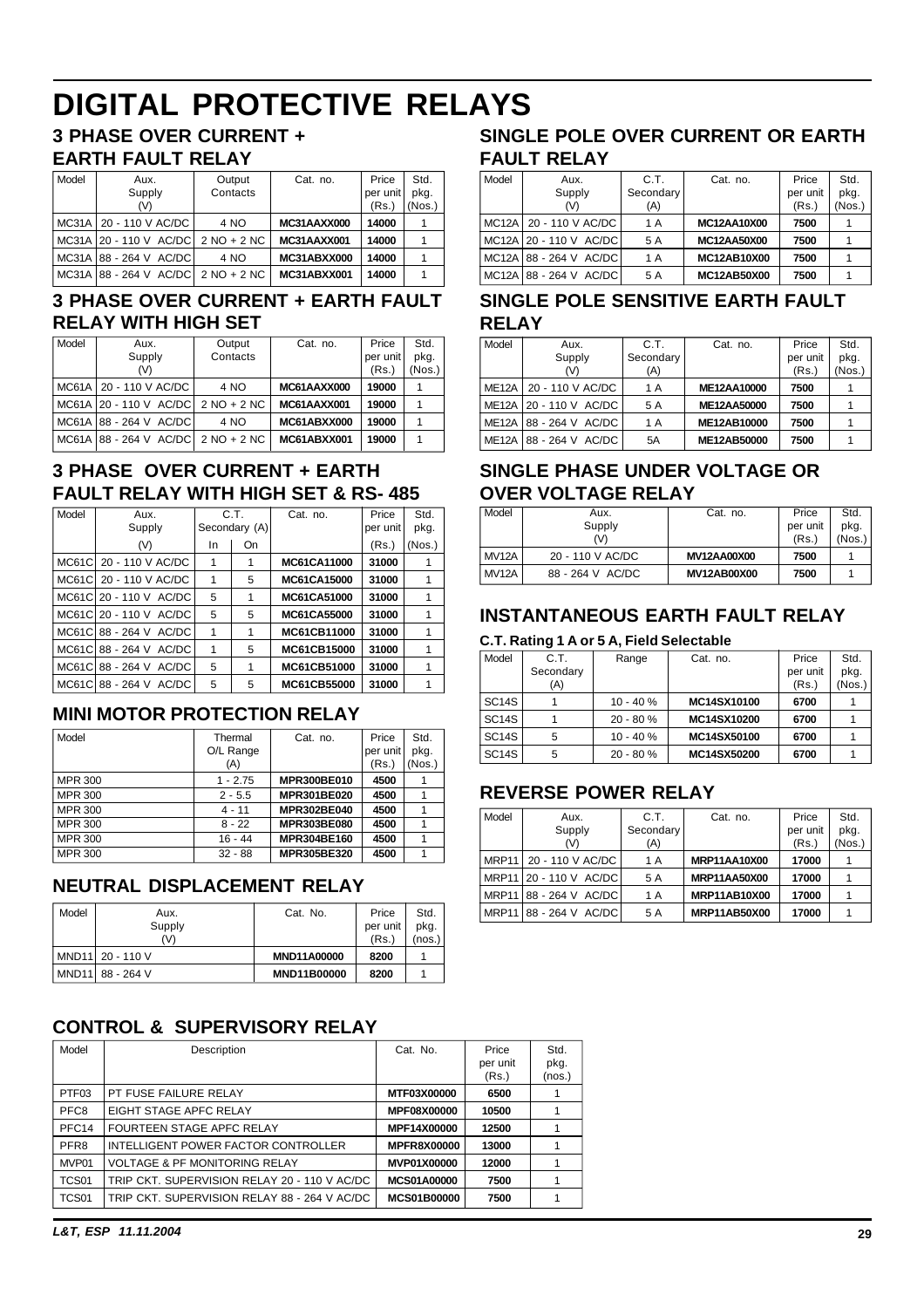# **DIGITAL PROTECTIVE RELAYS**

# **OTHER RELAYS**

| Model             | Description                                                | Device Code                                                           | Cat. No.        | Price<br>per unit<br>(Rs.) | Std.<br>pkg.<br>(Nos.) |
|-------------------|------------------------------------------------------------|-----------------------------------------------------------------------|-----------------|----------------------------|------------------------|
| DM30              | 3PH O/C & E/F RELAY 20 - 110 V (DIRECTIONAL)               | 67 RYBN                                                               | EDM30AXX000     | 230000                     | $\mathbf{1}$           |
| <b>DM30</b>       | 3PH O/C & E/F RELAY 88 - 264 V (DIRECTIONAL)               | 67 RYBN                                                               | EDM30BXX000     | 230000                     | $\mathbf{1}$           |
| UFD34             | FREQUENCY RELAY 20 - 110 V                                 | 81, 27, 59                                                            | EFD34A00000     | 95000                      | $\mathbf{1}$           |
| UFD34             | FREQUENCY RELAY 88 - 264 V                                 | 81, 27, 59                                                            | EFD34B00000     | 95000                      | $\mathbf{1}$           |
| <b>MM30</b>       | <b>MOTOR PROTECTION RELAY 20 - 110 V</b>                   | 49, 51LR, 46, 37, 50/51, 64, St No, Itr                               | EMM30AXX000     | 52500                      | $\mathbf{1}$           |
| <b>MM30</b>       | MOTOR PROTECTION RELAY 88 - 264 V                          | 49, 51LR, 46, 37, 50/51, 64, St No, Itr                               | EMM30BXX000     | 52500                      | $\mathbf{1}$           |
| MM30W             | MOTOR PROTECTION RELAY 20 - 110 V<br>WITH POWER MONITORING | 12/14, 27/59, 37, 46, 47, 48, 49, 50/51,<br>51LR, 55, 64, 66, 68, 81  | EMM30WAX002     | 66000                      | $\mathbf{1}$           |
| MM30W             | MOTOR PROTECTION RELAY 88 - 264 V<br>WITH POWER MONITORING | 12/14, 27/59, 37, 46, 47, 48, 49, 50/51,<br>51 LR, 55, 64, 66, 68, 81 | EMM30WBX002     | 66000                      | $\mathbf{1}$           |
| MG30              | <b>GENERATOR PROTECTION RELAY 20 - 110 V</b>               | 50/51, 64S, 46, 32, 40                                                | EM30GAXX000     | 175000                     | $\mathbf{1}$           |
| MG30              | <b>GENERATOR PROTECTION RELAY 88 - 264 V</b>               | 50/51, 64S, 46, 32, 40                                                | EM30GBXX000     | 175000                     | $\mathbf{1}$           |
| MD32G             | DIFFERENTIAL RELAY FOR GENERATOR 20 - 110 V                | 87, 50/51, 87N                                                        | ED32GAXX000     | 220000                     | $\mathbf{1}$           |
| MD32G             | DIFFERENTIAL RELAY FOR GENERATOR 88 - 264 V                | 87, 50/51, 87N                                                        | ED32GBXX000     | 220000                     | $\mathbf{1}$           |
| MD32T             | DIFFERENTIAL RELAY FOR TRANSFORMER 20 - 110 V              | 87, 87N                                                               | ED32TAXX000     | 176000                     | $\mathbf{1}$           |
| MD32T             | DIFFERENTIAL RELAY FOR TRANSFORMER 88 - 264 V              | 87, 87N                                                               | ED32TBXX000     | 176000                     | $\mathbf{1}$           |
| IM30T             | 3PH O/C & E/F RELAY FOR TRANSFORMER 20 - 110 V             | 50/51, 46, 49                                                         | EM30TAXX000     | 95000                      | $\mathbf{1}$           |
| IM30T             | 3PH O/C & E/F RELAY FOR TRANSFORMER 88 - 264 V             | 50/51, 46, 49                                                         | EM30TBXX000     | 95000                      | $\mathbf{1}$           |
| SCM <sub>21</sub> | SYNCHROCHECK RELAY 20 - 110 V                              | 25, 59, 27                                                            | ESC21A00000     | 92500                      | $\mathbf{1}$           |
| SCM <sub>21</sub> | SYNCHROCHECK RELAY 88 - 264 V                              | 25, 59, 27                                                            | ESC21B00000     | 92500                      | $\mathbf{1}$           |
| SPM <sub>21</sub> | AUTO SYNCHRONISING RELAY 20 - 110 V                        | 25                                                                    | EPM21A00000     | 148000                     | $\mathbf{1}$           |
| SPM <sub>21</sub> | AUTO SYNCHRONISING RELAY 88 - 264 V                        | 25                                                                    | EPM21B00000     | 148000                     | $\mathbf{1}$           |
| <b>UM30</b>       | U/V RELAY WITH NEUTRAL MONITORING 20 - 110 V               | 59, 81, 27                                                            | EUM30A00000     | 92000                      | $\mathbf{1}$           |
| <b>UM30</b>       | U/V RELAY WITH NEUTRAL MONITORING 88 - 264 V               | 59, 81, 27                                                            | EUM30B00000     | 92000                      | $\mathbf{1}$           |
| MW33              | POWER MANAGEMENT RELAY 20 - 110 V                          | 81, 27, 59, 32                                                        | EMW33AXX000     | 135000                     | $\mathbf{1}$           |
| MW33              | POWER MANAGEMENT RELAY 88 - 264 V                          | 81, 27, 59, 32                                                        | EMW33BXX000     | 135000                     | $\mathbf{1}$           |
| <b>MU30</b>       | MEASURING RELAY 20 - 110 V                                 | $\blacksquare$                                                        | EMU30AXX000     | 105000                     | $\mathbf{1}$           |
| <b>MU30</b>       | MEASURING RELAY 88 - 264 V                                 | $\sim$                                                                | EMU30BXX000     | 105000                     | $\mathbf{1}$           |
| <b>RRS</b>        | LOAD SHARING RELAY 20 - 110 V                              | 95                                                                    | ESRRSAXX000     | 77000                      | $\mathbf{1}$           |
| <b>RRS</b>        | LOAD SHARING RELAY 88 - 264 V                              | 95                                                                    | ESRRSBXX000     | 77000                      | $\mathbf{1}$           |
| <b>CPSC</b>       | RS 232 - RS 485 CONVERTER                                  |                                                                       | <b>99CPSC00</b> | 25000                      | $\mathbf{1}$           |
| <b>MSCOM</b>      | <b>COMMUNICATION SOFTWARE</b>                              |                                                                       | 99MSCOMOO       | 140000                     | $\mathbf{1}$           |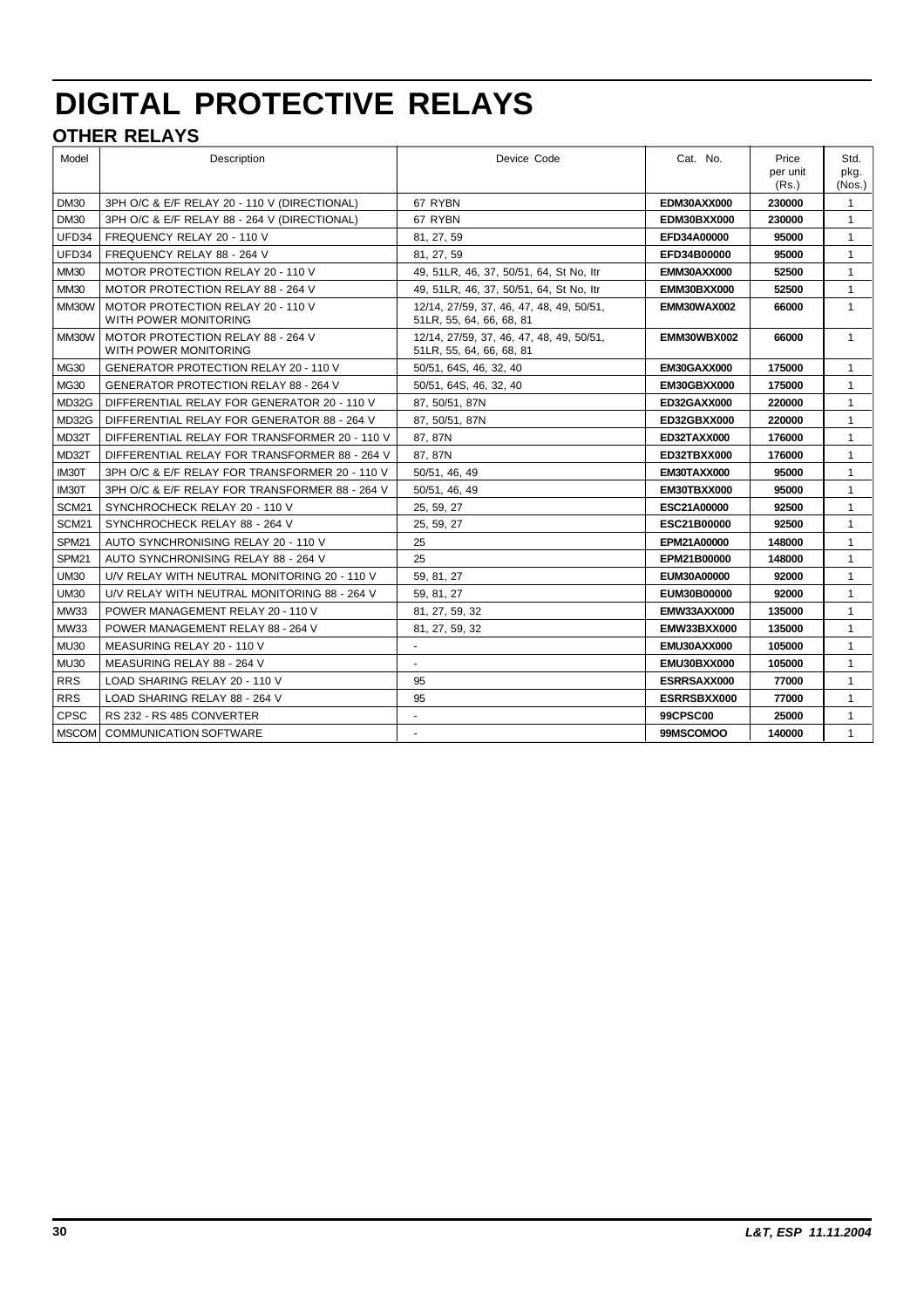# <span id="page-31-0"></span>**MOTOR PROTECTION CIRCUIT BREAKER**

# **Type MG1**

| Rating | Recommended   |       | Thermal       | Cat. No.    | Price    | Std.   |
|--------|---------------|-------|---------------|-------------|----------|--------|
|        | Motor Ratings |       | Release       |             | per unit | pkg.   |
|        | at 415 V      |       |               |             |          |        |
| (A)    | kW            | hp    | (A)           |             | (Rs.)    | (Nos.) |
| 0.16   | ۰             |       | $0.1 - 0.16$  | ST24410OOBO | 1620     | 1      |
| 0.24   | 0.06          | 0.08  | $0.16 - 0.24$ | ST24410OODO | 1620     | 1      |
| 0.4    | 0.12          | 0.16  | $0.24 - 0.4$  | ST24410OOFO | 1620     | 1      |
| 0.6    | 0.18          | 0.24  | $0.4 - 0.6$   | ST2441100HO | 1900     | 1      |
| 1      | 0.25          | 0.33  | $0.6 - 1.0$   | ST24412OOKO | 1900     | 1      |
| 1.6    | 0.55          | 0.75  | $1.0 - 1.6$   | ST24412OOMO | 1900     | 1      |
| 2.4    | 0.92          | 1.25  | $1.6 - 2.4$   | ST2441200PO | 1900     | 1      |
| 3.2    | 1.10          | 1.50  | $2.0 - 3.2$   | ST24412OOQO | 1950     | 1      |
| 4      | 1.30          | 1.75  | $2.4 - 4.0$   | ST24413OORO | 1950     | 1      |
| 5      | 1.50          | 2.00  | $3.2 - 5.0$   | ST24413OOSO | 1950     | 1      |
| 6      | 2.20          | 3.00  | $4.0 - 6.0$   | ST24413OOTO | 1950     | 1      |
| 8      | 3.70          | 5.00  | $5.0 - 8.0$   | ST24414OOUO | 1950     | 1      |
| 10     | 4.50          | 6.00  | $6.0 - 10.0$  | ST24415OOVO | 2050     | 1      |
| 13     | 5.50          | 7.50  | $8.0 - 13.0$  | ST24415OOAO | 2050     | 1      |
| 16     | 7.50          | 10.00 | $10.0 - 16.0$ | ST24415OOBO | 2250     | 1      |
| 20     | 9.30          | 12.50 | $14.0 - 20.0$ | ST24416OOCO | 2250     | 1      |
| 25     | 13.00         | 17.50 | $18.0 - 25.0$ | ST2441700DO | 2700     | 1      |

# **Type MG2**

| Rating | Recommended   |      | Thermal     | Cat. No.    | Price    | Std.   |
|--------|---------------|------|-------------|-------------|----------|--------|
|        | Motor Ratings |      | Release     |             | per unit | pkg.   |
|        | at 415 V      |      |             |             |          |        |
| (A)    | kW            | hp   | (A)         |             | (Rs.)    | (Nos.) |
| 1.6    | 0.55          | 0.75 | 1 - 1.6     | ST24450OOMO | 3750     | 1      |
| 2.4    | 0.92          | 1.25 | $1.6 - 2.4$ | ST24450OOPO | 3750     | 1      |
| 4      | 1.5           | 2    | $2.4 - 4$   | ST24450OORO | 3750     | 1      |
| 6      | 2.2           | 3    | $4 - 6$     | ST24450OOTO | 3750     | 1      |
| 10     | 4.5           | 6    | $6 - 10$    | ST24450OOVO | 4200     | 1      |
| 16     | 7.5           | 10   | $10 - 16$   | ST24450OOBO | 4200     | 1      |
| 25     | 13            | 17.5 | $16 - 25$   | ST24450OODO | 5500     | 1      |
| 32     | 17            | 22   | $20 - 32$   | ST24450OOEO | 5500     | 1      |
| 40     | 18            | 25   | $28 - 40$   | ST24450OOFO | 5500     | 1      |
| 52     | 26            | 35   | $36 - 52$   | ST24450OOGO | 5650     | 1      |
| 63     |               |      | 45 - 63     | ST24450OOHO | 6100     | 1      |
|        |               |      |             |             |          |        |

# **Type MG - F1 (Fuse Monitoring)**

| Rating | Cat. No.    | Price    | Std.   |
|--------|-------------|----------|--------|
|        |             | per unit | pkg.   |
| (A)    |             | (Rs)     | (Nos.) |
| 0.2    | ST24420OOOO | 1900     |        |
|        |             |          |        |

# **Accessories for MG1 & MG2**

| Description                                                   | Cat. No.    | Price<br>per unit<br>(Rs.) | Std.<br>pkg.<br>(Nos.) |
|---------------------------------------------------------------|-------------|----------------------------|------------------------|
| Auxiliary 1NO MG2                                             | ST24501OOOO | 395                        |                        |
| Auxiliary 1NO+1NC                                             | ST24502OOOO | 400                        | 1                      |
| SCSB 1NO+1NC                                                  | ST24503OOOO | 425                        | 1                      |
| UV rel. 230V                                                  | ST24504KOOO | 850                        | 1                      |
| UV rel. 415V                                                  | ST24504POOO | 850                        | 1                      |
| Shunt Release 230V                                            | ST24506KOOO | 850                        | 1                      |
| Shunt Release 415V                                            | ST24506POOO | 850                        | 1                      |
| Shunt Release<br><b>24V</b>                                   | ST24506GOOO | 850                        | 1                      |
| Shunt Release 110-240V                                        | ST24506ZOOO | 850                        | 1                      |
| <b>Current Limiter</b>                                        | ST24508OOOO | 2660                       |                        |
| Rotary operating Mechanism with pad lock and door interlock** |             |                            |                        |
| For MG1                                                       | ST277630000 | 400                        | 1                      |
| For MG <sub>2</sub>                                           | ST277640000 | 450                        | 1                      |

**\*\*** Handle coupling suitable for FN32 or FN63 has to be separately ordered (Cat. No. SK 91257OOOO)